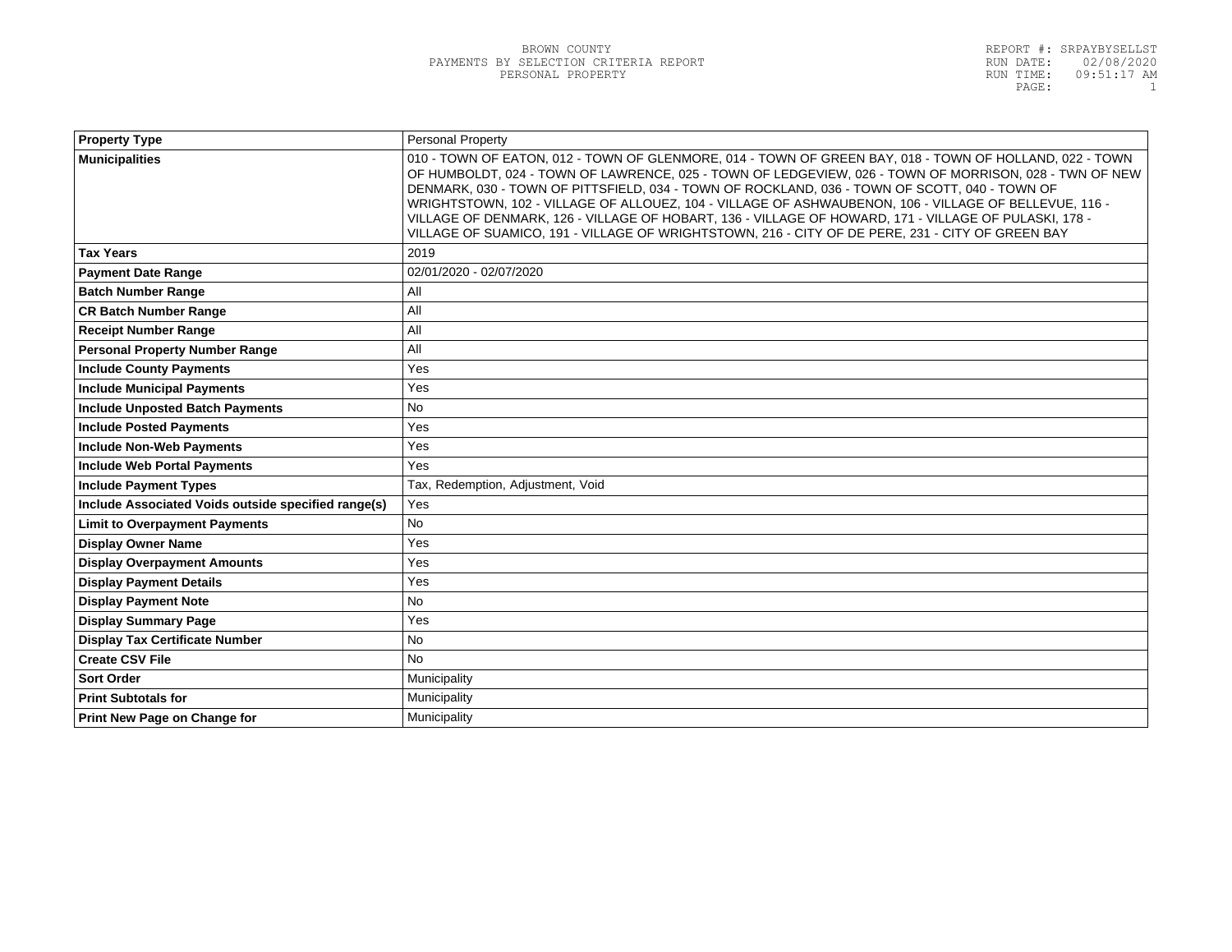|           | REPORT #: SRPAYBYSELLST |
|-----------|-------------------------|
|           | RUN DATE: 02/08/2020    |
| RUN TIME: | 09:51:17 AM             |
| PAGE:     |                         |

|                                        |      |       |         |                     | m |         |           |       |          |          |             |  |
|----------------------------------------|------|-------|---------|---------------------|---|---------|-----------|-------|----------|----------|-------------|--|
| PROPERTY NUMBER                        | YEAR | BATCH | RECEIPT | DATE SY             |   | GENERAL | SPEC ASMT | OCCUP | INT GEN  | PEN GEN  | OTHER CHRG  |  |
| OWNER NAME                             |      |       |         | CR BATCH R P        |   |         | SP CHRG   |       | INT SPEC | PEN SPEC | TOTAL       |  |
|                                        |      |       |         | TRANS# C E          |   |         | DEL CHG   |       |          |          | OVERPAYMENT |  |
|                                        |      |       |         |                     |   |         |           |       |          |          |             |  |
| 27669                                  | 2019 |       | 72135   | 02/03/2020 C T      |   | 273.79  | 0.00      | 0.00  | 0.00     | 0.00     | 0.00        |  |
| GRAY HAWK LEASING LLC                  |      |       |         | 569                 |   |         | 0.00      |       | 0.00     | 0.00     | 273.79      |  |
|                                        |      |       |         | 35710               |   |         | 0.00      |       |          |          | 0.00        |  |
|                                        |      |       |         |                     |   |         |           |       |          |          |             |  |
| 27668                                  | 2019 |       | 72436   | 02/03/2020 CT       |   | 4.82    | 0.00      | 0.00  | 0.00     | 0.00     | 0.00        |  |
| AMERIGAS PROPANE LP                    |      |       |         | 570                 |   |         | 0.00      |       | 0.00     | 0.00     | 4.82        |  |
|                                        |      |       |         | 35883               |   |         | 0.00      |       |          |          | 0.00        |  |
| 6498                                   | 2019 |       | 72675   | 02/03/2020 C T      |   | 14.49   | 0.00      | 0.00  | 0.00     | 0.00     | 0.00        |  |
| LITTLE GENERALS GAS PLUS               |      |       |         | 570                 |   |         | 0.00      |       | 0.00     | 0.00     | 14.49       |  |
|                                        |      |       |         | 36047               |   |         | 0.00      |       |          |          | 0.00        |  |
|                                        |      |       |         |                     |   |         |           |       |          |          |             |  |
| 24495                                  | 2019 |       | 72914   | 02/03/2020 CT       |   | 13.60   | 0.00      | 0.00  | 0.00     | 0.00     | 0.00        |  |
| PITNEY BOWES GLOBAL FINANCIAL SVEC LLC |      |       |         | 567                 |   |         | 0.00      |       | 0.00     | 0.00     | 13.60       |  |
|                                        |      |       |         | 36210               |   |         | 0.00      |       |          |          | 0.00        |  |
|                                        |      |       |         |                     |   |         |           |       |          |          |             |  |
|                                        |      |       |         | TOWN OF EATON TOTAL |   | 306.70  | 0.00      | 0.00  | 0.00     | 0.00     | 0.00        |  |
|                                        |      |       |         |                     |   |         | 0.00      |       | 0.00     | 0.00     | 306.70      |  |
|                                        |      |       |         |                     |   |         | 0.00      |       |          |          | 0.00        |  |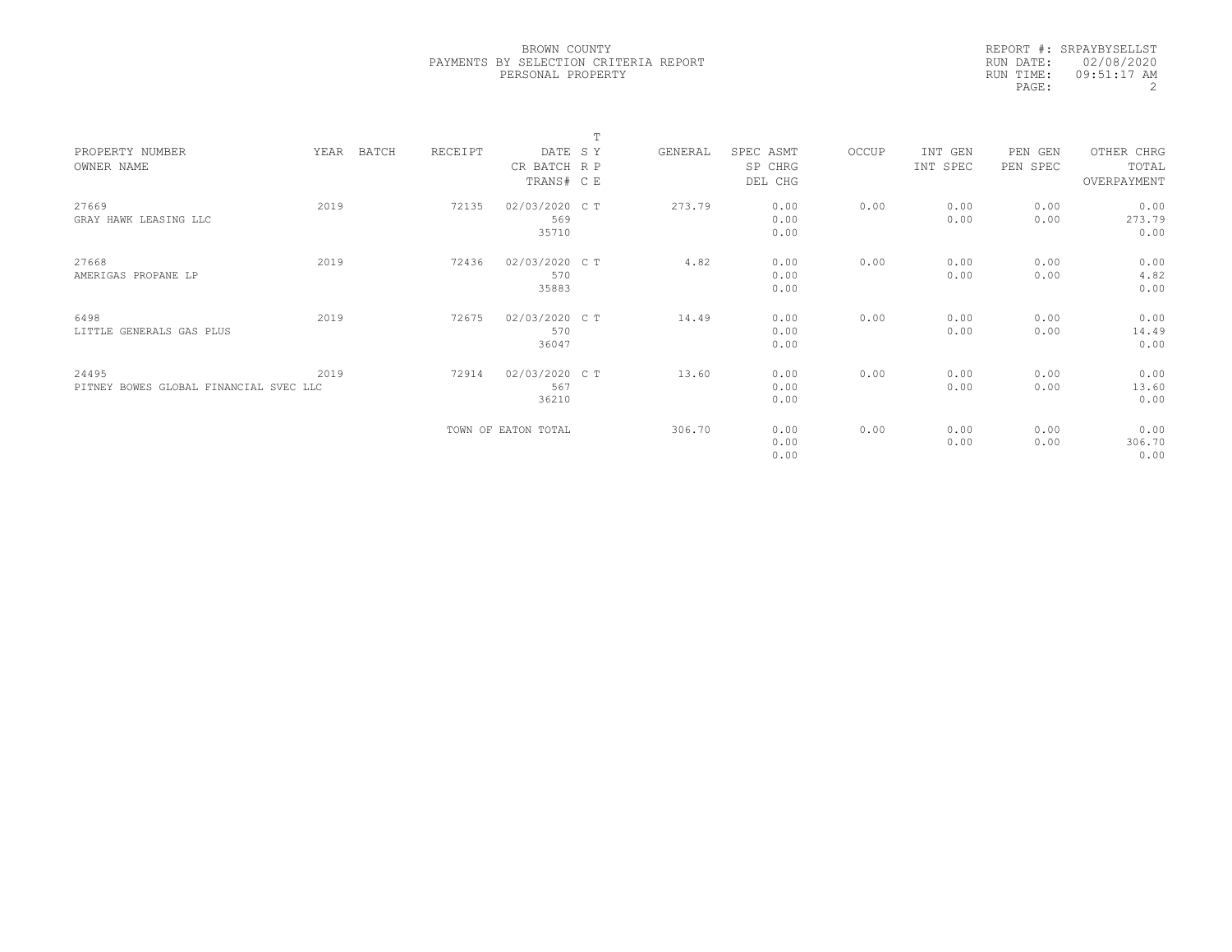REPORT #: SRPAYBYSELLST RUN DATE: 02/08/2020 RUN TIME: 09:51:17 AM PAGE: 3

|                               |               |         |                         | $\mathbf{r}$<br>÷. |         |                      |       |                     |                        |                     |
|-------------------------------|---------------|---------|-------------------------|--------------------|---------|----------------------|-------|---------------------|------------------------|---------------------|
| PROPERTY NUMBER<br>OWNER NAME | BATCH<br>YEAR | RECEIPT | DATE SY<br>CR BATCH R P |                    | GENERAL | SPEC ASMT<br>SP CHRG | OCCUP | INT GEN<br>INT SPEC | PEN<br>GEN<br>PEN SPEC | OTHER CHRG<br>TOTAL |
|                               |               |         | TRANS# C E              |                    |         | DEL CHG              |       |                     |                        | OVERPAYMENT         |
| 15864                         | 2019          | 72405   | 02/03/2020 C T          |                    | 39.82   | 0.00                 | 0.00  | 0.00                | 0.00                   | 0.00                |
| BAYCOM                        |               |         | 570                     |                    |         | 0.00                 |       | 0.00                | 0.00                   | 39.82               |
|                               |               |         | 35873                   |                    |         | 0.00                 |       |                     |                        | 0.00                |
| 20143                         | 2019          | 72443   | 02/03/2020 C T          |                    | 40.08   | 0.00                 | 0.00  | 0.00                | 0.00                   | 0.00                |
| HARRIS CORP-GCSD              |               |         | 570                     |                    |         | 0.00                 |       | 0.00                | 0.00                   | 40.08               |
|                               |               |         | 35889                   |                    |         | 0.00                 |       |                     |                        | 0.00                |
|                               |               |         | TOWN OF GLENMORE TOTAL  |                    | 79.90   | 0.00                 | 0.00  | 0.00                | 0.00                   | 0.00                |
|                               |               |         |                         |                    |         | 0.00                 |       | 0.00                | 0.00                   | 79.90               |
|                               |               |         |                         |                    |         | 0.00                 |       |                     |                        | 0.00                |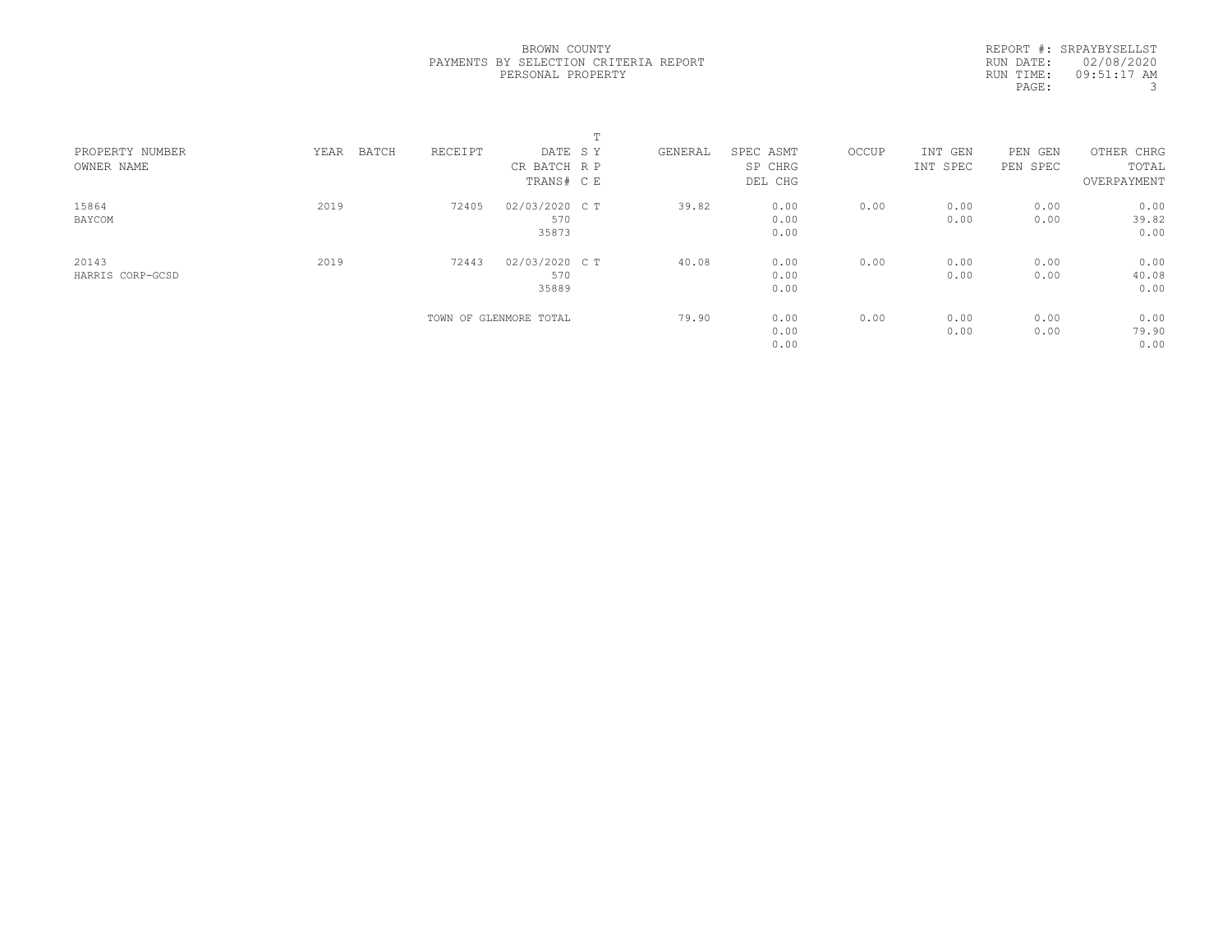REPORT #: SRPAYBYSELLST RUN DATE: 02/08/2020 RUN TIME: 09:51:17 AM PAGE: 4

|                                        |      |       |         |                         | <b>+</b> |         |           |       |          |            |             |  |
|----------------------------------------|------|-------|---------|-------------------------|----------|---------|-----------|-------|----------|------------|-------------|--|
| PROPERTY NUMBER                        | YEAR | BATCH | RECEIPT | DATE SY                 |          | GENERAL | SPEC ASMT | OCCUP | INT GEN  | PEN<br>GEN | OTHER CHRG  |  |
| OWNER NAME                             |      |       |         | CR BATCH R P            |          |         | SP CHRG   |       | INT SPEC | PEN SPEC   | TOTAL       |  |
|                                        |      |       |         | TRANS# C E              |          |         | DEL CHG   |       |          |            | OVERPAYMENT |  |
| 7256                                   | 2019 |       | 72119   | 02/03/2020 C T          |          | 121.95  | 0.00      | 0.00  | 0.00     | 0.00       | 0.00        |  |
| SWEET SEASONS                          |      |       |         | 571                     |          |         | 0.00      |       | 0.00     | 0.00       | 121.95      |  |
|                                        |      |       |         | 35703                   |          |         | 0.00      |       |          |            | 0.00        |  |
| 19361                                  | 2019 |       | 72909   | 02/03/2020 C T          |          | 5.54    | 0.00      | 0.00  | 0.00     | 0.00       | 0.00        |  |
| PITNEY BOWES GLOBAL FINANCIAL SVCS LLC |      |       |         | 567                     |          |         | 0.00      |       | 0.00     | 0.00       | 5.54        |  |
|                                        |      |       |         | 36210                   |          |         | 0.00      |       |          |            | 0.00        |  |
|                                        |      |       |         | TOWN OF GREEN BAY TOTAL |          | 127.49  | 0.00      | 0.00  | 0.00     | 0.00       | 0.00        |  |
|                                        |      |       |         |                         |          |         | 0.00      |       | 0.00     | 0.00       | 127.49      |  |
|                                        |      |       |         |                         |          |         | 0.00      |       |          |            | 0.00        |  |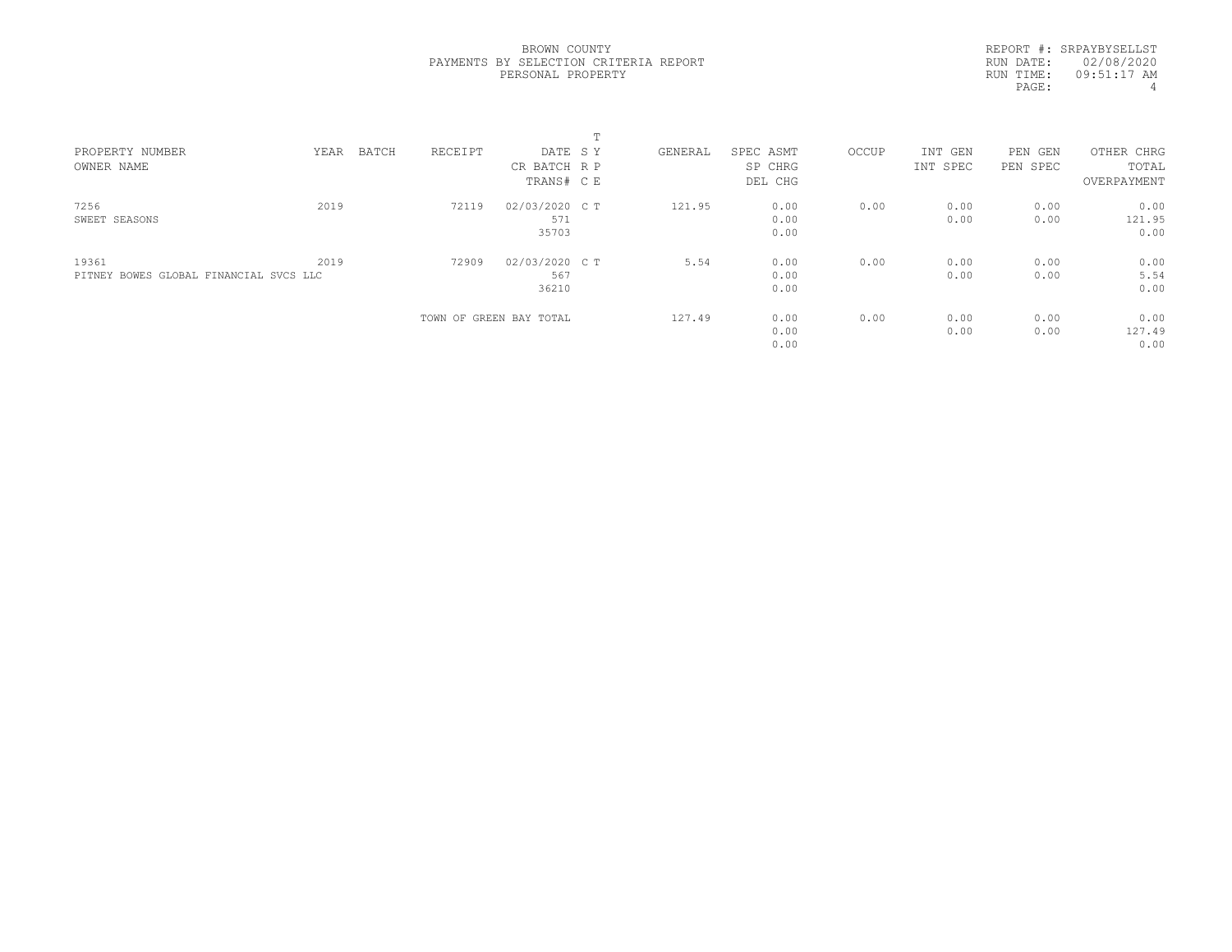|           | REPORT #: SRPAYBYSELLST |
|-----------|-------------------------|
|           | RUN DATE: 02/08/2020    |
| RUN TIME: | 09:51:17 AM             |
| PAGE:     | .5                      |

|                                        |      |       |         |                        | ÷. |         |           |       |          |            |             |  |
|----------------------------------------|------|-------|---------|------------------------|----|---------|-----------|-------|----------|------------|-------------|--|
| PROPERTY NUMBER                        | YEAR | BATCH | RECEIPT | DATE SY                |    | GENERAL | SPEC ASMT | OCCUP | INT GEN  | PEN<br>GEN | OTHER CHRG  |  |
| OWNER NAME                             |      |       |         | CR BATCH R P           |    |         | SP CHRG   |       | INT SPEC | PEN SPEC   | TOTAL       |  |
|                                        |      |       |         | TRANS# C E             |    |         | DEL CHG   |       |          |            | OVERPAYMENT |  |
| 24957                                  | 2019 |       | 72911   | 02/03/2020 C T         |    | 36.90   | 0.00      | 0.00  | 0.00     | 0.00       | 0.00        |  |
| PITNEY BOWES GLOBAL FINANCIAL SVCS LLC |      |       |         | 567                    |    |         | 0.00      |       | 0.00     | 0.00       | 36.90       |  |
|                                        |      |       |         | 36210                  |    |         | 0.00      |       |          |            | 0.00        |  |
| 27677                                  | 2019 |       | 73068   | 02/04/2020 C T         |    | 8.86    | 0.00      | 0.00  | 0.00     | 0.00       | 0.00        |  |
| R & R DRAPERIES INC                    |      |       |         | 573                    |    |         | 0.00      |       | 0.00     | 0.00       | 8.86        |  |
|                                        |      |       |         | 36347                  |    |         | 0.00      |       |          |            | 0.00        |  |
|                                        |      |       |         | TOWN OF HUMBOLDT TOTAL |    | 45.76   | 0.00      | 0.00  | 0.00     | 0.00       | 0.00        |  |
|                                        |      |       |         |                        |    |         | 0.00      |       | 0.00     | 0.00       | 45.76       |  |
|                                        |      |       |         |                        |    |         | 0.00      |       |          |            | 0.00        |  |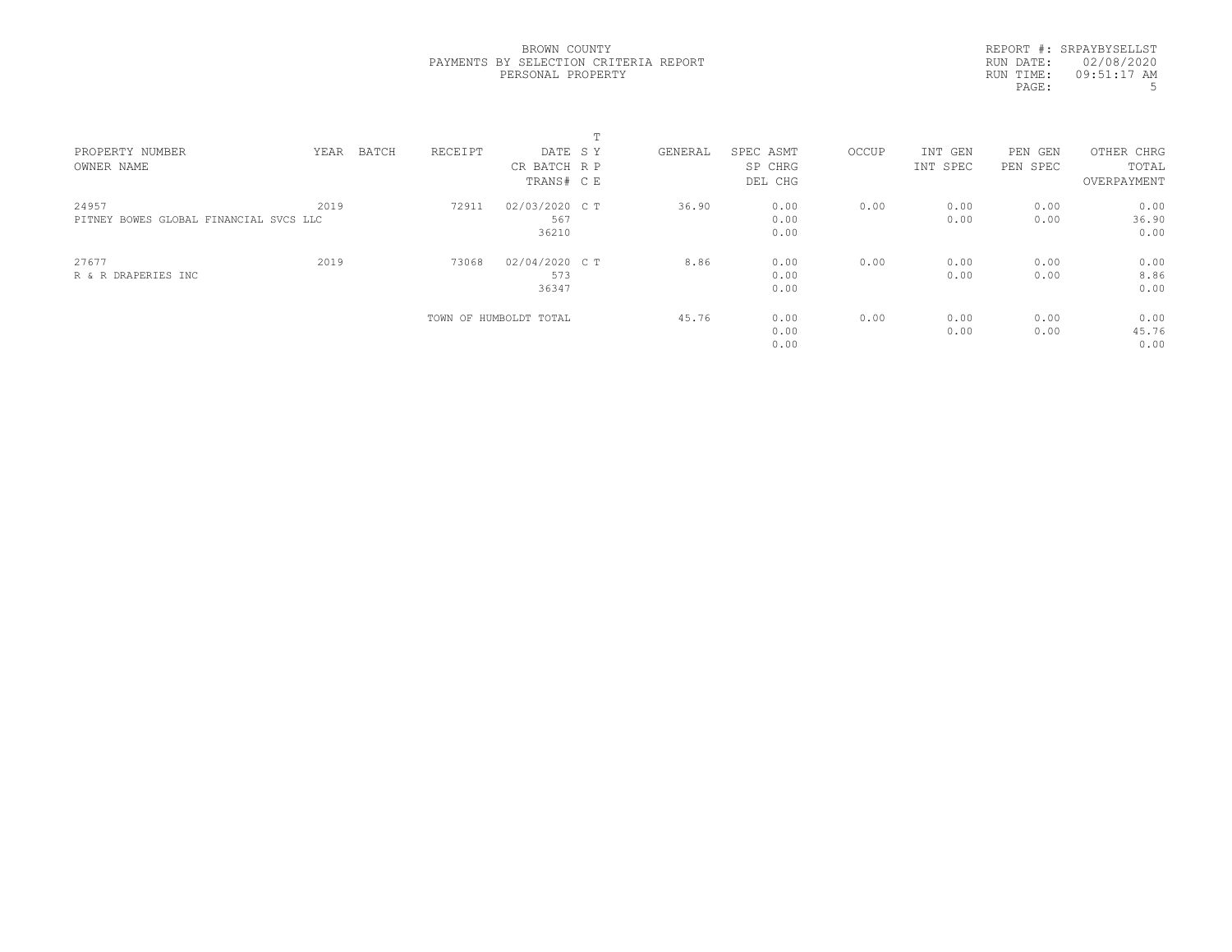|           | REPORT #: SRPAYBYSELLST |
|-----------|-------------------------|
|           | RUN DATE: 02/08/2020    |
| RUN TIME: | $09:51:17$ AM           |
| PAGE:     | 6                       |

|                                                 |      |            |                |                                       | $\mathbb T$ |          |                                 |       |                     |                     |                                    |  |
|-------------------------------------------------|------|------------|----------------|---------------------------------------|-------------|----------|---------------------------------|-------|---------------------|---------------------|------------------------------------|--|
| PROPERTY NUMBER<br>OWNER NAME                   |      | YEAR BATCH | <b>RECEIPT</b> | DATE SY<br>CR BATCH R P<br>TRANS# C E |             | GENERAL  | SPEC ASMT<br>SP CHRG<br>DEL CHG | OCCUP | INT GEN<br>INT SPEC | PEN GEN<br>PEN SPEC | OTHER CHRG<br>TOTAL<br>OVERPAYMENT |  |
| 13580<br>HEARTLAND FINANCIAL USA INC            | 2019 |            | 72054          | 02/03/2020 C T<br>567<br>35647        |             | 628.43   | 0.00<br>0.00<br>0.00            | 0.00  | 0.00<br>0.00        | 0.00<br>0.00        | 0.00<br>628.43<br>0.00             |  |
| 2<br>FESTIVAL FOODS SUPPORT CENTER              | 2019 |            | 72085          | 02/03/2020 C T<br>570<br>35673        |             | 560.30   | 0.00<br>0.00<br>0.00            | 0.00  | 0.00<br>0.00        | 0.00<br>0.00        | 0.00<br>560.30<br>0.00             |  |
| 15611<br>MILLER BRADFORD-RISBERG                | 2019 |            | 72116          | 02/03/2020 C T<br>567<br>35700        |             | 560.40   | 0.00<br>0.00<br>0.00            | 0.00  | 0.00<br>0.00        | 0.00<br>0.00        | 0.00<br>560.40<br>0.00             |  |
| 23000<br>THE MARO 2                             | 2019 |            | 72143          | 02/03/2020 C T<br>570<br>35718        |             | 201.40   | 0.00<br>0.00<br>0.00            | 0.00  | 0.00<br>0.00        | 0.00<br>0.00        | 0.00<br>201.40<br>0.00             |  |
| 27076<br>KWIK TRIP INC                          | 2019 |            | 72360          | 02/03/2020 C T<br>570<br>35839        |             | 2,623.49 | 0.00<br>0.00<br>0.00            | 0.00  | 0.00<br>0.00        | 0.00<br>0.00        | 0.00<br>2,623.49<br>0.00           |  |
| 23790<br>AMERIGAS PROPANE LP                    | 2019 |            | 72431          | 02/03/2020 CT<br>570<br>35883         |             | 7.57     | 0.00<br>0.00<br>0.00            | 0.00  | 0.00<br>0.00        | 0.00<br>0.00        | 0.00<br>7.57<br>0.00               |  |
| 26400<br>PITNEY BOWES GLOBAL FINANCIAL SVCS LLC | 2019 |            | 72913          | 02/03/2020 C T<br>567<br>36210        |             | 107.89   | 0.00<br>0.00<br>0.00            | 0.00  | 0.00<br>0.00        | 0.00<br>0.00        | 0.00<br>107.89<br>0.00             |  |
| 27066<br>SBA STRUCTURES INC                     | 2019 |            | 73090          | 02/04/2020 C T<br>573<br>36363        |             | 622.75   | 0.00<br>0.00<br>0.00            | 0.00  | 0.00<br>0.00        | 0.00<br>0.00        | 0.00<br>622.75<br>0.00             |  |
| 27067<br>CST 2018 ACQUISITION LLC               | 2019 |            | 73093          | 02/04/2020 C T<br>573<br>36365        |             | 380.47   | 0.00<br>0.00<br>0.00            | 0.00  | 0.00<br>0.00        | 0.00<br>0.00        | 0.00<br>380.47<br>0.00             |  |
|                                                 |      |            |                | TOWN OF LAWRENCE TOTAL                |             | 5,692.70 | 0.00<br>0.00<br>0.00            | 0.00  | 0.00<br>0.00        | 0.00<br>0.00        | 0.00<br>5,692.70<br>0.00           |  |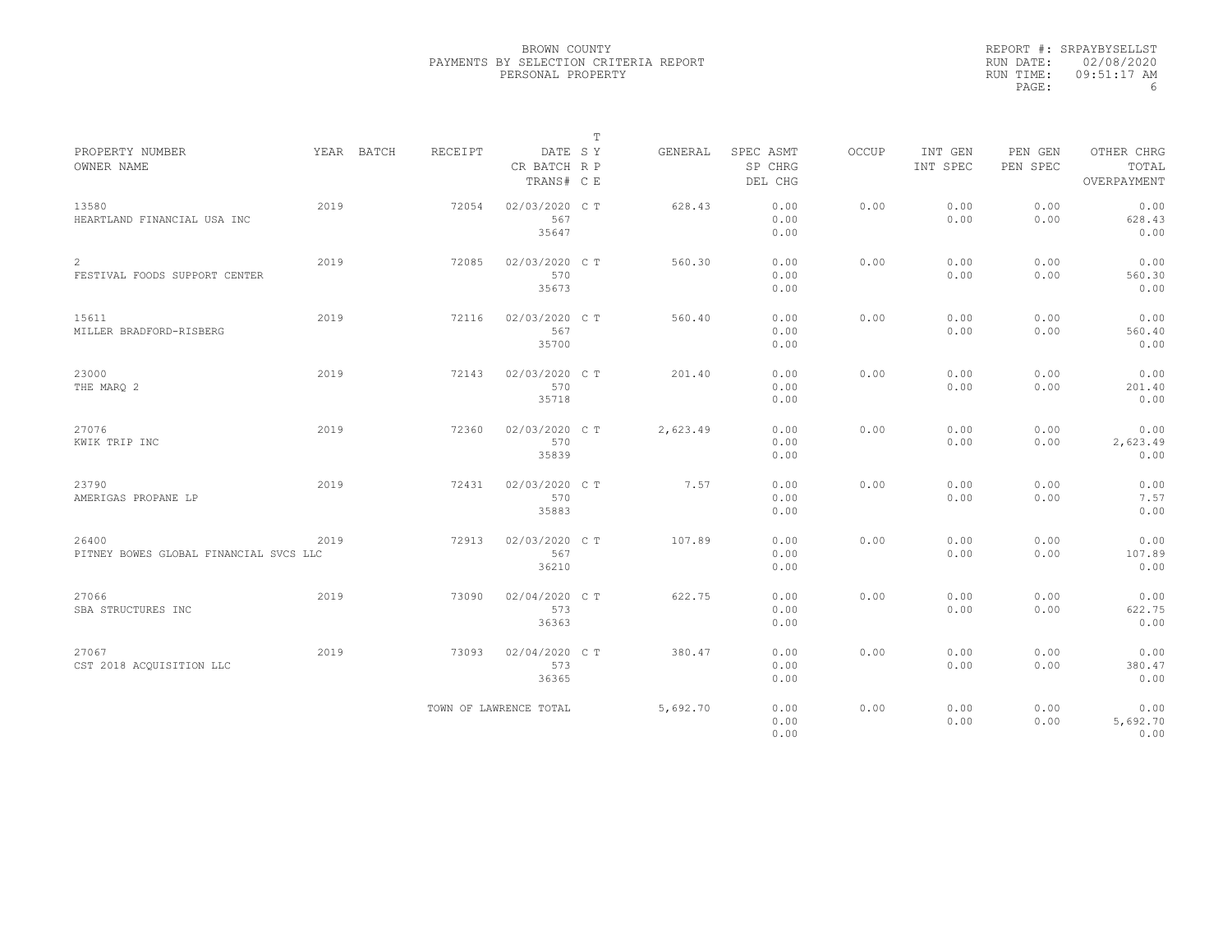|           | REPORT #: SRPAYBYSELLST |
|-----------|-------------------------|
|           | RUN DATE: 02/08/2020    |
| RUN TIME: | $09:51:17$ AM           |
| PAGE:     |                         |

|                                            |      |                       |                                |         | т            |                                 |       |                     |                     |                                    |  |
|--------------------------------------------|------|-----------------------|--------------------------------|---------|--------------|---------------------------------|-------|---------------------|---------------------|------------------------------------|--|
| PROPERTY NUMBER<br>OWNER NAME              |      | YEAR BATCH<br>RECEIPT | CR BATCH R P<br>TRANS# C E     | DATE SY | GENERAL      | SPEC ASMT<br>SP CHRG<br>DEL CHG | OCCUP | INT GEN<br>INT SPEC | PEN GEN<br>PEN SPEC | OTHER CHRG<br>TOTAL<br>OVERPAYMENT |  |
| 25538<br>MC DONALD LUMBER CO, INC          | 2019 | 71915                 | 02/03/2020 C T<br>568<br>35557 |         | 28.47        | 0.00<br>0.00<br>0.00            | 0.00  | 0.00<br>0.00        | 0.00<br>0.00        | 0.00<br>28.47<br>0.00              |  |
| 19500<br>CHICAGO STREET PUB & GRILL        | 2019 | 71990                 | 02/03/2020 C T<br>571<br>35602 |         | 829.75       | 0.00<br>0.00<br>0.00            | 0.00  | 0.00<br>0.00        | 0.00<br>0.00        | 0.00<br>829.75<br>0.00             |  |
| 23749<br>SIEMENS HEALTHCARE DIAGNOSTIC INC | 2019 | 72195                 | 02/03/2020 CT<br>567<br>35752  |         | 1,525.56     | 0.00<br>0.00<br>0.00            | 0.00  | 0.00<br>0.00        | 0.00<br>0.00        | 0.00<br>1,525.56<br>0.00           |  |
| 11901<br>LEDGEVIEW SHELL INC               | 2019 | 72206                 | 02/03/2020 C T<br>571<br>35754 |         | 628.84       | 0.00<br>0.00<br>0.00            | 0.00  | 0.00<br>0.00        | 0.00<br>0.00        | 0.00<br>628.84<br>0.00             |  |
| 13599<br>ARBY'S #6888                      | 2019 | 72221                 | 02/03/2020 C T<br>567<br>35752 |         | 941.38       | 0.00<br>0.00<br>0.00            | 0.00  | 0.00<br>0.00        | 0.00<br>0.00        | 0.00<br>941.38<br>0.00             |  |
| 23749<br>SIEMENS HEALTHCARE DIAGNOSTIC INC | 2019 | Voids #<br>72195      | 02/03/2020 CV<br>567<br>35765  |         | $-1, 525.56$ | 0.00<br>0.00<br>0.00            | 0.00  | 0.00<br>0.00        | 0.00<br>0.00        | 0.00<br>$-1, 525.56$<br>0.00       |  |
| 13599<br>ARBY'S #6888                      | 2019 | Voids #<br>72221      | 02/03/2020 C V<br>567<br>35765 |         | $-941.38$    | 0.00<br>0.00<br>0.00            | 0.00  | 0.00<br>0.00        | 0.00<br>0.00        | 0.00<br>$-941.38$<br>0.00          |  |
| 13599<br>ARBY'S #6888                      | 2019 | 72250                 | 02/03/2020 C T<br>567<br>35777 |         | 941.38       | 0.00<br>0.00<br>0.00            | 0.00  | 0.00<br>0.00        | 0.00<br>0.00        | 0.00<br>941.38<br>0.00             |  |
| 26693<br>KWIK TRIP INC                     | 2019 | 72365                 | 02/03/2020 CT<br>570<br>35841  |         | 3,733.88     | 0.00<br>0.00<br>0.00            | 0.00  | 0.00<br>0.00        | 0.00<br>0.00        | 0.00<br>3,733.88<br>0.00           |  |
| 23749<br>SIEMENS HEALTHCARE DIAGNOSTIC INC | 2019 | 72860                 | 02/03/2020 C T<br>570<br>36182 |         | 1,525.56     | 0.00<br>0.00<br>0.00            | 0.00  | 0.00<br>0.00        | 0.00<br>0.00        | 0.00<br>1,525.56<br>0.00           |  |
| 19531<br>PITNEY BOWES GLOBAL FINANCIAL     | 2019 | 72904                 | 02/03/2020 C T<br>567<br>36210 |         | 71.87        | 0.00<br>0.00<br>0.00            | 0.00  | 0.00<br>0.00        | 0.00<br>0.00        | 0.00<br>71.87<br>0.00              |  |
| 9757<br>GEMINI PLASTICS INC                | 2019 | 72938                 | 02/03/2020 C T<br>568<br>36231 |         | 810.15       | 0.00<br>0.00<br>0.00            | 0.00  | 0.00<br>0.00        | 0.00<br>0.00        | 0.00<br>810.15<br>0.00             |  |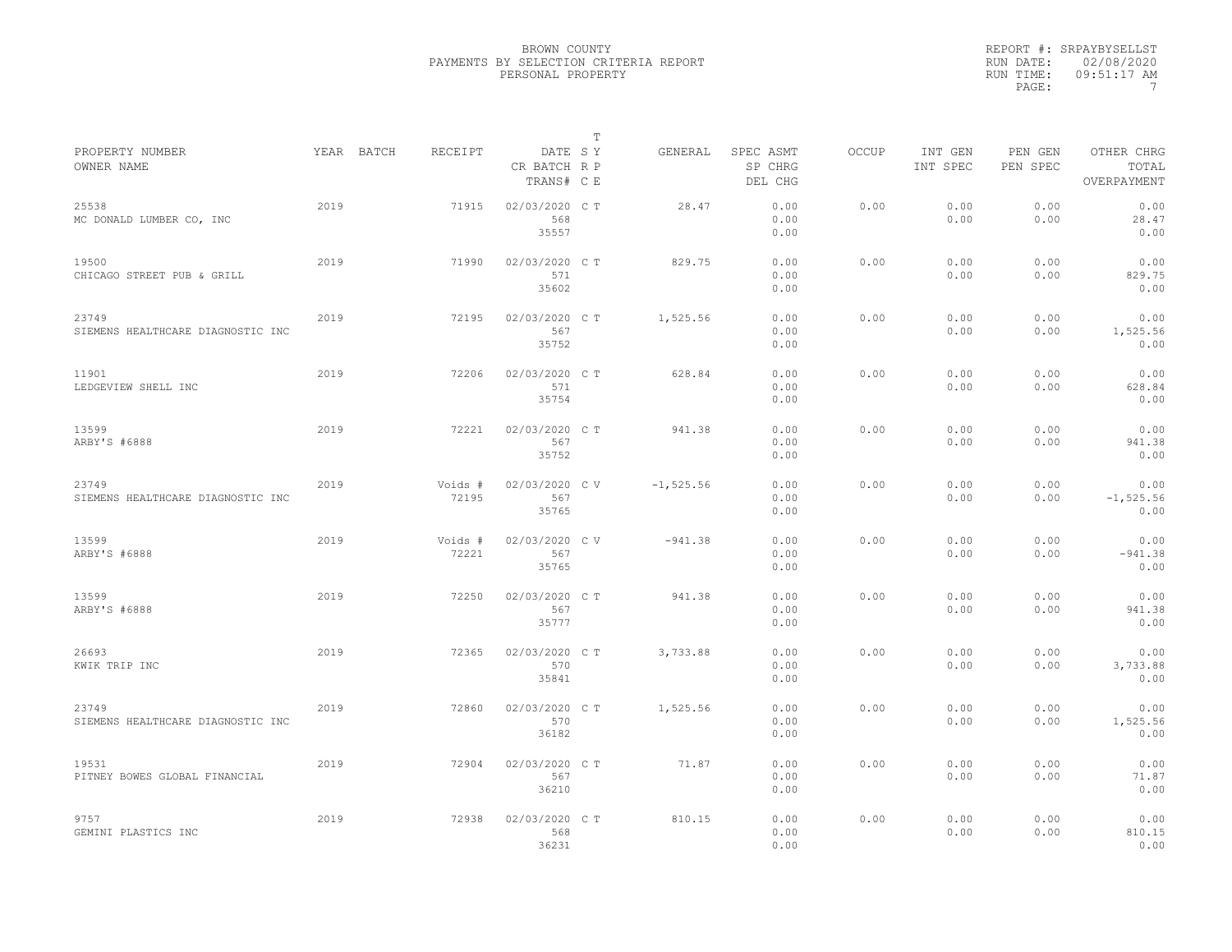|           | REPORT #: SRPAYBYSELLST |
|-----------|-------------------------|
|           | RUN DATE: 02/08/2020    |
| RUN TIME: | 09:51:18 AM             |
| PAGE:     | 8                       |

|                         |               |         |                         | $\blacksquare$ |          |           |       |          |          |             |  |
|-------------------------|---------------|---------|-------------------------|----------------|----------|-----------|-------|----------|----------|-------------|--|
| PROPERTY NUMBER         | BATCH<br>YEAR | RECEIPT | DATE SY                 |                | GENERAL  | SPEC ASMT | OCCUP | INT GEN  | PEN GEN  | OTHER CHRG  |  |
| OWNER NAME              |               |         | CR BATCH R P            |                |          | SP CHRG   |       | INT SPEC | PEN SPEC | TOTAL       |  |
|                         |               |         | TRANS# CE               |                |          | DEL CHG   |       |          |          | OVERPAYMENT |  |
| 26934                   | 2019          | 73087   | 02/04/2020 C T          |                | 737.67   | 0.00      | 0.00  | 0.00     | 0.00     | 0.00        |  |
| SBA INFRASTRUCTURE, LLC |               |         | 573                     |                |          | 0.00      |       | 0.00     | 0.00     | 737.67      |  |
|                         |               |         | 36362                   |                |          | 0.00      |       |          |          | 0.00        |  |
| 4212                    | 2019          | 73135   | 02/04/2020 C T          |                | 87.20    | 0.00      | 0.00  | 0.00     | 0.00     | 0.00        |  |
| DEDICATED REPAIR INC    |               |         | 573                     |                |          | 0.00      |       | 0.00     | 0.00     | 87.20       |  |
|                         |               |         | 36398                   |                |          | 0.00      |       |          |          | 0.00        |  |
| 13603                   | 2019          | 73401   | 02/05/2020 C T          |                | 284.72   | 0.00      | 0.00  | 0.00     | 0.00     | 0.00        |  |
| IVY TRAILS              |               |         | 579                     |                |          | 0.00      |       | 0.00     | 0.00     | 284.72      |  |
|                         |               |         | 36571                   |                |          | 0.00      |       |          |          | 0.00        |  |
|                         |               |         | TOWN OF LEDGEVIEW TOTAL |                | 9,679.49 | 0.00      | 0.00  | 0.00     | 0.00     | 0.00        |  |
|                         |               |         |                         |                |          | 0.00      |       | 0.00     | 0.00     | 9,679.49    |  |
|                         |               |         |                         |                |          | 0.00      |       |          |          | 0.00        |  |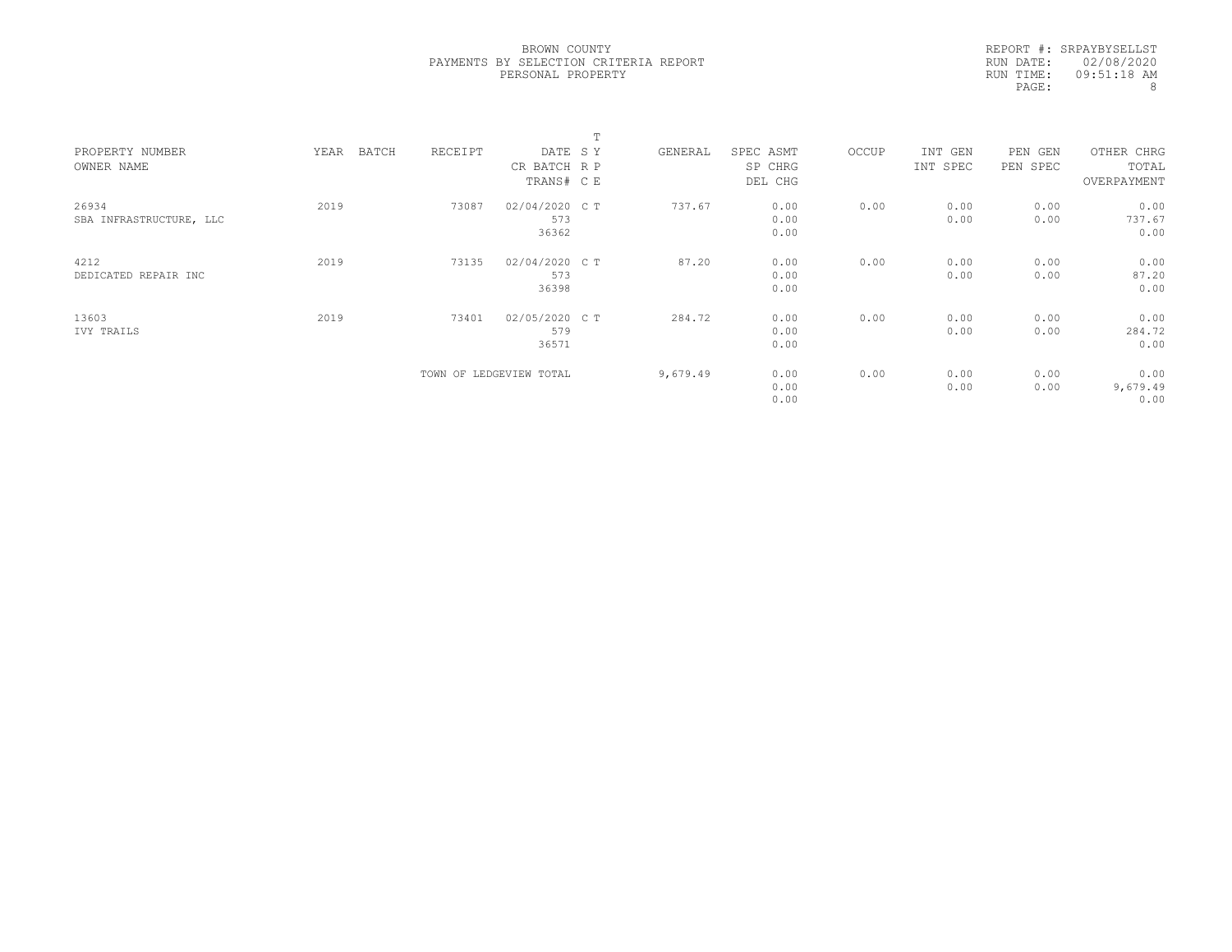REPORT #: SRPAYBYSELLST RUN DATE: 02/08/2020 RUN TIME: 09:51:18 AM PAGE: 9

| PROPERTY NUMBER<br>OWNER NAME | BATCH<br>YEAR | RECEIPT | DATE SY<br>CR BATCH R P<br>TRANS# C E | GENERAL | SPEC ASMT<br>SP CHRG<br>DEL CHG | OCCUP | INT GEN<br>INT SPEC | PEN<br>GEN<br>PEN SPEC | OTHER CHRG<br>TOTAL<br>OVERPAYMENT |  |
|-------------------------------|---------------|---------|---------------------------------------|---------|---------------------------------|-------|---------------------|------------------------|------------------------------------|--|
| 20775<br>TROUT SPRINGS WINERY | 2019          | 72509   | 02/03/2020 C T<br>570<br>35921        | 51.91   | 0.00<br>0.00<br>0.00            | 0.00  | 0.00<br>0.00        | 0.00<br>0.00           | 0.00<br>51.91<br>0.00              |  |
| 4116<br>CHRISTENSEN MILLS INC | 2019          | 72583   | 02/03/2020 C T<br>567<br>35985        | 579.10  | 0.00<br>0.00<br>0.00            | 0.00  | 0.00<br>0.00        | 0.00<br>0.00           | 0.00<br>579.10<br>0.00             |  |
|                               |               |         | TOWN OF MORRISON TOTAL                | 631.01  | 0.00<br>0.00<br>0.00            | 0.00  | 0.00<br>0.00        | 0.00<br>0.00           | 0.00<br>631.01<br>0.00             |  |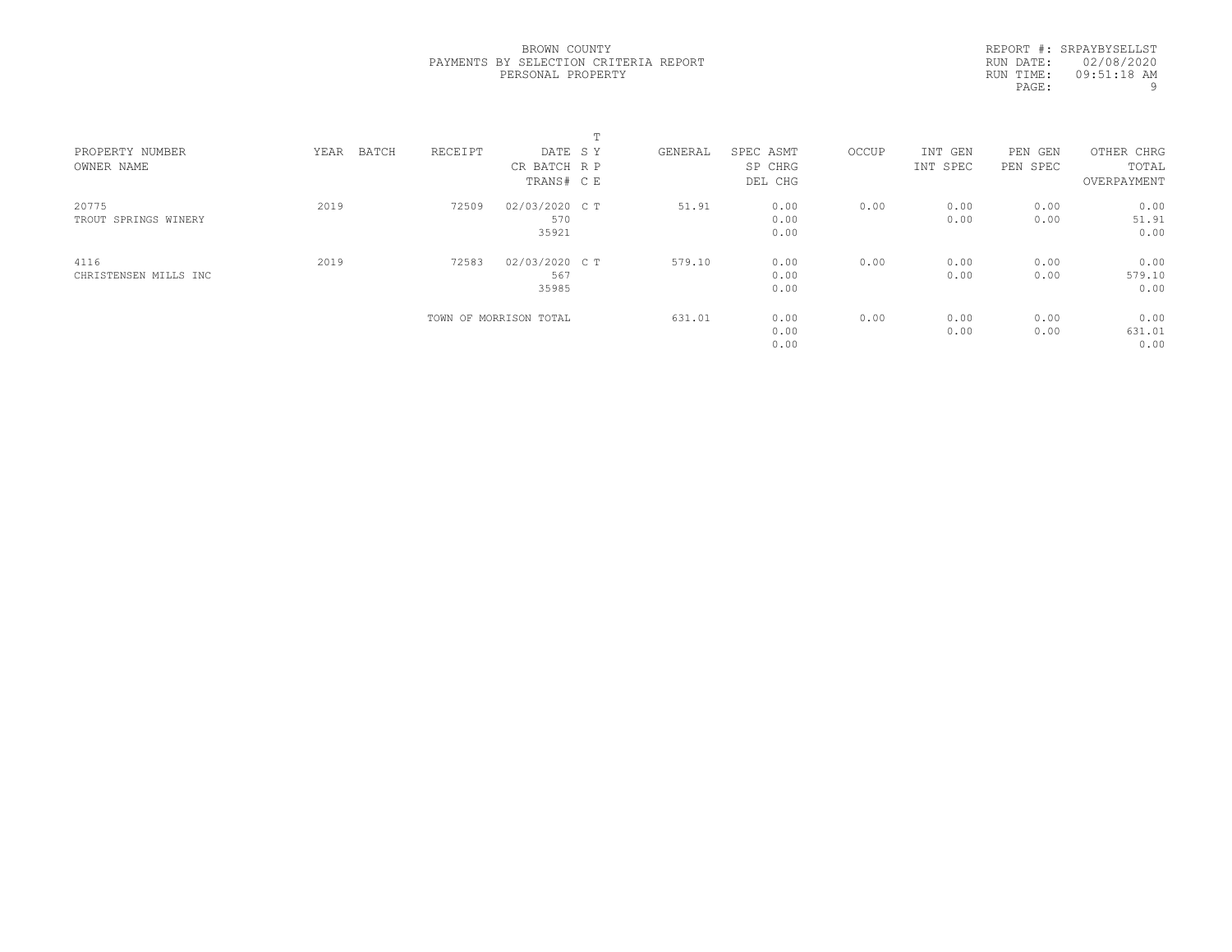REPORT #: SRPAYBYSELLST RUN DATE: 02/08/2020 RUN TIME: 09:51:18 AM PAGE:  $10$ 

| PROPERTY NUMBER     | BATCH<br>YEAR | RECEIPT                  | DATE SY        | GENERAL | SPEC ASMT | OCCUP | INT GEN  | PEN GEN  | OTHER CHRG  |  |
|---------------------|---------------|--------------------------|----------------|---------|-----------|-------|----------|----------|-------------|--|
| OWNER NAME          |               |                          | CR BATCH R P   |         | SP CHRG   |       | INT SPEC | PEN SPEC | TOTAL       |  |
|                     |               |                          | TRANS# C E     |         | DEL CHG   |       |          |          | OVERPAYMENT |  |
| 21170               | 2019          | 72428                    | 02/03/2020 C T | 6.54    | 0.00      | 0.00  | 0.00     | 0.00     | 0.00        |  |
| AMERIGAS PROPANE LP |               |                          | 570            |         | 0.00      |       | 0.00     | 0.00     | 6.54        |  |
|                     |               |                          | 35883          |         | 0.00      |       |          |          | 0.00        |  |
|                     |               | TWN OF NEW DENMARK TOTAL |                | 6.54    | 0.00      | 0.00  | 0.00     | 0.00     | 0.00        |  |
|                     |               |                          |                |         | 0.00      |       | 0.00     | 0.00     | 6.54        |  |
|                     |               |                          |                |         | 0.00      |       |          |          | 0.00        |  |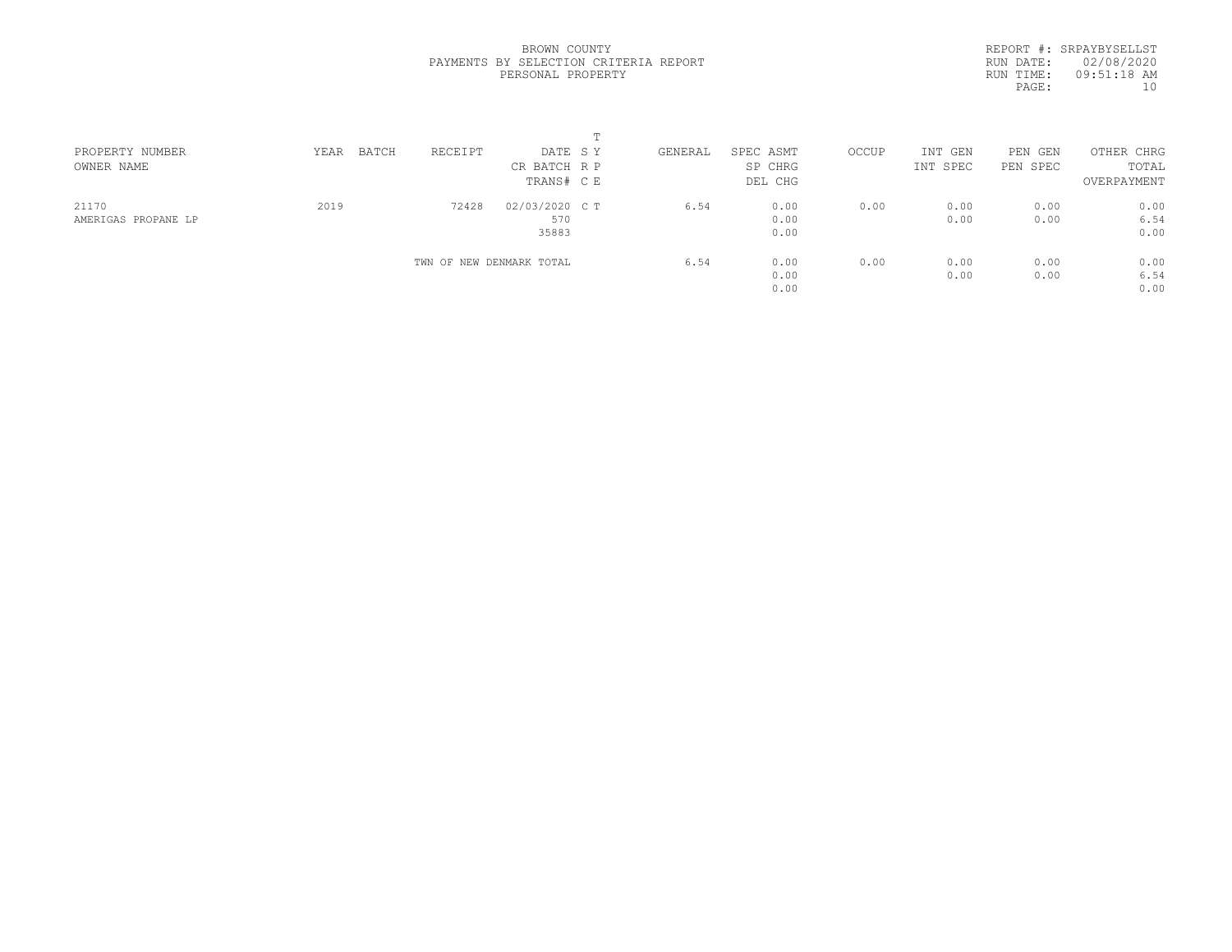|                                             |      |             |                          |                | T |          |           |       |          |          |             |  |
|---------------------------------------------|------|-------------|--------------------------|----------------|---|----------|-----------|-------|----------|----------|-------------|--|
| PROPERTY NUMBER                             |      | YEAR BATCH  | RECEIPT                  | DATE SY        |   | GENERAL  | SPEC ASMT | OCCUP | INT GEN  | PEN GEN  | OTHER CHRG  |  |
| OWNER NAME                                  |      |             |                          | CR BATCH R P   |   |          | SP CHRG   |       | INT SPEC | PEN SPEC | TOTAL       |  |
|                                             |      |             |                          | TRANS# C E     |   |          | DEL CHG   |       |          |          | OVERPAYMENT |  |
|                                             |      |             |                          |                |   |          |           |       |          |          |             |  |
| 15187                                       |      | 2019 200201 | 4053                     | 02/01/2020 C T |   | 16.48    | 0.00      | 0.00  | 0.00     | 0.00     | 0.00        |  |
| BURKEL CONSTRUCTION                         |      |             |                          |                |   |          | 0.00      |       | 0.00     | 0.00     | 16.48       |  |
|                                             |      |             |                          |                |   |          | 0.00      |       |          |          | 0.00        |  |
|                                             |      |             |                          |                |   |          |           |       |          |          |             |  |
| 26338                                       | 2019 |             | 72148                    | 02/03/2020 C T |   | 28.04    | 0.00      | 0.00  | 0.00     | 0.00     | 0.00        |  |
| NUCO2 SUPPLY LLC                            |      |             |                          | 570            |   |          | 0.00      |       | 0.00     | 0.00     | 28.04       |  |
|                                             |      |             |                          | 35722          |   |          | 0.00      |       |          |          | 0.00        |  |
|                                             |      |             |                          |                |   |          |           |       |          |          |             |  |
| 8607                                        | 2019 |             | 73013                    | 02/04/2020 C T |   | 13.19    | 0.00      | 0.00  | 0.00     | 0.00     | 0.00        |  |
| RATHSACK INC                                |      |             |                          | 573            |   |          | 0.00      |       | 0.00     | 0.00     | 13.19       |  |
|                                             |      |             |                          | 36298          |   |          | 0.00      |       |          |          | 0.00        |  |
|                                             |      |             |                          |                |   |          |           |       |          |          |             |  |
| 14201                                       | 2019 |             | 73140                    | 02/04/2020 C T |   | 2,484.74 | 0.00      | 0.00  | 0.00     | 0.00     | 0.00        |  |
| LAMAR ADVERTISING OF GREEN BAY              |      |             |                          | 577            |   |          | 0.00      |       | 0.00     | 0.00     | 2,484.74    |  |
|                                             |      |             |                          | 36403          |   |          | 0.00      |       |          |          | 0.00        |  |
|                                             |      |             |                          |                |   |          |           |       |          |          |             |  |
| 6445                                        | 2019 |             | 73196                    | 02/04/2020 C T |   | 435.27   | 0.00      | 0.00  | 0.00     | 0.00     | 0.00        |  |
| INDUSTRIAL ENGRAVING AND MANUFACTURING CORP |      |             |                          | 575            |   |          | 0.00      |       | 0.00     | 0.00     | 435.27      |  |
|                                             |      |             |                          | 36441          |   |          | 0.00      |       |          |          | 0.00        |  |
|                                             |      |             |                          |                |   |          |           |       |          |          |             |  |
|                                             |      |             | TOWN OF PITTSFIELD TOTAL |                |   | 2,977.72 | 0.00      | 0.00  | 0.00     | 0.00     | 0.00        |  |
|                                             |      |             |                          |                |   |          | 0.00      |       | 0.00     | 0.00     | 2,977.72    |  |
|                                             |      |             |                          |                |   |          | 0.00      |       |          |          | 0.00        |  |
|                                             |      |             |                          |                |   |          |           |       |          |          |             |  |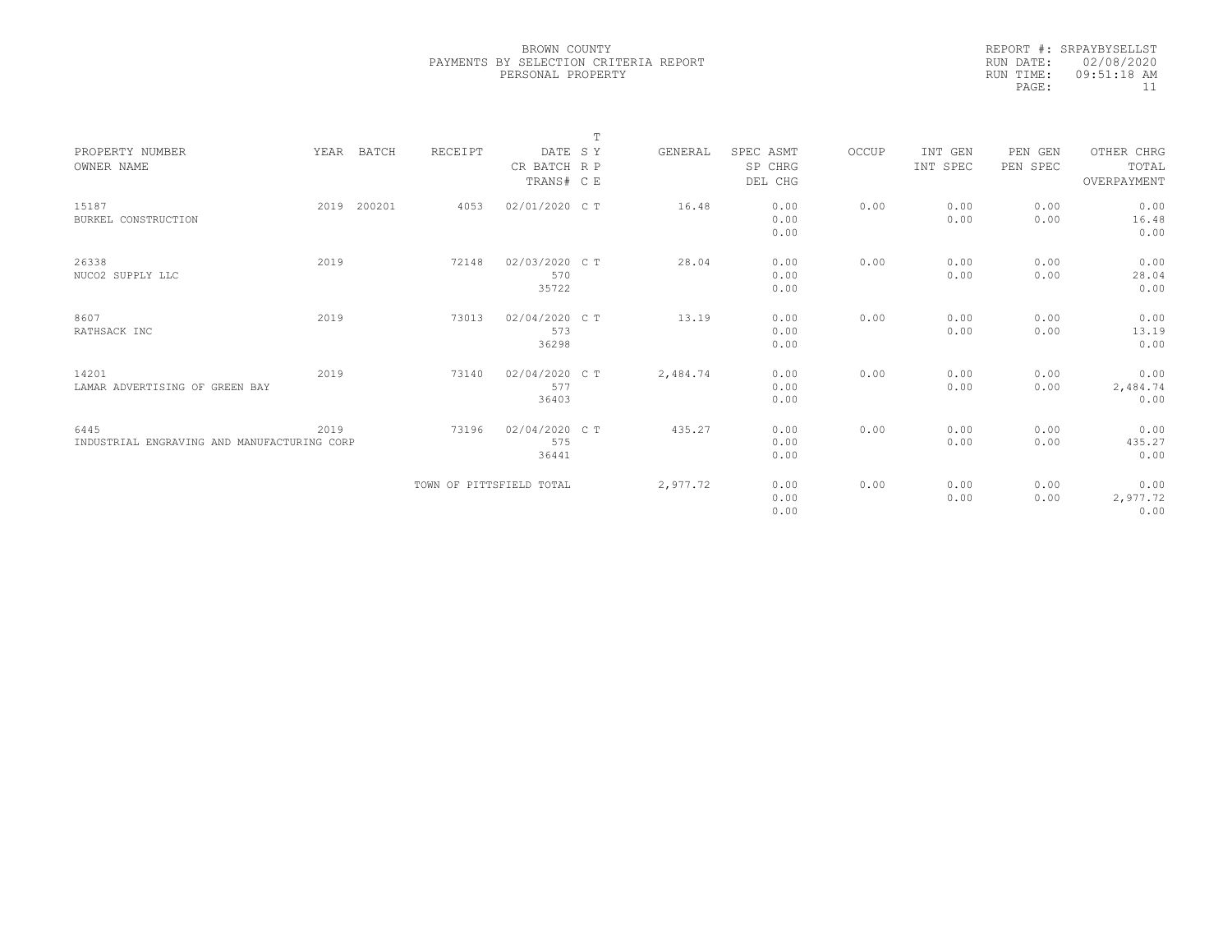REPORT #: SRPAYBYSELLST RUN DATE: 02/08/2020 RUN TIME: 09:51:18 AM PAGE: 12

| PROPERTY NUMBER<br>OWNER NAME           | YEAR | BATCH | RECEIPT | DATE SY<br>CR BATCH R P<br>TRANS# C E | GENERAL | SPEC ASMT<br>SP CHRG<br>DEL CHG | OCCUP | INT GEN<br>INT SPEC | PEN<br>GEN<br>PEN SPEC | OTHER CHRG<br>TOTAL<br>OVERPAYMENT |  |
|-----------------------------------------|------|-------|---------|---------------------------------------|---------|---------------------------------|-------|---------------------|------------------------|------------------------------------|--|
| 23810<br>BADGER TRUCK AND TRAILER       | 2019 |       | 72797   | 02/03/2020 C T<br>570<br>36137        | 59.78   | 0.00<br>0.00<br>0.00            | 0.00  | 0.00<br>0.00        | 0.00<br>0.00           | 0.00<br>59.78<br>0.00              |  |
| 18444<br>LAMAR ADVERTISING OF GREEN BAY | 2019 |       | 73136   | 02/04/2020 C T<br>577<br>36399        | 307.14  | 0.00<br>0.00<br>0.00            | 0.00  | 0.00<br>0.00        | 0.00<br>0.00           | 0.00<br>307.14<br>0.00             |  |
|                                         |      |       |         | TOWN OF ROCKLAND TOTAL                | 366.92  | 0.00<br>0.00<br>0.00            | 0.00  | 0.00<br>0.00        | 0.00<br>0.00           | 0.00<br>366.92<br>0.00             |  |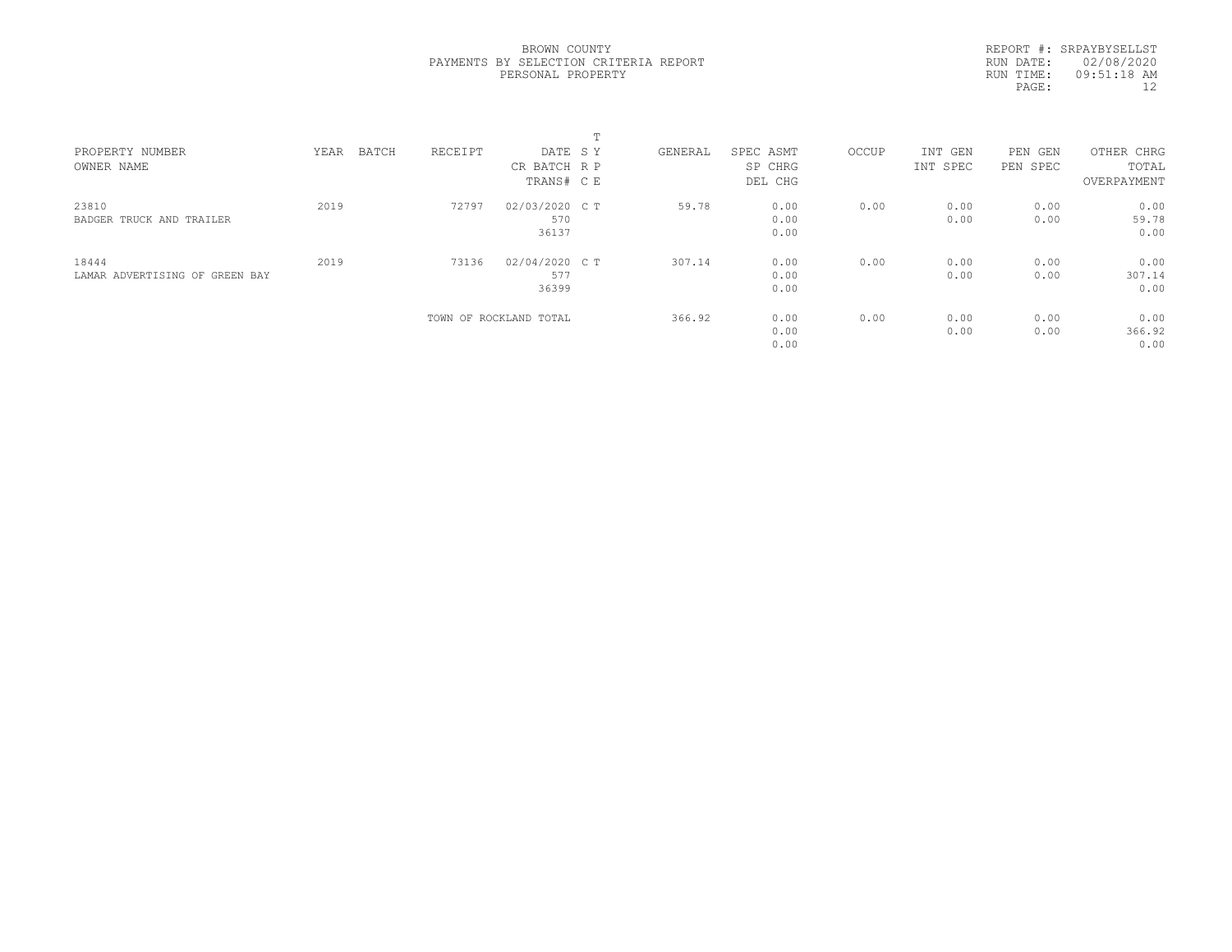|           | REPORT #: SRPAYBYSELLST |
|-----------|-------------------------|
|           | RUN DATE: 02/08/2020    |
| RUN TIME: | $09:51:18$ AM           |
| PAGE:     | 13                      |

|                                                   |      |            |                  |                                       | T |           |                                 |       |                     |                     |                                    |
|---------------------------------------------------|------|------------|------------------|---------------------------------------|---|-----------|---------------------------------|-------|---------------------|---------------------|------------------------------------|
| PROPERTY NUMBER<br>OWNER NAME                     |      | YEAR BATCH | RECEIPT          | DATE SY<br>CR BATCH R P<br>TRANS# C E |   | GENERAL   | SPEC ASMT<br>SP CHRG<br>DEL CHG | OCCUP | INT GEN<br>INT SPEC | PEN GEN<br>PEN SPEC | OTHER CHRG<br>TOTAL<br>OVERPAYMENT |
| 11208<br>DRM INC                                  | 2019 |            | 72220            | 02/03/2020 CT<br>567<br>35752         |   | 276.58    | 0.00<br>0.00<br>0.00            | 0.00  | 0.00<br>0.00        | 0.00<br>0.00        | 0.00<br>276.58<br>0.00             |
| 11208<br>DRM INC                                  | 2019 |            | Voids #<br>72220 | 02/03/2020 CV<br>567<br>35765         |   | $-276.58$ | 0.00<br>0.00<br>0.00            | 0.00  | 0.00<br>0.00        | 0.00<br>0.00        | 0.00<br>$-276.58$<br>0.00          |
| 11208<br>DRM INC                                  | 2019 |            | 72252            | 02/03/2020 C T<br>567<br>35777        |   | 276.58    | 0.00<br>0.00<br>0.00            | 0.00  | 0.00<br>0.00        | 0.00<br>0.00        | 0.00<br>276.58<br>0.00             |
| 27665<br>AMERIGAS PROPANE LP                      | 2019 |            | 72434            | 02/03/2020 C T<br>570<br>35883        |   | 3.21      | 0.00<br>0.00<br>0.00            | 0.00  | 0.00<br>0.00        | 0.00<br>0.00        | 0.00<br>3.21<br>0.00               |
| 24967<br>PITNEY BOWES GLOBAL FINANCIAL, SVEC, LLC | 2019 |            | 72915            | 02/03/2020 C T<br>567<br>36210        |   | 14.47     | 0.00<br>0.00<br>0.00            | 0.00  | 0.00<br>0.00        | 0.00<br>0.00        | 0.00<br>14.47<br>0.00              |
| 22371<br>DIETZ DUO INC                            | 2019 |            | 72929            | 02/03/2020 CT<br>569<br>36223         |   | 72.36     | 0.00<br>0.00<br>0.00            | 0.00  | 0.00<br>0.00        | 0.00<br>0.00        | 0.00<br>72.36<br>0.00              |
| 26981<br>SBA TOWER 111                            | 2019 |            | 73094            | 02/04/2020 C T<br>573<br>36366        |   | 877.98    | 0.00<br>0.00<br>0.00            | 0.00  | 0.00<br>0.00        | 0.00<br>0.00        | 0.00<br>877.98<br>0.00             |
| 6349<br>LAMAR ADVERTISING OF GREEN BAY            | 2019 |            | 73131            | 02/04/2020 C T<br>577<br>36394        |   | 197.78    | 0.00<br>0.00<br>0.00            | 0.00  | 0.00<br>0.00        | 0.00<br>0.00        | 0.00<br>197.78<br>0.00             |
|                                                   |      |            |                  | TOWN OF SCOTT TOTAL                   |   | 1,442.38  | 0.00<br>0.00<br>0.00            | 0.00  | 0.00<br>0.00        | 0.00<br>0.00        | 0.00<br>1,442.38<br>0.00           |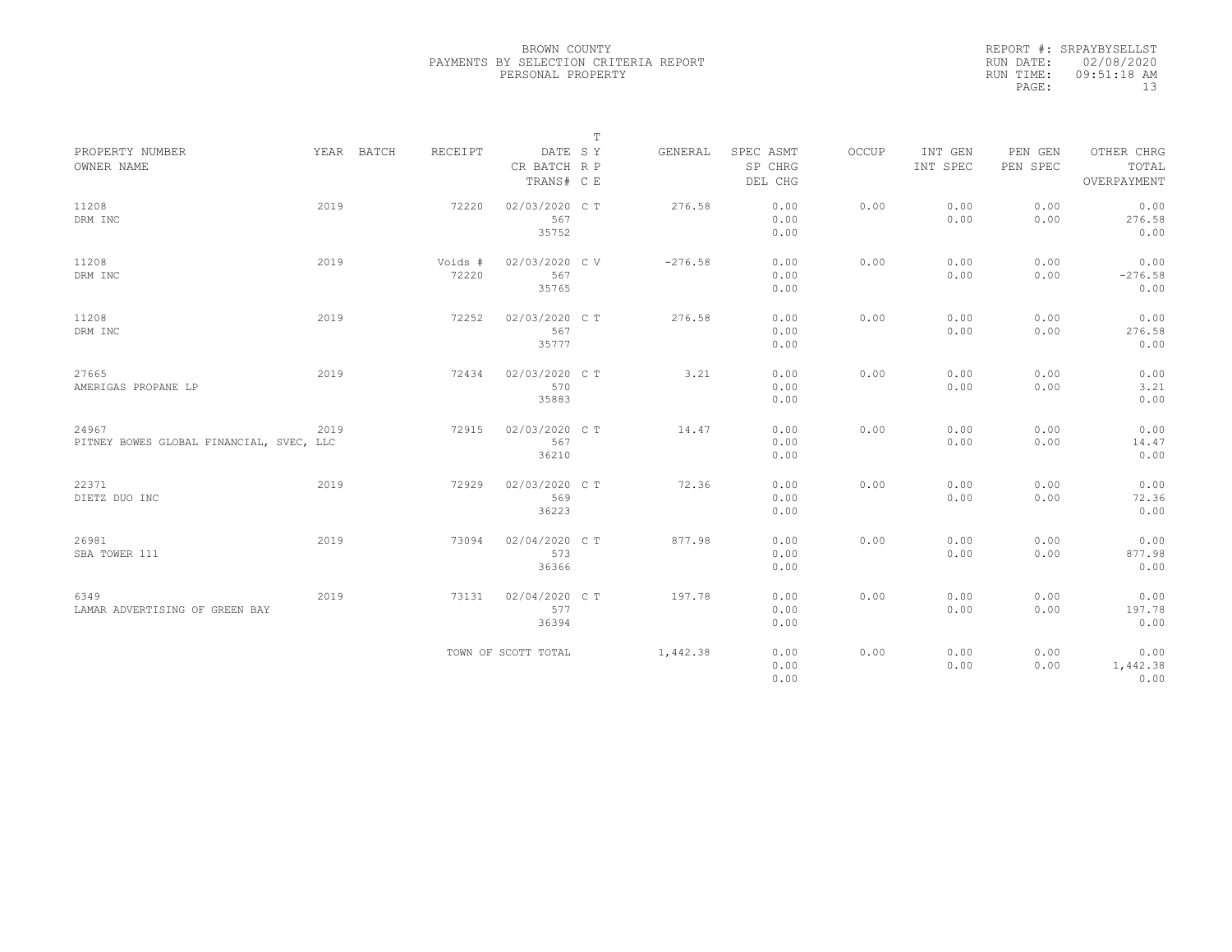| RUN DATE: 02/08/2020<br>$09:51:19$ AM<br>RUN TIME: |       | REPORT #: SRPAYBYSELLST |
|----------------------------------------------------|-------|-------------------------|
|                                                    |       |                         |
|                                                    |       |                         |
|                                                    | PAGE: | 14                      |

|                     |               |                           |                | $\mathbf{r}$ |         |           |       |          |          |             |  |
|---------------------|---------------|---------------------------|----------------|--------------|---------|-----------|-------|----------|----------|-------------|--|
| PROPERTY NUMBER     | YEAR<br>BATCH | RECEIPT                   | DATE SY        |              | GENERAL | SPEC ASMT | OCCUP | INT GEN  | PEN GEN  | OTHER CHRG  |  |
| OWNER NAME          |               |                           | CR BATCH R P   |              |         | SP CHRG   |       | INT SPEC | PEN SPEC | TOTAL       |  |
|                     |               |                           | TRANS# C E     |              |         | DEL CHG   |       |          |          | OVERPAYMENT |  |
| 3830                | 2019          | 72035                     | 02/03/2020 C T |              | 239.92  | 0.00      | 0.00  | 0.00     | 0.00     | 0.00        |  |
| FIRST STUDENT INC   |               |                           | 567            |              |         | 0.00      |       | 0.00     | 0.00     | 239.92      |  |
|                     |               |                           | 35634          |              |         | 0.00      |       |          |          | 0.00        |  |
|                     |               |                           |                |              |         |           |       |          |          |             |  |
| 23737               | 2019          | 72430                     | 02/03/2020 CT  |              | 1.73    | 0.00      | 0.00  | 0.00     | 0.00     | 0.00        |  |
| AMERIGAS PROPANE LP |               |                           | 570            |              |         | 0.00      |       | 0.00     | 0.00     | 1.73        |  |
|                     |               |                           | 35883          |              |         | 0.00      |       |          |          | 0.00        |  |
|                     |               |                           |                |              |         |           |       |          |          |             |  |
| 3817                | 2019          | 72820                     | 02/03/2020 C T |              | 31.85   | 0.00      | 0.00  | 0.00     | 0.00     | 0.00        |  |
| FLIPPERS COVE       |               |                           | 570            |              |         | 0.00      |       | 0.00     | 0.00     | 31.85       |  |
|                     |               |                           | 36157          |              |         | 0.00      |       |          |          | 0.00        |  |
|                     |               |                           |                |              |         |           |       |          |          |             |  |
| 3807                | 2019          | 73482                     | 02/06/2020 CT  |              | 101.19  | 0.00      | 0.00  | 0.00     | 0.00     | 0.00        |  |
| D & G RESTAURANT    |               |                           | 580            |              |         | 0.00      |       | 0.00     | 0.00     | 101.19      |  |
|                     |               |                           | 36647          |              |         | 0.00      |       |          |          | 0.00        |  |
|                     |               |                           |                |              |         |           |       |          |          |             |  |
|                     |               | TOWN OF WRIGHTSTOWN TOTAL |                |              | 374.69  | 0.00      | 0.00  | 0.00     | 0.00     | 0.00        |  |
|                     |               |                           |                |              |         | 0.00      |       | 0.00     | 0.00     | 374.69      |  |
|                     |               |                           |                |              |         | 0.00      |       |          |          | 0.00        |  |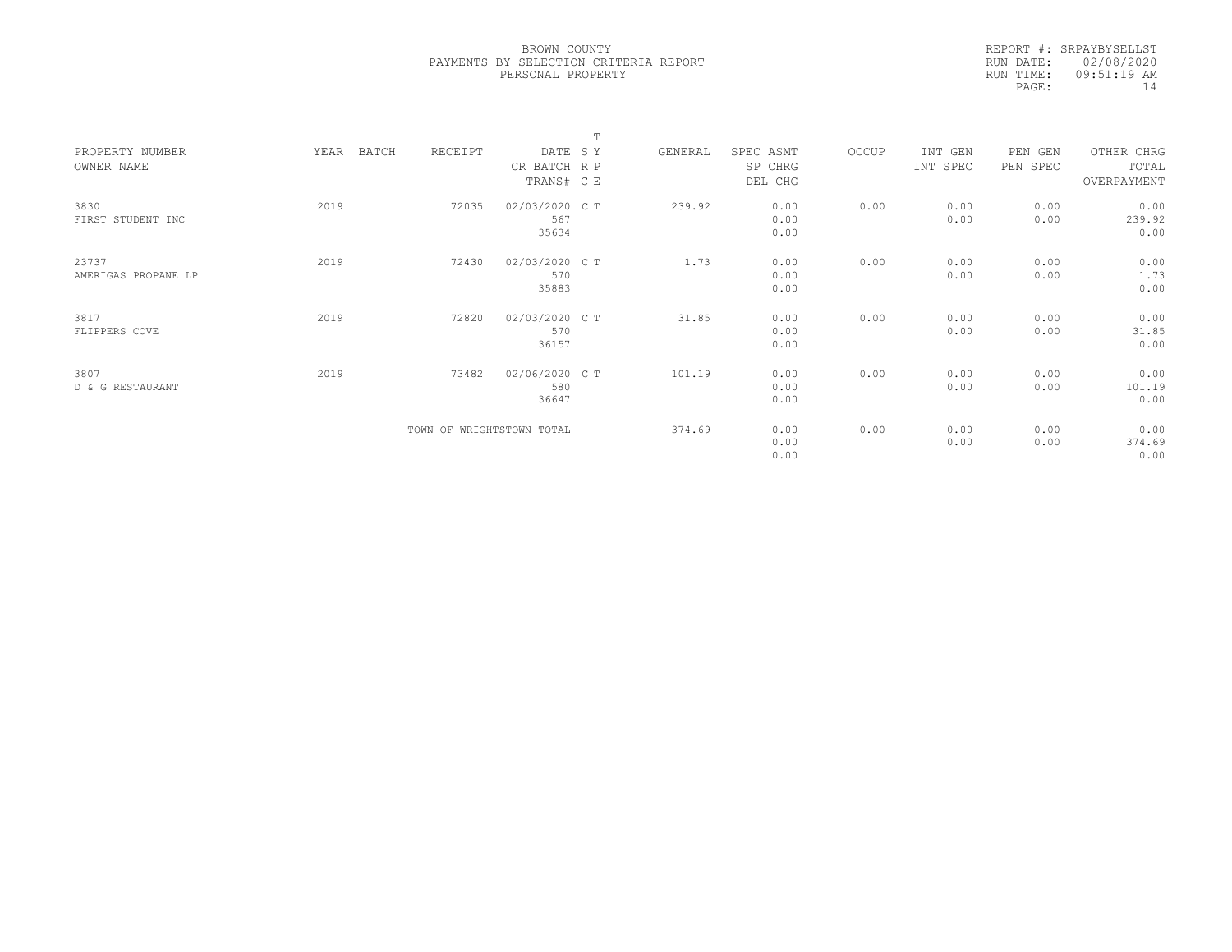|           | REPORT #: SRPAYBYSELLST |
|-----------|-------------------------|
|           | RUN DATE: 02/08/2020    |
| RUN TIME: | 09:51:19 AM             |
| PAGE:     | 1.5                     |

|                                            |      |            |                  |                                       | T |          |                                 |              |                     |                     |                                    |  |
|--------------------------------------------|------|------------|------------------|---------------------------------------|---|----------|---------------------------------|--------------|---------------------|---------------------|------------------------------------|--|
| PROPERTY NUMBER<br>OWNER NAME              |      | YEAR BATCH | RECEIPT          | DATE SY<br>CR BATCH R P<br>TRANS# C E |   | GENERAL  | SPEC ASMT<br>SP CHRG<br>DEL CHG | <b>OCCUP</b> | INT GEN<br>INT SPEC | PEN GEN<br>PEN SPEC | OTHER CHRG<br>TOTAL<br>OVERPAYMENT |  |
| 00029<br>ALLOUEZ CAFé INC                  | 2019 |            | 71863            | 02/03/2020 C T<br>569<br>35533        |   | 441.40   | 0.00<br>0.00<br>0.00            | 0.00         | 0.00<br>0.00        | 0.00<br>0.00        | 0.00<br>441.40<br>0.00             |  |
| 15011<br>SEWING, DOROTHY'S CUSTOM          | 2019 |            | 71874            | 02/03/2020 C T<br>568<br>35542        |   | 9.01     | 0.00<br>0.00<br>0.00            | 0.00         | 0.00<br>0.00        | 0.00<br>0.00        | 0.00<br>9.01<br>0.00               |  |
| 15011<br>SEWING, DOROTHY'S CUSTOM          | 2019 |            | Voids #<br>71874 | 02/03/2020 C V<br>568<br>35548        |   | $-9.01$  | 0.00<br>0.00<br>0.00            | 0.00         | 0.00<br>0.00        | 0.00<br>0.00        | 0.00<br>$-9.01$<br>0.00            |  |
| 15011<br>SEWING, DOROTHY'S CUSTOM          | 2019 |            | 71875            | 02/03/2020 C T<br>568<br>35549        |   | 9.01     | 0.00<br>0.00<br>0.00            | 0.00         | 0.00<br>0.00        | 0.00<br>0.00        | 0.00<br>9.01<br>0.00               |  |
| 11196<br>AGILITI HEALTH INC                | 2019 |            | 72062            | 02/03/2020 C T<br>567<br>35655        |   | 20.27    | 0.00<br>0.00<br>0.00            | 0.00         | 0.00<br>0.00        | 0.00<br>0.00        | 0.00<br>20.27<br>0.00              |  |
| 27718<br>MOBILE MINI, INC                  | 2019 |            | 72101            | 02/03/2020 C T<br>569<br>35687        |   | 65.30    | 0.00<br>0.00<br>0.00            | 0.00         | 0.00<br>0.00        | 0.00<br>0.00        | 0.00<br>65.30<br>0.00              |  |
| 25704<br>GRAYHAWK LEASING, LLC             | 2019 |            | 72133            | 02/03/2020 CT<br>569<br>35710         |   | 90.09    | 0.00<br>0.00<br>0.00            | 0.00         | 0.00<br>0.00        | 0.00<br>0.00        | 0.00<br>90.09<br>0.00              |  |
| 17070<br>COCA-COLA REFRESHMENTS            | 2019 |            | 72183            | 02/03/2020 CT<br>570<br>35740         |   | 731.93   | 0.00<br>0.00<br>0.00            | 0.00         | 0.00<br>0.00        | 0.00<br>0.00        | 0.00<br>731.93<br>0.00             |  |
| 00040<br>AUSTIN'S                          | 2019 |            | 72190            | 02/03/2020 CT<br>568<br>35747         |   | 608.07   | 0.00<br>0.00<br>0.00            | 0.00         | 0.00<br>0.00        | 0.00<br>0.00        | 0.00<br>608.07<br>0.00             |  |
| 23950<br>SIEMENS HEALTHCARE DIAGNOSTIC INC | 2019 |            | 72192            | 02/03/2020 CT<br>567<br>35749         |   | 2,621.42 | 0.00<br>0.00<br>0.00            | 0.00         | 0.00<br>0.00        | 0.00<br>0.00        | 0.00<br>2,621.42<br>0.00           |  |
| 25948<br>KWIK TRIP EXPRESS 543             | 2019 |            | 72367            | 02/03/2020 CT<br>570<br>35843         |   | 1,267.93 | 0.00<br>0.00<br>0.00            | 0.00         | 0.00<br>0.00        | 0.00<br>0.00        | 0.00<br>1,267.93<br>0.00           |  |
| 11197<br>KWIK TRIP, INC #1030              | 2019 |            | 72387            | 02/03/2020 CT<br>570<br>35862         |   | 4,900.54 | 0.00<br>0.00<br>0.00            | 0.00         | 0.00<br>0.00        | 0.00<br>0.00        | 0.00<br>4,900.54<br>0.00           |  |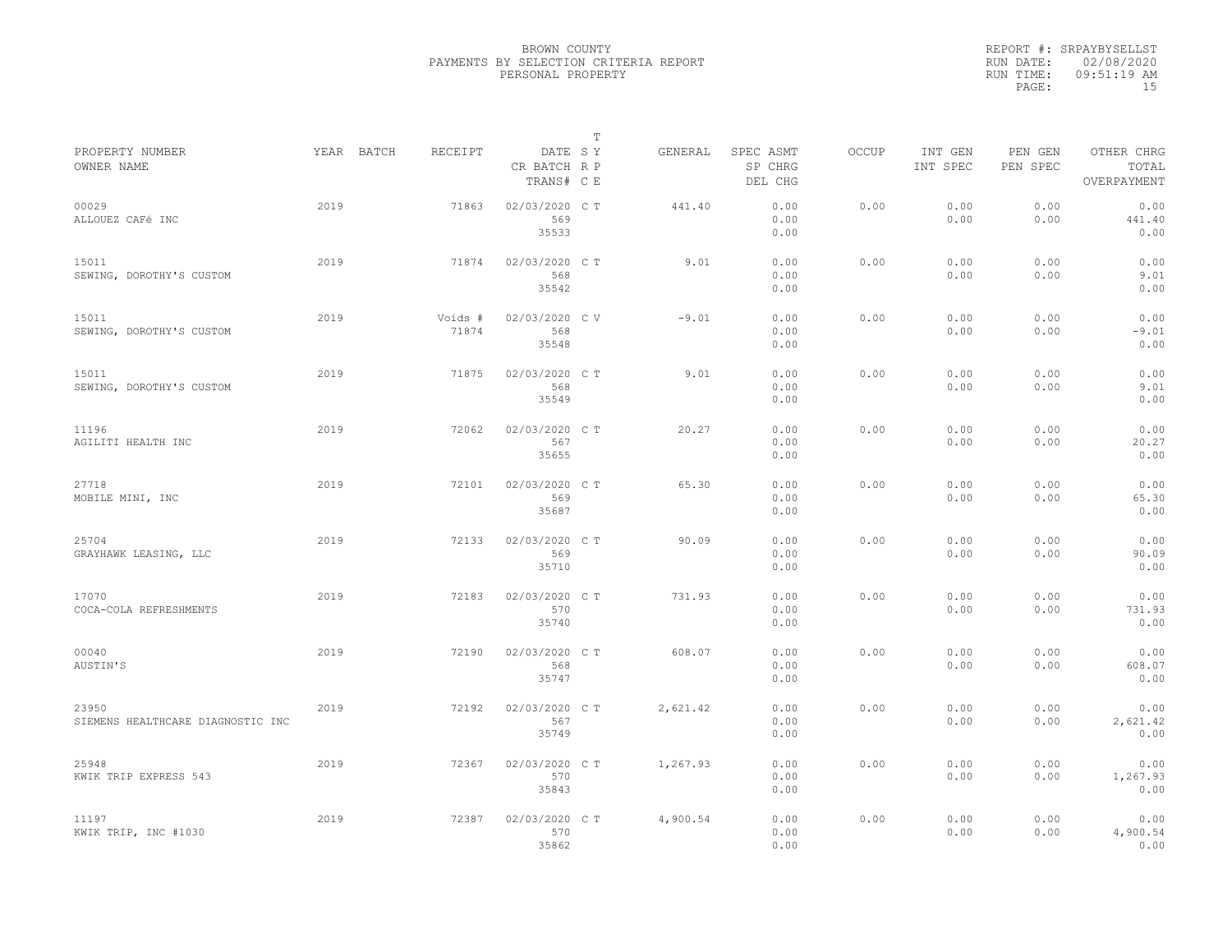|                                                     |      |             |         |                                       | $\mathbb T$ |          |                                 |              |                     |                     |                                    |  |
|-----------------------------------------------------|------|-------------|---------|---------------------------------------|-------------|----------|---------------------------------|--------------|---------------------|---------------------|------------------------------------|--|
| PROPERTY NUMBER<br>OWNER NAME                       |      | YEAR BATCH  | RECEIPT | DATE SY<br>CR BATCH R P<br>TRANS# C E |             | GENERAL  | SPEC ASMT<br>SP CHRG<br>DEL CHG | <b>OCCUP</b> | INT GEN<br>INT SPEC | PEN GEN<br>PEN SPEC | OTHER CHRG<br>TOTAL<br>OVERPAYMENT |  |
| 17848<br>STATE FARM MUTUAL AUTO INS CO              | 2019 |             | 72693   | 02/03/2020 C T<br>568<br>36059        |             | 6.75     | 0.00<br>0.00<br>0.00            | 0.00         | 0.00<br>0.00        | 0.00<br>0.00        | 0.00<br>6.75<br>0.00               |  |
| 11201<br>KEEFE COMMISSARY NETWORK                   | 2019 |             | 72705   | 02/03/2020 C T<br>568<br>36068        |             | 463.92   | 0.00<br>0.00<br>0.00            | 0.00         | 0.00<br>0.00        | 0.00<br>0.00        | 0.00<br>463.92<br>0.00             |  |
| 09731<br>FRAMING, SUITABLE FOR                      | 2019 |             | 72799   | 02/03/2020 C T<br>569<br>36139        |             | 33.77    | 0.00<br>0.00<br>0.00            | 0.00         | 0.00<br>0.00        | 0.00<br>0.00        | 0.00<br>33.77<br>0.00              |  |
| 14533<br>PITNEY BOWES GLOBAL FINANCIAL SERVICES LLC | 2019 |             | 72906   | 02/03/2020 C T<br>567<br>36210        |             | 112.61   | 0.00<br>0.00<br>0.00            | 0.00         | 0.00<br>0.00        | 0.00<br>0.00        | 0.00<br>112.61<br>0.00             |  |
| 19635<br>FOUR SEASONS TENNIS CLUB                   | 2019 |             | 73044   | 02/04/2020 C T<br>573<br>36323        |             | 887.32   | 0.00<br>0.00<br>0.00            | 0.00         | 0.00<br>0.00        | 0.00<br>0.00        | 0.00<br>887.32<br>0.00             |  |
| 26933<br>SBA INFRASTRUCTURE                         | 2019 |             | 73088   | 02/04/2020 C T<br>573<br>36362        |             | 725.16   | 0.00<br>0.00<br>0.00            | 0.00         | 0.00<br>0.00        | 0.00<br>0.00        | 0.00<br>725.16<br>0.00             |  |
| 11110<br>KAAP'S OLD WORLD CHOCOLATES INC            | 2019 |             | 73106   | 02/04/2020 C T<br>574<br>36371        |             | 31.53    | 0.00<br>0.00<br>0.00            | 0.00         | 0.00<br>0.00        | 0.00<br>0.00        | 0.00<br>31.53<br>0.00              |  |
| 23933<br>LAMAR ADVERTISING OF GREEN BAY             | 2019 |             | 73146   | 02/04/2020 C T<br>577<br>36408        |             | 220.71   | 0.00<br>0.00<br>0.00            | 0.00         | 0.00<br>0.00        | 0.00<br>0.00        | 0.00<br>220.71<br>0.00             |  |
| 20407<br>VILLAGE GRILLE                             | 2019 |             | 73397   | 02/05/2020 C T<br>579<br>36567        |             | 454.91   | 0.00<br>0.00<br>0.00            | 0.00         | 0.00<br>0.00        | 0.00<br>0.00        | 0.00<br>454.91<br>0.00             |  |
| 15042<br>SNYDER FINANCIAL STRATEGIES INC            | 2019 |             | 73446   | 02/05/2020 C T<br>578<br>36613        |             | 56.30    | 0.00<br>0.00<br>0.00            | 0.00         | 0.00<br>0.00        | 0.00<br>0.00        | 0.00<br>56.30<br>0.00              |  |
| 26703<br>CLEVELAND HOTEL ASSOCIATES LLC             |      | 2019 200206 | 4112    | 02/06/2020 C T                        |             | 1,053.97 | 0.00<br>0.00<br>0.00            | 0.00         | 0.00<br>0.00        | 0.00<br>0.00        | 0.00<br>1,053.97<br>0.00           |  |
| 27140<br>EVERBANK COMMERCIAL FINANCE, INC           | 2019 |             | 73474   | 02/06/2020 C T<br>581<br>36641        |             | 137.37   | 0.00<br>0.00<br>0.00            | 0.00         | 0.00<br>0.00        | 0.00<br>0.00        | 0.00<br>137.37<br>0.00             |  |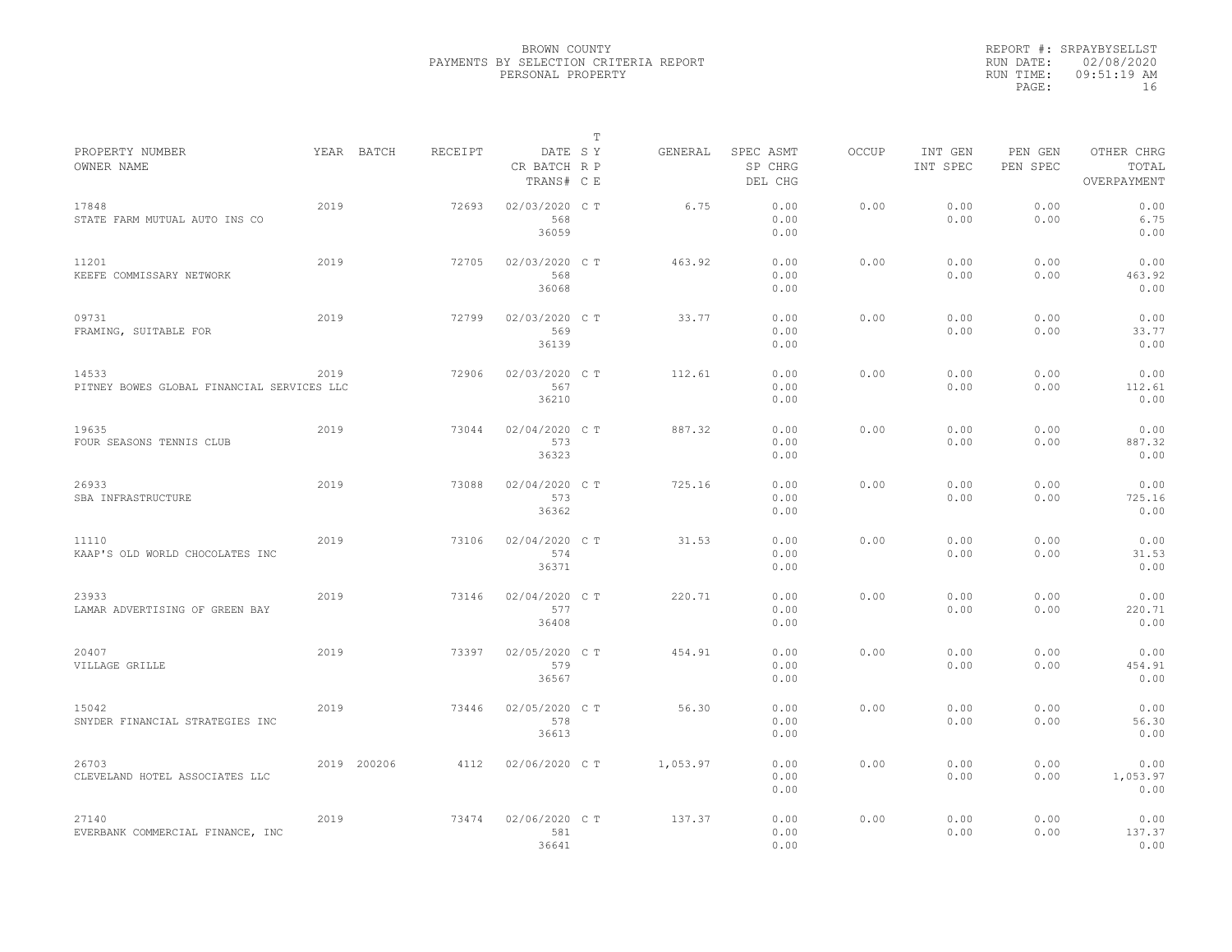REPORT #: SRPAYBYSELLST RUN DATE: 02/08/2020 RUN TIME: 09:51:19 AM PAGE:  $17$ 

| PROPERTY NUMBER<br>OWNER NAME        | BATCH<br>YEAR | RECEIPT                  | DATE SY<br>CR BATCH R P<br>TRANS# C E | GENERAL   | SPEC ASMT<br>SP CHRG<br>DEL CHG | OCCUP | INT GEN<br>INT SPEC | PEN<br>GEN<br>PEN SPEC | OTHER CHRG<br>TOTAL<br>OVERPAYMENT |  |
|--------------------------------------|---------------|--------------------------|---------------------------------------|-----------|---------------------------------|-------|---------------------|------------------------|------------------------------------|--|
| 27579<br>TIAA COMMERCIAL FINANCE INC | 2019          | 73475                    | 02/06/2020 C T<br>581<br>36641        | 137.37    | 0.00<br>0.00<br>0.00            | 0.00  | 0.00<br>0.00        | 0.00<br>0.00           | 0.00<br>137.37<br>0.00             |  |
| 26492<br>HHA OF WISCONSIN            | 2019          | 73537                    | 02/07/2020 C T<br>583<br>36683        | 225.20    | 0.00<br>0.00<br>0.00            | 0.00  | 0.00<br>0.00        | 0.00<br>0.00           | 0.00<br>225.20<br>0.00             |  |
|                                      |               | VILLAGE OF ALLOUEZ TOTAL |                                       | 15,302.85 | 0.00<br>0.00<br>0.00            | 0.00  | 0.00<br>0.00        | 0.00<br>0.00           | 0.00<br>15,302.85<br>0.00          |  |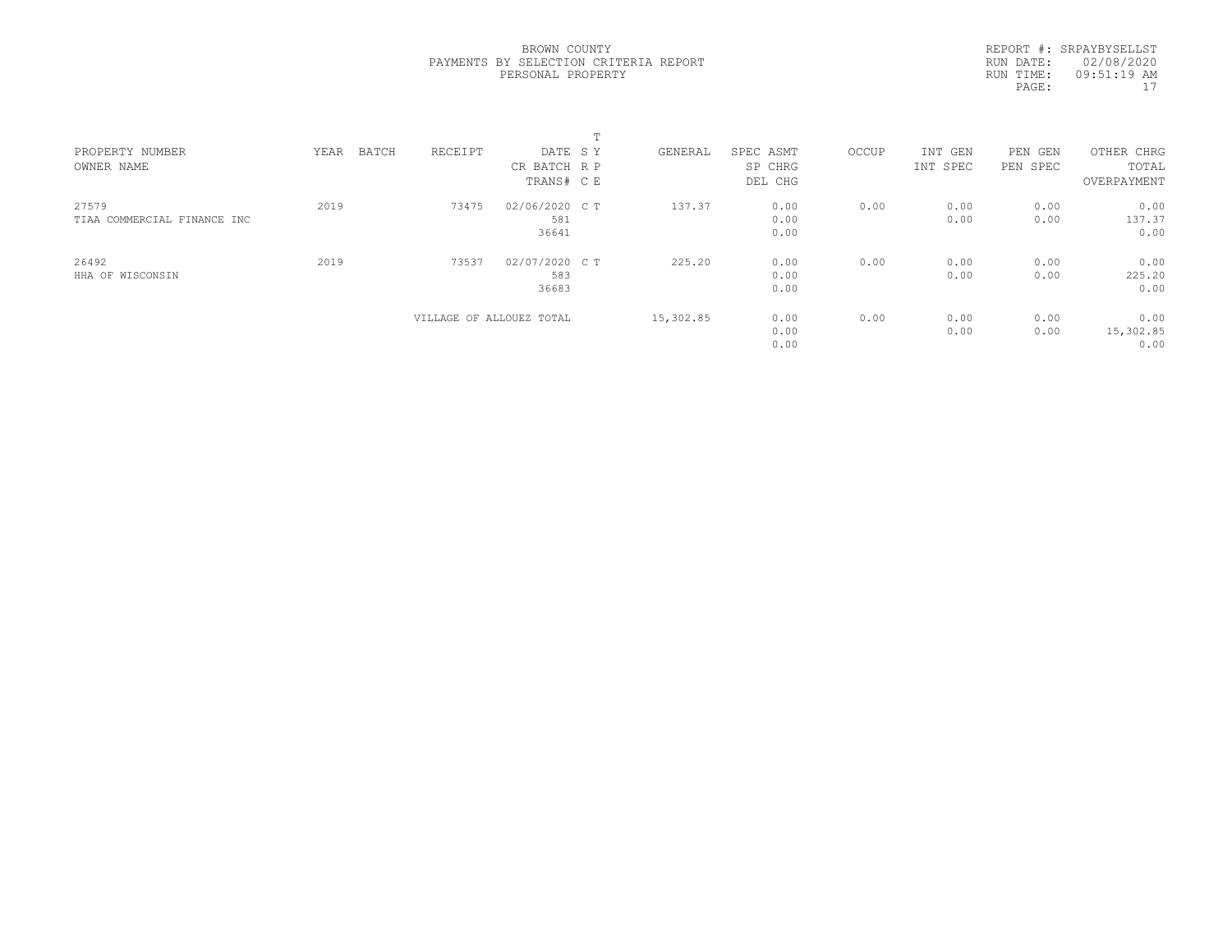|                                                     |      |            |         |                                       | $\mathbb{T}$ |          |                                 |              |                     |                     |                                    |
|-----------------------------------------------------|------|------------|---------|---------------------------------------|--------------|----------|---------------------------------|--------------|---------------------|---------------------|------------------------------------|
| PROPERTY NUMBER<br>OWNER NAME                       |      | YEAR BATCH | RECEIPT | DATE SY<br>CR BATCH R P<br>TRANS# C E |              | GENERAL  | SPEC ASMT<br>SP CHRG<br>DEL CHG | <b>OCCUP</b> | INT GEN<br>INT SPEC | PEN GEN<br>PEN SPEC | OTHER CHRG<br>TOTAL<br>OVERPAYMENT |
| 07328<br>FIRST SUPPLY LLC                           | 2019 |            | 71859   | 02/03/2020 C T<br>569<br>35529        |              | 975.07   | 0.00<br>0.00<br>0.00            | 0.00         | 0.00<br>0.00        | 0.00<br>0.00        | 0.00<br>975.07<br>0.00             |
| 24672<br>ALPHA HYDRAULICS LLC                       | 2019 |            | 71870   | 02/03/2020 C T<br>567<br>35541        |              | 15.92    | 0.00<br>0.00<br>0.00            | 0.00         | 0.00<br>0.00        | 0.00<br>0.00        | 0.00<br>15.92<br>0.00              |
| 03048<br>DELL'S SERVICE CENTER INC                  | 2019 |            | 71917   | 02/03/2020 C T<br>568<br>35559        |              | 2,619.04 | 0.00<br>0.00<br>0.00            | 0.00         | 0.00<br>0.00        | 0.00<br>0.00        | 0.00<br>2,619.04<br>0.00           |
| 16480<br>GREEN BAY SALES LLC                        | 2019 |            | 71949   | 02/03/2020 C T<br>568<br>35569        |              | 17.70    | 0.00<br>0.00<br>0.00            | 0.00         | 0.00<br>0.00        | 0.00<br>0.00        | 0.00<br>17.70<br>0.00              |
| 09221<br>APPLIANCE SERVICE CENTER OF FOX VALLEY INC | 2019 |            | 71964   | 02/03/2020 C T<br>569<br>35580        |              | 14.15    | 0.00<br>0.00<br>0.00            | 0.00         | 0.00<br>0.00        | 0.00<br>0.00        | 0.00<br>14.15<br>0.00              |
| 15721<br>TITLETOWN OIL CORP                         | 2019 |            | 71980   | 02/03/2020 C T<br>571<br>35593        |              | 138.03   | 0.00<br>0.00<br>0.00            | 0.00         | 0.00<br>0.00        | 0.00<br>0.00        | 0.00<br>138.03<br>0.00             |
| 27596<br>PDQ SHELL                                  | 2019 |            | 71981   | 02/03/2020 C T<br>571<br>35593        |              | 4,866.47 | 0.00<br>0.00<br>0.00            | 0.00         | 0.00<br>0.00        | 0.00<br>0.00        | 0.00<br>4,866.47<br>0.00           |
| 06602<br>KAY JEWELERS #401                          | 2019 |            | 72009   | 02/03/2020 C T<br>567<br>35617        |              | 2,964.12 | 0.00<br>0.00<br>0.00            | 0.00         | 0.00<br>0.00        | 0.00<br>0.00        | 0.00<br>2,964.12<br>0.00           |
| 03228<br>KROLL'S WEST                               | 2019 |            | 72012   | 02/03/2020 C T<br>568<br>35620        |              | 3,206.55 | 0.00<br>0.00<br>0.00            | 0.00         | 0.00<br>0.00        | 0.00<br>0.00        | 0.00<br>3,206.55<br>0.00           |
| 06566<br>BERGSTROM AUTOMOTIVE                       | 2019 |            | 72073   | 02/03/2020 C T<br>569<br>35665        |              | 1,812.09 | 0.00<br>0.00<br>0.00            | 0.00         | 0.00<br>0.00        | 0.00<br>0.00        | 0.00<br>1,812.09<br>0.00           |
| 17450<br>POWERAMP EQUIPMENT NORTH                   | 2019 |            | 72089   | 02/03/2020 C T<br>571<br>35677        |              | 421.16   | 0.00<br>0.00<br>0.00            | 0.00         | 0.00<br>0.00        | 0.00<br>0.00        | 0.00<br>421.16<br>0.00             |
| 22604<br>WEIGHT WATCHERS NORTH AMERICA INC          | 2019 |            | 72095   | 02/03/2020 C T<br>569<br>35682        |              | 302.61   | 0.00<br>0.00<br>0.00            | 0.00         | 0.00<br>0.00        | 0.00<br>0.00        | 0.00<br>302.61<br>0.00             |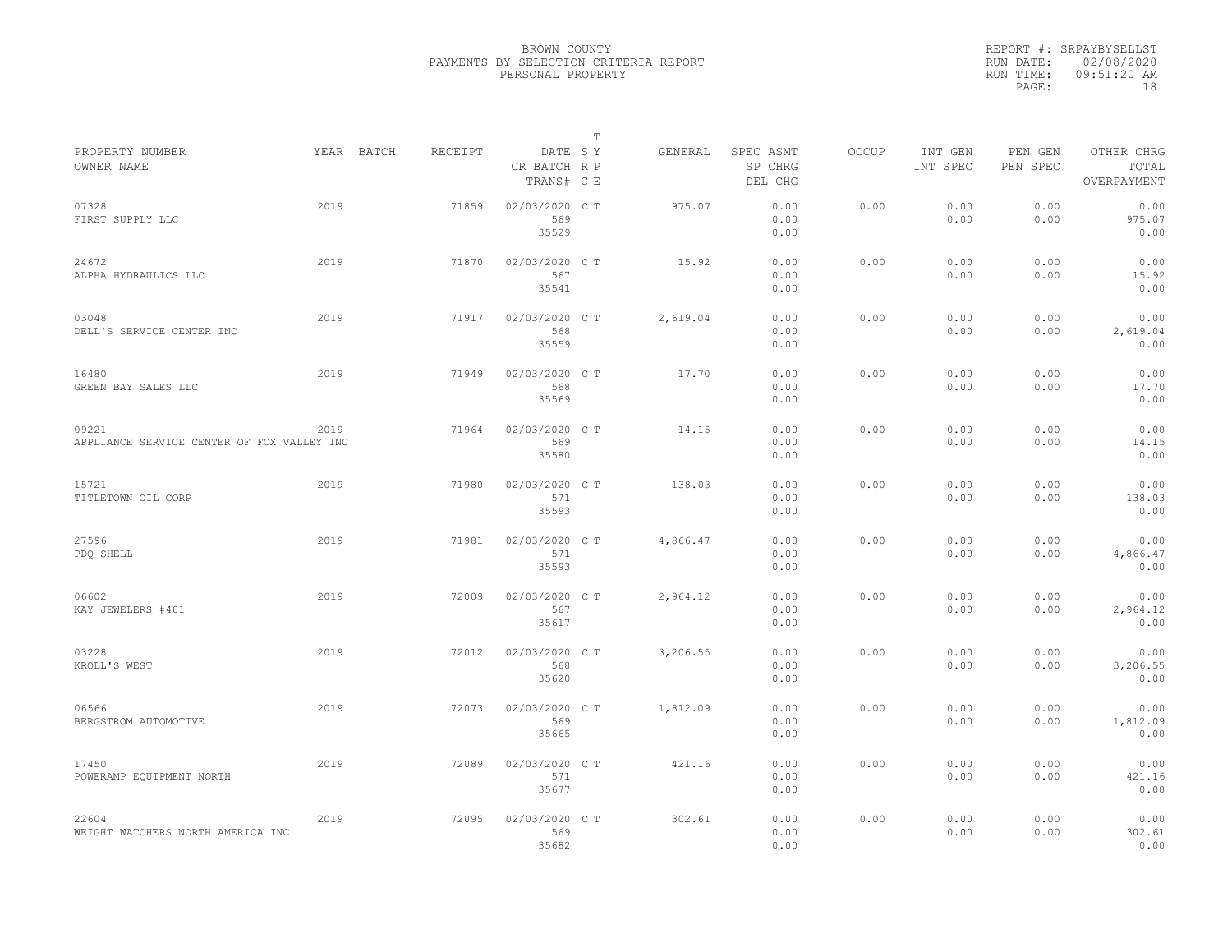|           | REPORT #: SRPAYBYSELLST |
|-----------|-------------------------|
|           | RUN DATE: 02/08/2020    |
| RUN TIME: | $09:51:20$ AM           |
| PAGE:     | 19                      |

|                                             |      |            |         |                                       | $\mathbb T$ |          |                                 |       |                     |                     |                                    |
|---------------------------------------------|------|------------|---------|---------------------------------------|-------------|----------|---------------------------------|-------|---------------------|---------------------|------------------------------------|
| PROPERTY NUMBER<br>OWNER NAME               |      | YEAR BATCH | RECEIPT | DATE SY<br>CR BATCH R P<br>TRANS# C E |             | GENERAL  | SPEC ASMT<br>SP CHRG<br>DEL CHG | OCCUP | INT GEN<br>INT SPEC | PEN GEN<br>PEN SPEC | OTHER CHRG<br>TOTAL<br>OVERPAYMENT |
| 19073<br>CHICO'S #569                       | 2019 |            | 72106   | 02/03/2020 C T<br>569<br>35692        |             | 1,403.32 | 0.00<br>0.00<br>0.00            | 0.00  | 0.00<br>0.00        | 0.00<br>0.00        | 0.00<br>1,403.32<br>0.00           |
| 21144<br>DENNY'S #8090                      | 2019 |            | 72110   | 02/03/2020 C T<br>567<br>35695        |             | 1,093.63 | 0.00<br>0.00<br>0.00            | 0.00  | 0.00<br>0.00        | 0.00<br>0.00        | 0.00<br>1,093.63<br>0.00           |
| 27589<br>MOBILE MINI INC                    | 2019 |            | 72113   | 02/03/2020 C T<br>569<br>35698        |             | 256.60   | 0.00<br>0.00<br>0.00            | 0.00  | 0.00<br>0.00        | 0.00<br>0.00        | 0.00<br>256.60<br>0.00             |
| 22641<br>AMUSEMENT DEVICES INC              | 2019 |            | 72126   | 02/03/2020 CT<br>568<br>35709         |             | 907.82   | 0.00<br>0.00<br>0.00            | 0.00  | 0.00<br>0.00        | 0.00<br>0.00        | 0.00<br>907.82<br>0.00             |
| 25311<br>GRAYHAWK LEASING LLC               | 2019 |            | 72132   | 02/03/2020 C T<br>569<br>35710        |             | 1,408.62 | 0.00<br>0.00<br>0.00            | 0.00  | 0.00<br>0.00        | 0.00<br>0.00        | 0.00<br>1,408.62<br>0.00           |
| 25869<br>FUSION ATHLETICS                   | 2019 |            | 72144   | 02/03/2020 CT<br>570<br>35719         |             | 88.48    | 0.00<br>0.00<br>0.00            | 0.00  | 0.00<br>0.00        | 0.00<br>0.00        | 0.00<br>88.48<br>0.00              |
| 20767<br>NUCO2 SUPPLY LLC                   | 2019 |            | 72150   | 02/03/2020 C T<br>570<br>35722        |             | 212.35   | 0.00<br>0.00<br>0.00            | 0.00  | 0.00<br>0.00        | 0.00<br>0.00        | 0.00<br>212.35<br>0.00             |
| 22668<br>COCA-COLA COMPANY, THE             | 2019 |            | 72182   | 02/03/2020 C T<br>570<br>35740        |             | 2,435.01 | 0.00<br>0.00<br>0.00            | 0.00  | 0.00<br>0.00        | 0.00<br>0.00        | 0.00<br>2,435.01<br>0.00           |
| 26047<br>SIEMENS HEALTHCARE DIAGNOSTICS INC | 2019 |            | 72188   | 02/03/2020 C T<br>567<br>35745        |             | 281.37   | 0.00<br>0.00<br>0.00            | 0.00  | 0.00<br>0.00        | 0.00<br>0.00        | 0.00<br>281.37<br>0.00             |
| 05771<br>AIRPORT SHELL                      | 2019 |            | 72203   | 02/03/2020 CT<br>571<br>35754         |             | 619.36   | 0.00<br>0.00<br>0.00            | 0.00  | 0.00<br>0.00        | 0.00<br>0.00        | 0.00<br>619.36<br>0.00             |
| 03496<br>STADIUM SHELL                      | 2019 |            | 72209   | 02/03/2020 CT<br>571<br>35754         |             | 460.10   | 0.00<br>0.00<br>0.00            | 0.00  | 0.00<br>0.00        | 0.00<br>0.00        | 0.00<br>460.10<br>0.00             |
| 02899<br>ARBY'S 1014                        | 2019 |            | 72223   | 02/03/2020 CT<br>567<br>35752         |             | 3,410.06 | 0.00<br>0.00<br>0.00            | 0.00  | 0.00<br>0.00        | 0.00<br>0.00        | 0.00<br>3,410.06<br>0.00           |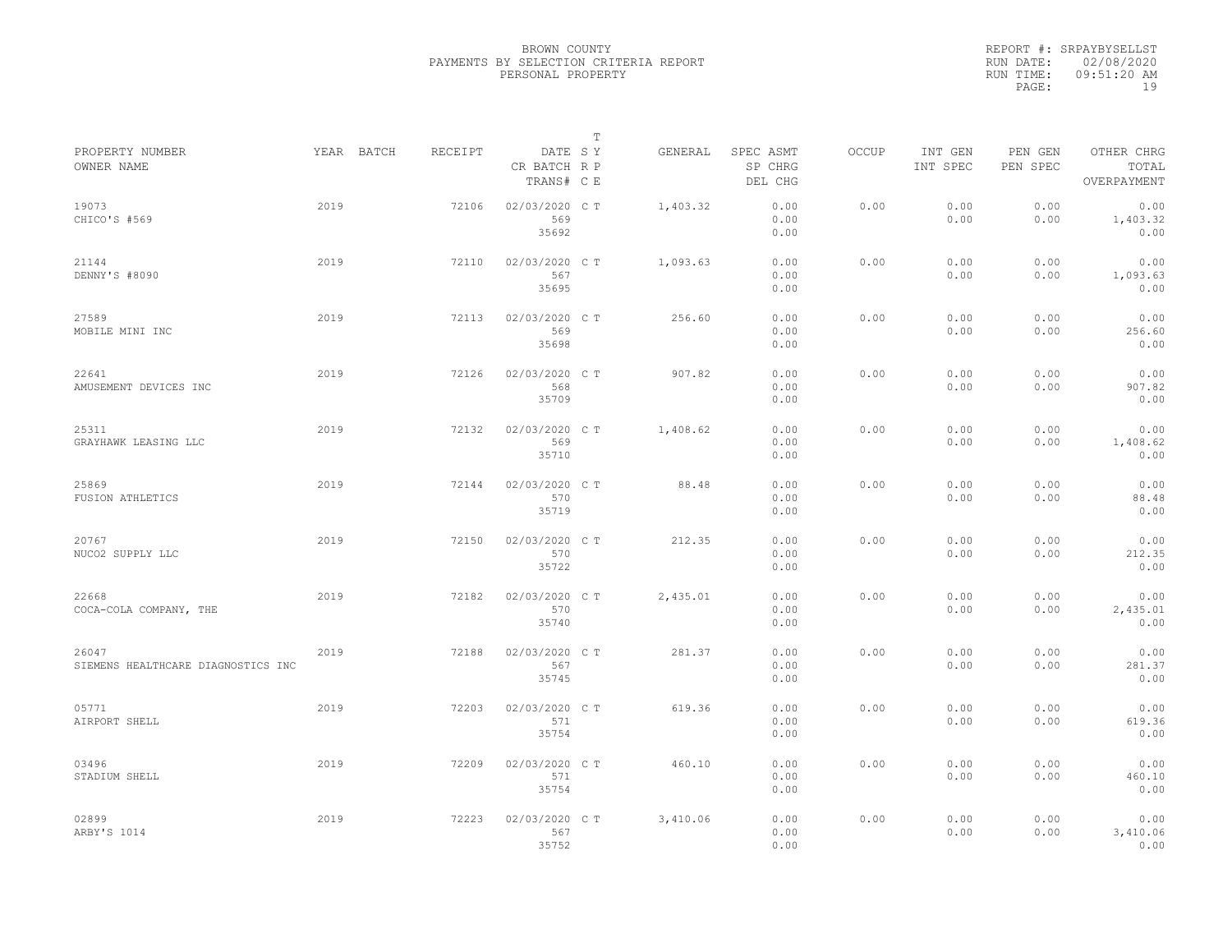|           | REPORT #: SRPAYBYSELLST |
|-----------|-------------------------|
|           | RUN DATE: 02/08/2020    |
| RUN TIME: | $09:51:20$ AM           |
| PAGE:     | 20                      |

|                                        |      |                       |                                       | $\mathbb T$ |             |                                 |              |                     |                     |                                    |
|----------------------------------------|------|-----------------------|---------------------------------------|-------------|-------------|---------------------------------|--------------|---------------------|---------------------|------------------------------------|
| PROPERTY NUMBER<br>OWNER NAME          |      | RECEIPT<br>YEAR BATCH | DATE SY<br>CR BATCH R P<br>TRANS# C E |             | GENERAL     | SPEC ASMT<br>SP CHRG<br>DEL CHG | <b>OCCUP</b> | INT GEN<br>INT SPEC | PEN GEN<br>PEN SPEC | OTHER CHRG<br>TOTAL<br>OVERPAYMENT |
| 22550<br>VISION MART INC               | 2019 | 72232                 | 02/03/2020 C T<br>568<br>35760        |             | 245.98      | 0.00<br>0.00<br>0.00            | 0.00         | 0.00<br>0.00        | 0.00<br>0.00        | 0.00<br>245.98<br>0.00             |
| 02899<br>ARBY'S 1014                   | 2019 | Voids #<br>72223      | 02/03/2020 CV<br>567<br>35765         |             | $-3,410.06$ | 0.00<br>0.00<br>0.00            | 0.00         | 0.00<br>0.00        | 0.00<br>0.00        | 0.00<br>$-3,410.06$<br>0.00        |
| 02899<br>ARBY'S 1014                   | 2019 | 72251                 | 02/03/2020 C T<br>567<br>35777        |             | 3,410.06    | 0.00<br>0.00<br>0.00            | 0.00         | 0.00<br>0.00        | 0.00<br>0.00        | 0.00<br>3,410.06<br>0.00           |
| 26628<br>KWIK TRIP #125                | 2019 | 72366                 | 02/03/2020 CT<br>570<br>35842         |             | 6,214.91    | 0.00<br>0.00<br>0.00            | 0.00         | 0.00<br>0.00        | 0.00<br>0.00        | 0.00<br>6,214.91<br>0.00           |
| 25912<br>KWIK TRIP EXPRESS #114        | 2019 | 72368                 | 02/03/2020 CT<br>570<br>35844         |             | 2,941.11    | 0.00<br>0.00<br>0.00            | 0.00         | 0.00<br>0.00        | 0.00<br>0.00        | 0.00<br>2,941.11<br>0.00           |
| 22528<br>KWIK TRIP #430                | 2019 | 72383                 | 02/03/2020 CT<br>570<br>35858         |             | 4,116.15    | 0.00<br>0.00<br>0.00            | 0.00         | 0.00<br>0.00        | 0.00<br>0.00        | 0.00<br>4,116.15<br>0.00           |
| 27636<br>TEAM WIRELESS                 | 2019 | 72393                 | 02/03/2020 C T<br>570<br>35866        |             | 49.54       | 0.00<br>0.00<br>0.00            | 0.00         | 0.00<br>0.00        | 0.00<br>0.00        | 0.00<br>49.54<br>0.00              |
| 20785<br>FAST TRACK OIL CHANGE CENTERS | 2019 | 72395                 | 02/03/2020 C T<br>570<br>35867        |             | 8.85        | 0.00<br>0.00<br>0.00            | 0.00         | 0.00<br>0.00        | 0.00<br>0.00        | 0.00<br>8.85<br>0.00               |
| 20786<br>FAST TRACK OIL CHANGE CENTERS | 2019 | 72396                 | 02/03/2020 C T<br>570<br>35867        |             | 7.07        | 0.00<br>0.00<br>0.00            | 0.00         | 0.00<br>0.00        | 0.00<br>0.00        | 0.00<br>7.07<br>0.00               |
| 26609<br>NCS PEARSON INC               | 2019 | 72407                 | 02/03/2020 CT<br>570<br>35875         |             | 566.28      | 0.00<br>0.00<br>0.00            | 0.00         | 0.00<br>0.00        | 0.00<br>0.00        | 0.00<br>566.28<br>0.00             |
| 27654<br>TD AMERITRADE INC             | 2019 | 72419                 | 02/03/2020 C T<br>570<br>35877        |             | 543.27      | 0.00<br>0.00<br>0.00            | 0.00         | 0.00<br>0.00        | 0.00<br>0.00        | 0.00<br>543.27<br>0.00             |
| 26625<br>JOHNSON FITNESS & WELLNESS    | 2019 | 72423                 | 02/03/2020 CT<br>570<br>35881         |             | 488.41      | 0.00<br>0.00<br>0.00            | 0.00         | 0.00<br>0.00        | 0.00<br>0.00        | 0.00<br>488.41<br>0.00             |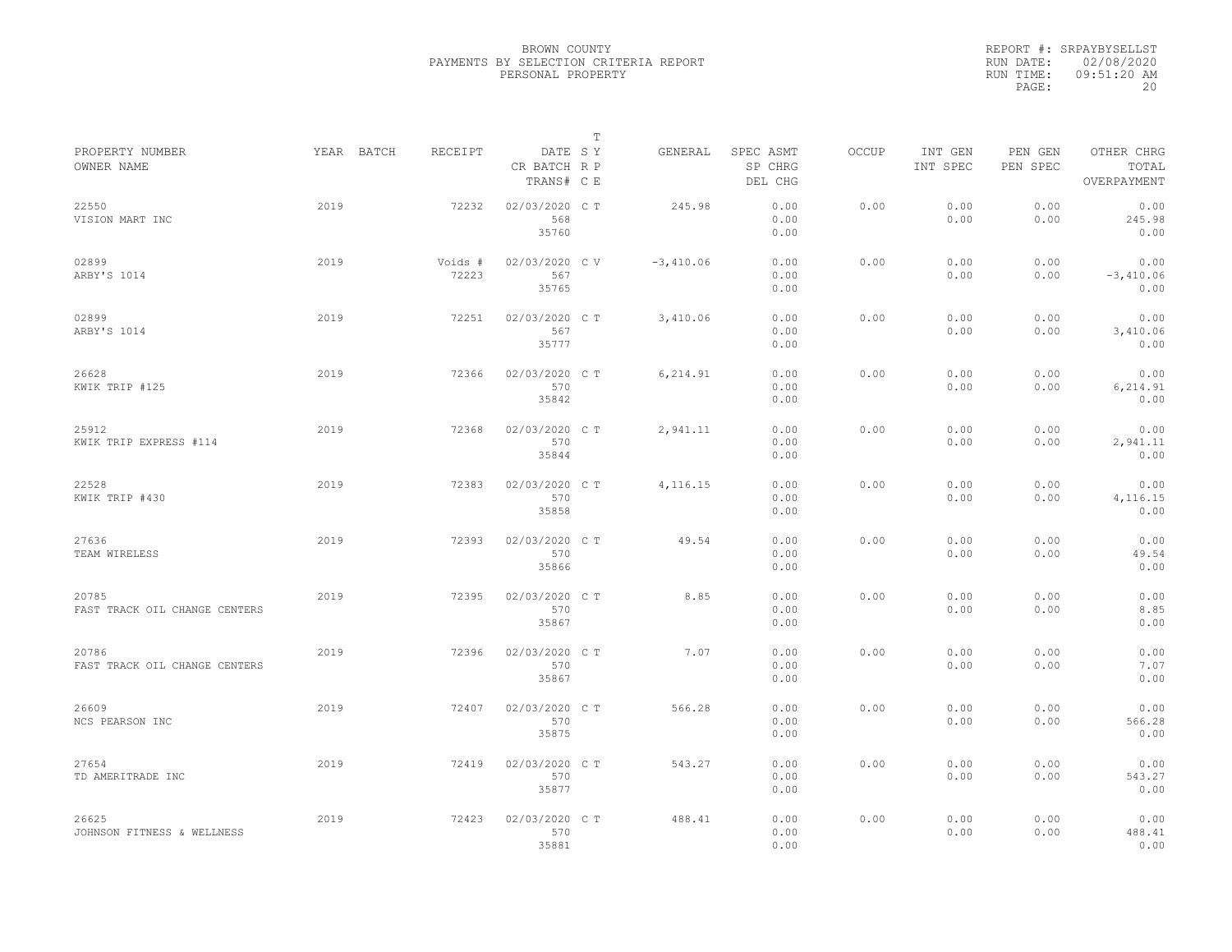|                                              |      |            |                  |                                       | $\mathbb{T}$ |          |                                 |              |                     |                     |                                    |  |
|----------------------------------------------|------|------------|------------------|---------------------------------------|--------------|----------|---------------------------------|--------------|---------------------|---------------------|------------------------------------|--|
| PROPERTY NUMBER<br>OWNER NAME                |      | YEAR BATCH | RECEIPT          | DATE SY<br>CR BATCH R P<br>TRANS# C E |              | GENERAL  | SPEC ASMT<br>SP CHRG<br>DEL CHG | <b>OCCUP</b> | INT GEN<br>INT SPEC | PEN GEN<br>PEN SPEC | OTHER CHRG<br>TOTAL<br>OVERPAYMENT |  |
| 24086<br>AMERIGAS PROPANE LP                 | 2019 |            | 72432            | 02/03/2020 C T<br>570<br>35883        |              | 15.92    | 0.00<br>0.00<br>0.00            | 0.00         | 0.00<br>0.00        | 0.00<br>0.00        | 0.00<br>15.92<br>0.00              |  |
| 20128<br>HARRIS CORP - GCSD                  | 2019 |            | 72441            | 02/03/2020 C T<br>570<br>35889        |              | 10.62    | 0.00<br>0.00<br>0.00            | 0.00         | 0.00<br>0.00        | 0.00<br>0.00        | 0.00<br>10.62<br>0.00              |  |
| 20131<br>HARRIS CORP - MSSP                  | 2019 |            | 72442            | 02/03/2020 C T<br>570<br>35889        |              | 72.57    | 0.00<br>0.00<br>0.00            | 0.00         | 0.00<br>0.00        | 0.00<br>0.00        | 0.00<br>72.57<br>0.00              |  |
| 25578<br>SAFEMARK SYSTEMS LP                 | 2019 |            | 72449            | 02/03/2020 C T<br>567<br>35893        |              | 15.92    | 0.00<br>0.00<br>0.00            | 0.00         | 0.00<br>0.00        | 0.00<br>0.00        | 0.00<br>15.92<br>0.00              |  |
| 09289<br>AN-SER SERVICES                     | 2019 |            | 72455            | 02/03/2020 C T<br>567<br>35898        |              | 2,389.00 | 0.00<br>0.00<br>0.00            | 0.00         | 0.00<br>0.00        | 0.00<br>0.00        | 0.00<br>2,389.00<br>0.00           |  |
| 27637<br>BLUEGREEN VACATIONS UNLIMITED INC   | 2019 |            | 72488            | 02/03/2020 C T<br>570<br>35907        |              | 56.62    | 0.00<br>0.00<br>0.00            | 0.00         | 0.00<br>0.00        | 0.00<br>0.00        | 0.00<br>56.62<br>0.00              |  |
| 23295<br>FAMOUS FOOTWEAR #3222               | 2019 |            | 72493            | 02/03/2020 C T<br>567<br>35910        |              | 1,272.36 | 0.00<br>0.00<br>0.00            | 0.00         | 0.00<br>0.00        | 0.00<br>0.00        | 0.00<br>1,272.36<br>0.00           |  |
| 20137<br>STATE FARM MUTUAL AUTO INSURANCE CO | 2019 |            | 72518            | 02/03/2020 C T<br>571<br>35901        |              | 15.92    | 0.00<br>0.00<br>0.00            | 0.00         | 0.00<br>0.00        | 0.00<br>0.00        | 0.00<br>15.92<br>0.00              |  |
| 13980<br>STATE FARM MUTUAL AUTO INSURANCE CO | 2019 |            | 72519            | 02/03/2020 C T<br>571<br>35901        |              | 3.55     | 0.00<br>0.00<br>0.00            | 0.00         | 0.00<br>0.00        | 0.00<br>0.00        | 0.00<br>3.55<br>0.00               |  |
| 20137<br>STATE FARM MUTUAL AUTO INSURANCE CO | 2019 |            | Voids #<br>72518 | 02/03/2020 CV<br>571<br>35950         |              | $-15.92$ | 0.00<br>0.00<br>0.00            | 0.00         | 0.00<br>0.00        | 0.00<br>0.00        | 0.00<br>$-15.92$<br>0.00           |  |
| 13980<br>STATE FARM MUTUAL AUTO INSURANCE CO | 2019 |            | Voids #<br>72519 | 02/03/2020 CV<br>571<br>35950         |              | $-3.55$  | 0.00<br>0.00<br>0.00            | 0.00         | 0.00<br>0.00        | 0.00<br>0.00        | 0.00<br>$-3.55$<br>0.00            |  |
| 03182<br>INSULATION & SUPPLY CO              | 2019 |            | 72597            | 02/03/2020 C T<br>569<br>35995        |              | 83.17    | 0.00<br>0.00<br>0.00            | 0.00         | 0.00<br>0.00        | 0.00<br>0.00        | 0.00<br>83.17<br>0.00              |  |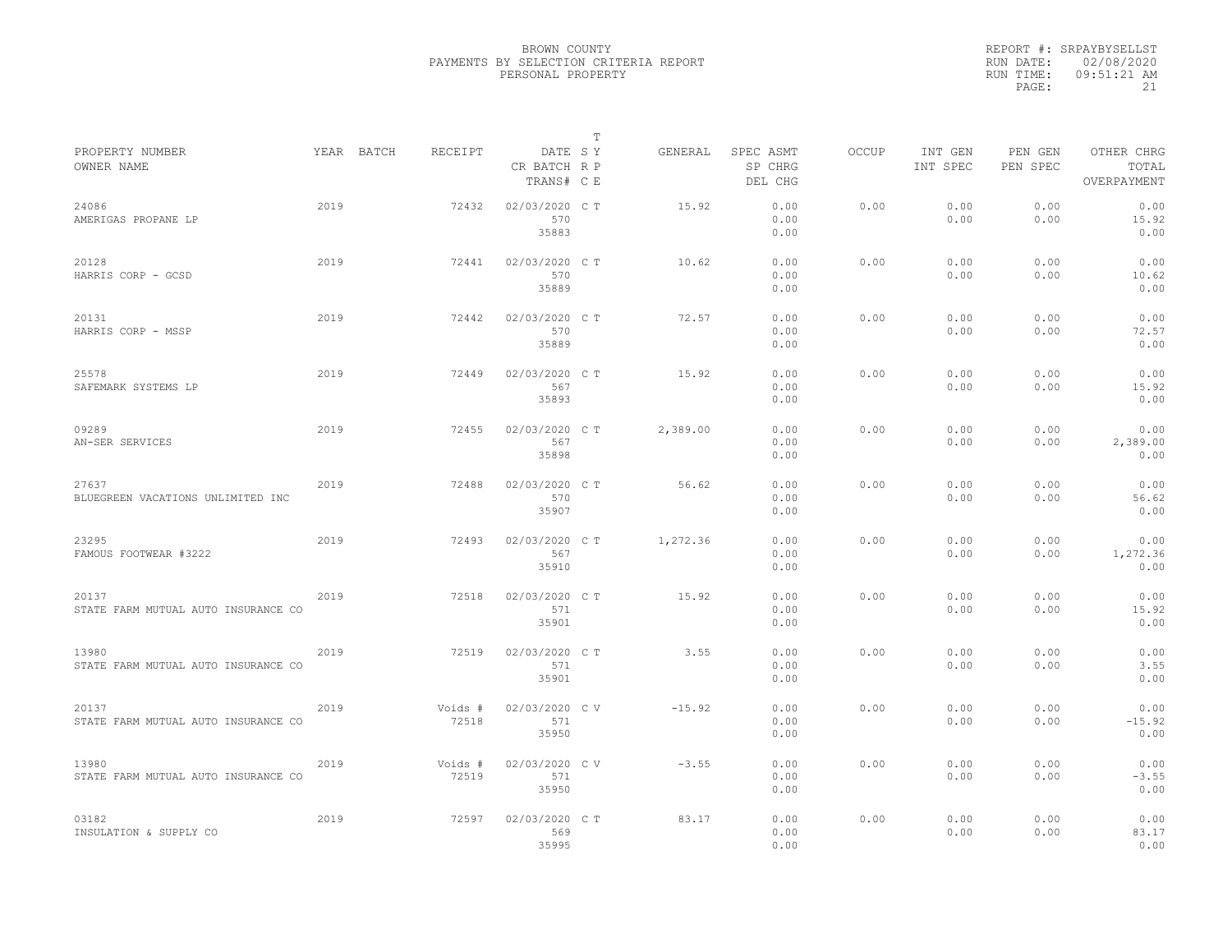|                                              |      |            |         |                                       | $\mathbb T$ |          |                                 |              |                     |                     |                                    |
|----------------------------------------------|------|------------|---------|---------------------------------------|-------------|----------|---------------------------------|--------------|---------------------|---------------------|------------------------------------|
| PROPERTY NUMBER<br>OWNER NAME                |      | YEAR BATCH | RECEIPT | DATE SY<br>CR BATCH R P<br>TRANS# C E |             | GENERAL  | SPEC ASMT<br>SP CHRG<br>DEL CHG | <b>OCCUP</b> | INT GEN<br>INT SPEC | PEN GEN<br>PEN SPEC | OTHER CHRG<br>TOTAL<br>OVERPAYMENT |
| 13980<br>STATE FARM MUTUAL AUTO INSURANCE CO | 2019 |            | 72650   | 02/03/2020 C T<br>570<br>36027        |             | 3.55     | 0.00<br>0.00<br>0.00            | 0.00         | 0.00<br>0.00        | 0.00<br>0.00        | 0.00<br>3.55<br>0.00               |
| 20137<br>STATE FARM MUTUAL AUTO INSURANCE CO | 2019 |            | 72651   | 02/03/2020 C T<br>570<br>36027        |             | 15.92    | 0.00<br>0.00<br>0.00            | 0.00         | 0.00<br>0.00        | 0.00<br>0.00        | 0.00<br>15.92<br>0.00              |
| 03500<br>STEEN-MACEK PAPER CO, INC           | 2019 |            | 72677   | 02/03/2020 C T<br>567<br>36049        |             | 697.22   | 0.00<br>0.00<br>0.00            | 0.00         | 0.00<br>0.00        | 0.00<br>0.00        | 0.00<br>697.22<br>0.00             |
| 26634<br>GREEN BAY PRESSURE SYSTEMS LLC      | 2019 |            | 72703   | 02/03/2020 C T<br>569<br>36066        |             | 143.33   | 0.00<br>0.00<br>0.00            | 0.00         | 0.00<br>0.00        | 0.00<br>0.00        | 0.00<br>143.33<br>0.00             |
| 20650<br>DALTON CARPET OUTLET, INC           | 2019 |            | 72712   | 02/03/2020 C T<br>570<br>36075        |             | 104.40   | 0.00<br>0.00<br>0.00            | 0.00         | 0.00<br>0.00        | 0.00<br>0.00        | 0.00<br>104.40<br>0.00             |
| 03161<br>HOCKERS BRICK & TILE CO INC         | 2019 |            | 72715   | 02/03/2020 C T<br>570<br>36078        |             | 125.64   | 0.00<br>0.00<br>0.00            | 0.00         | 0.00<br>0.00        | 0.00<br>0.00        | 0.00<br>125.64<br>0.00             |
| 03165<br>HOME INTERIORS INC                  | 2019 |            | 72746   | 02/03/2020 CT<br>567<br>36097         |             | 532.65   | 0.00<br>0.00<br>0.00            | 0.00         | 0.00<br>0.00        | 0.00<br>0.00        | 0.00<br>532.65<br>0.00             |
| 22605<br>CAL-LES TRUCK COMPANY               | 2019 |            | 72777   | 02/03/2020 C T<br>568<br>36119        |             | 54.86    | 0.00<br>0.00<br>0.00            | 0.00         | 0.00<br>0.00        | 0.00<br>0.00        | 0.00<br>54.86<br>0.00              |
| 22676<br>OLSON PROPERTY MANAGEMENT LLC       | 2019 |            | 72785   | 02/03/2020 C T<br>569<br>36124        |             | 14.15    | 0.00<br>0.00<br>0.00            | 0.00         | 0.00<br>0.00        | 0.00<br>0.00        | 0.00<br>14.15<br>0.00              |
| 26053<br>LOFT #1836                          | 2019 |            | 72795   | 02/03/2020 C T<br>567<br>36135        |             | 4,466.54 | 0.00<br>0.00<br>0.00            | 0.00         | 0.00<br>0.00        | 0.00<br>0.00        | 0.00<br>4,466.54<br>0.00           |
| 06567<br>OFFICEMAX STORE #6074               | 2019 |            | 72796   | 02/03/2020 C T<br>569<br>36136        |             | 1,764.32 | 0.00<br>0.00<br>0.00            | 0.00         | 0.00<br>0.00        | 0.00<br>0.00        | 0.00<br>1,764.32<br>0.00           |
| 25894<br>BAY AREA PETROLEUM INC              | 2019 |            | 72807   | 02/03/2020 C T<br>569<br>36146        |             | 3.55     | 0.00<br>0.00<br>0.00            | 0.00         | 0.00<br>0.00        | 0.00<br>0.00        | 0.00<br>3.55<br>0.00               |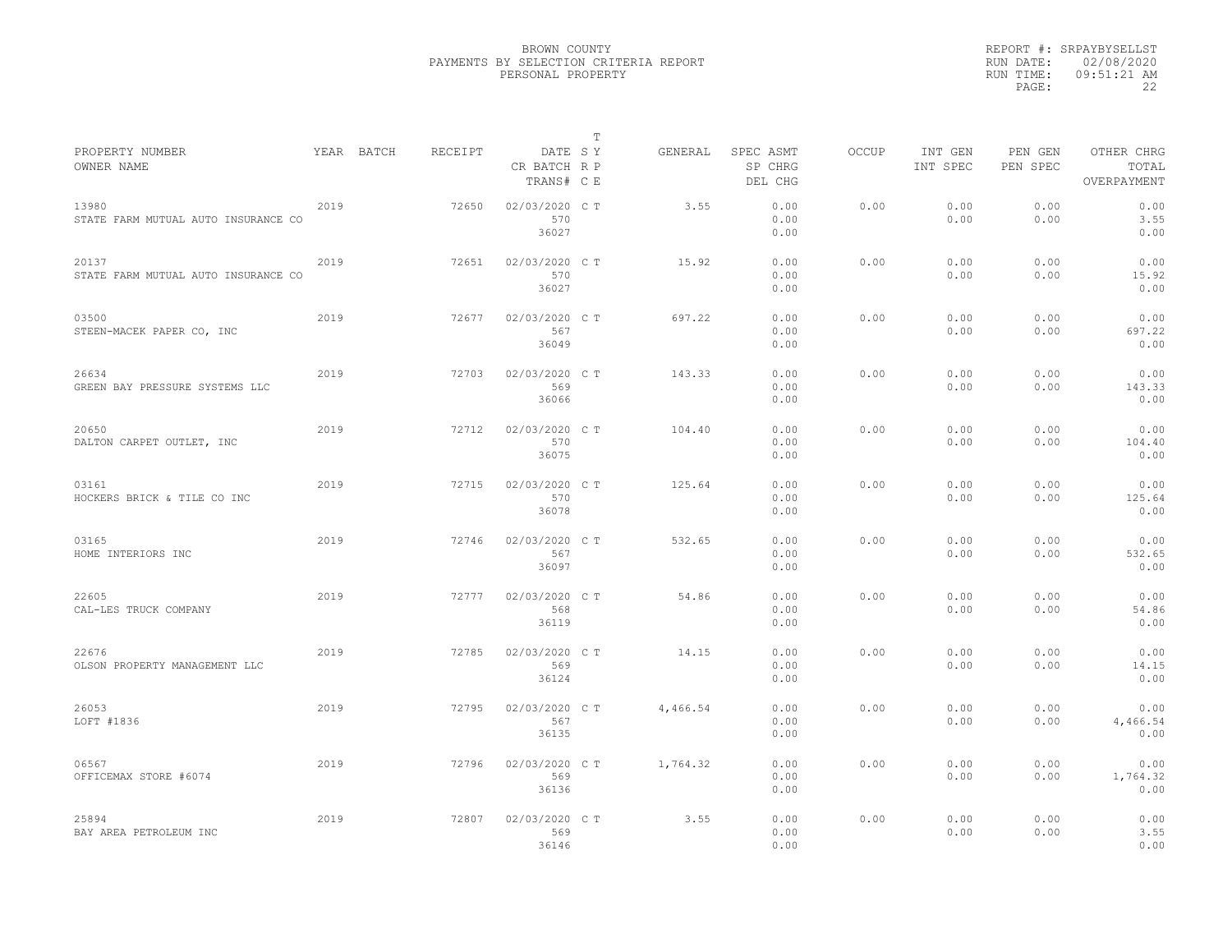|                                                 |      |             |         |                                       | $\mathbb{T}$ |           |                                 |              |                     |                     |                                    |
|-------------------------------------------------|------|-------------|---------|---------------------------------------|--------------|-----------|---------------------------------|--------------|---------------------|---------------------|------------------------------------|
| PROPERTY NUMBER<br>OWNER NAME                   |      | YEAR BATCH  | RECEIPT | DATE SY<br>CR BATCH R P<br>TRANS# C E |              | GENERAL   | SPEC ASMT<br>SP CHRG<br>DEL CHG | <b>OCCUP</b> | INT GEN<br>INT SPEC | PEN GEN<br>PEN SPEC | OTHER CHRG<br>TOTAL<br>OVERPAYMENT |
| 05781<br>WAUBE MART                             | 2019 |             | 72809   | 02/03/2020 C T<br>569<br>36148        |              | 522.04    | 0.00<br>0.00<br>0.00            | 0.00         | 0.00<br>0.00        | 0.00<br>0.00        | 0.00<br>522.04<br>0.00             |
| 18307<br>VISONEX LLC                            | 2019 |             | 72818   | 02/03/2020 C T<br>569<br>36155        |              | 270.76    | 0.00<br>0.00<br>0.00            | 0.00         | 0.00<br>0.00        | 0.00<br>0.00        | 0.00<br>270.76<br>0.00             |
| 03126<br>GOELZ, DDS, ROBERT J                   | 2019 |             | 72837   | 02/03/2020 C T<br>570<br>36168        |              | 192.89    | 0.00<br>0.00<br>0.00            | 0.00         | 0.00<br>0.00        | 0.00<br>0.00        | 0.00<br>192.89<br>0.00             |
| 03151<br>HEID MUSIC COMPANY                     | 2019 |             | 72881   | 02/03/2020 C T<br>569<br>36195        |              | 254.84    | 0.00<br>0.00<br>0.00            | 0.00         | 0.00<br>0.00        | 0.00<br>0.00        | 0.00<br>254.84<br>0.00             |
| 27412<br>ALDI #64054                            | 2019 |             | 72895   | 02/03/2020 C T<br>569<br>36201        |              | 8,423.40  | 0.00<br>0.00<br>0.00            | 0.00         | 0.00<br>0.00        | 0.00<br>0.00        | 0.00<br>8,423.40<br>0.00           |
| 19354<br>PITNEY BOWES GLOBAL FINANCIAL SVCS LLC | 2019 |             | 72908   | 02/03/2020 C T<br>567<br>36210        |              | 637.06    | 0.00<br>0.00<br>0.00            | 0.00         | 0.00<br>0.00        | 0.00<br>0.00        | 0.00<br>637.06<br>0.00             |
| 23285<br>PROMETRIC LLC                          | 2019 |             | 72921   | 02/03/2020 C T<br>567<br>36215        |              | 226.51    | 0.00<br>0.00<br>0.00            | 0.00         | 0.00<br>0.00        | 0.00<br>0.00        | 0.00<br>226.51<br>0.00             |
| 23346<br>LAMAR ADVERTISING OF GREEN BAY         | 2019 |             | 72923   | 02/03/2020 C T<br>567<br>36217        |              | 14,156.98 | 0.00<br>0.00<br>0.00            | 0.00         | 0.00<br>0.00        | 0.00<br>0.00        | 0.00<br>14,156.98<br>0.00          |
| 26039<br>PRIMO WATER CORPORATION                | 2019 |             | 72932   | 02/03/2020 C T<br>568<br>36226        |              | 14.15     | 0.00<br>0.00<br>0.00            | 0.00         | 0.00<br>0.00        | 0.00<br>0.00        | 0.00<br>14.15<br>0.00              |
| 25893<br>NEW TOMORROW COUNSELING                | 2019 |             | 72939   | 02/03/2020 C T<br>569<br>36232        |              | 24.78     | 0.00<br>0.00<br>0.00            | 0.00         | 0.00<br>0.00        | 0.00<br>0.00        | 0.00<br>24.78<br>0.00              |
| 20585<br>ANDY K'S OUALITY LANDSCAPING           |      | 2019 200203 | 4083    | 02/03/2020 C T                        |              | 14.15     | 0.00<br>0.00<br>0.00            | 0.00         | 0.00<br>0.00        | 0.00<br>0.00        | 0.00<br>14.15<br>0.00              |
| 27652<br>ARC DOCUMENT SOLUTIONS LLC             | 2019 |             | 73043   | 02/04/2020 C T<br>574<br>36322        |              | 19.47     | 0.00<br>0.00<br>0.00            | 0.00         | 0.00<br>0.00        | 0.00<br>0.00        | 0.00<br>19.47<br>0.00              |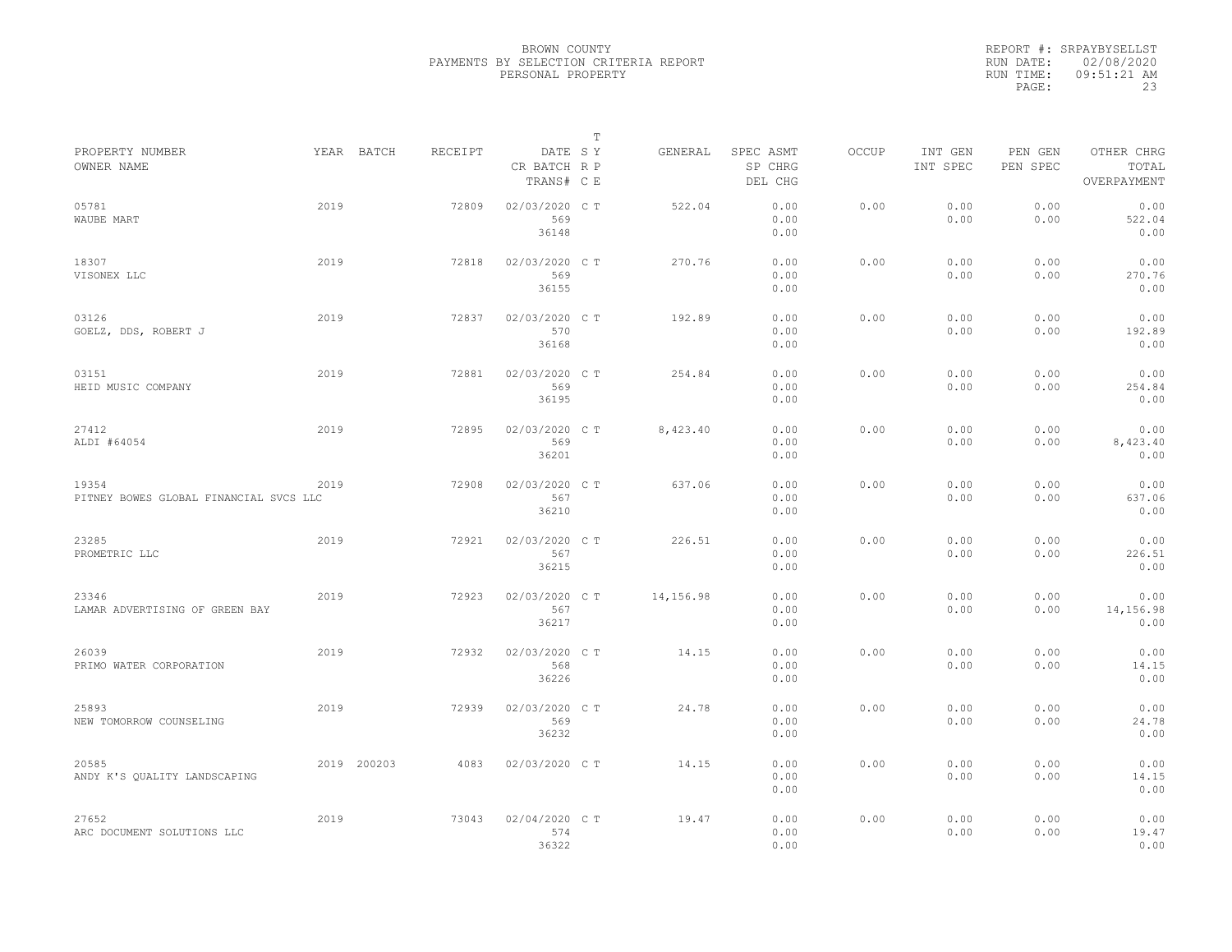|                                          |             |         |                                       | $\mathbb T$ |           |                                 |              |                     |                     |                                    |
|------------------------------------------|-------------|---------|---------------------------------------|-------------|-----------|---------------------------------|--------------|---------------------|---------------------|------------------------------------|
| PROPERTY NUMBER<br>OWNER NAME            | YEAR BATCH  | RECEIPT | DATE SY<br>CR BATCH R P<br>TRANS# C E |             | GENERAL   | SPEC ASMT<br>SP CHRG<br>DEL CHG | <b>OCCUP</b> | INT GEN<br>INT SPEC | PEN GEN<br>PEN SPEC | OTHER CHRG<br>TOTAL<br>OVERPAYMENT |
| 27010<br>CST 2018 ACOUISITION LLC        | 2019        | 73092   | 02/04/2020 CT<br>573<br>36365         |             | 801.64    | 0.00<br>0.00<br>0.00            | 0.00         | 0.00<br>0.00        | 0.00<br>0.00        | 0.00<br>801.64<br>0.00             |
| 11444<br>FRAME OF MIND                   | 2019        | 73096   | 02/04/2020 C T<br>574<br>36368        |             | 15.92     | 0.00<br>0.00<br>0.00            | 0.00         | 0.00<br>0.00        | 0.00<br>0.00        | 0.00<br>15.92<br>0.00              |
| 16517<br>JUSTICE #0449                   | 2019        | 73122   | 02/04/2020 C T<br>577<br>36385        |             | 1,615.68  | 0.00<br>0.00<br>0.00            | 0.00         | 0.00<br>0.00        | 0.00<br>0.00        | 0.00<br>1,615.68<br>0.00           |
| 03600<br>WESTERN RACOUET & FITNESS CLUB  | 2019        | 73175   | 02/04/2020 C T<br>577<br>36429        |             | 1,612.12  | 0.00<br>0.00<br>0.00            | 0.00         | 0.00<br>0.00        | 0.00<br>0.00        | 0.00<br>1,612.12<br>0.00           |
| 11428<br>JOBELIUS FLOOR COVERING INC     | 2019        | 73179   | 02/04/2020 C T<br>577<br>36433        |             | 244.22    | 0.00<br>0.00<br>0.00            | 0.00         | 0.00<br>0.00        | 0.00<br>0.00        | 0.00<br>244.22<br>0.00             |
| 19267<br>DOLLAR TREE STORES #3460        | 2019        | 73230   | 02/04/2020 C T<br>577<br>36462        |             | 1,201.57  | 0.00<br>0.00<br>0.00            | 0.00         | 0.00<br>0.00        | 0.00<br>0.00        | 0.00<br>1,201.57<br>0.00           |
| 23244<br>XPERIENCE FITNESS               | 2019        | 73412   | 02/05/2020 C T<br>579<br>36579        |             | 3,070.30  | 0.00<br>0.00<br>0.00            | 0.00         | 0.00<br>0.00        | 0.00<br>0.00        | 0.00<br>3,070.30<br>0.00           |
| 27559<br>TIAA COMMERCIAL FINANCE INC     | 2019        | 73473   | 02/06/2020 C T<br>581<br>36641        |             | 410.54    | 0.00<br>0.00<br>0.00            | 0.00         | 0.00<br>0.00        | 0.00<br>0.00        | 0.00<br>410.54<br>0.00             |
| 26502<br>INTERBLOCK USA LC               | 2019        | 73483   | 02/06/2020 C T<br>580<br>36648        |             | 5,482.29  | 0.00<br>0.00<br>0.00            | 0.00         | 0.00<br>0.00        | 0.00<br>0.00        | 0.00<br>5,482.29<br>0.00           |
| 24018<br>BLOOM COMPANIES LLC             | 2019 200206 | 4114    | 02/06/2020 C T                        |             | 72.57     | 0.00<br>0.00<br>0.00            | 0.00         | 0.00<br>0.00        | 0.00<br>0.00        | 0.00<br>72.57<br>0.00              |
| 03223<br>KOHL'S DEPT STORE #99           | 2019        | 73514   | 02/06/2020 C T<br>581<br>36665        |             | 11,148.62 | 0.00<br>0.00<br>0.00            | 0.00         | 0.00<br>0.00        | 0.00<br>0.00        | 0.00<br>11,148.62<br>0.00          |
| 17691<br>ELAINE'S WEDDING & EVENT CENTER | 2019        | 73529   | 02/06/2020 C T<br>581<br>36677        |             | 23.00     | 0.00<br>0.00<br>0.00            | 0.00         | 0.00<br>0.00        | 0.00<br>0.00        | 0.00<br>23.00<br>0.00              |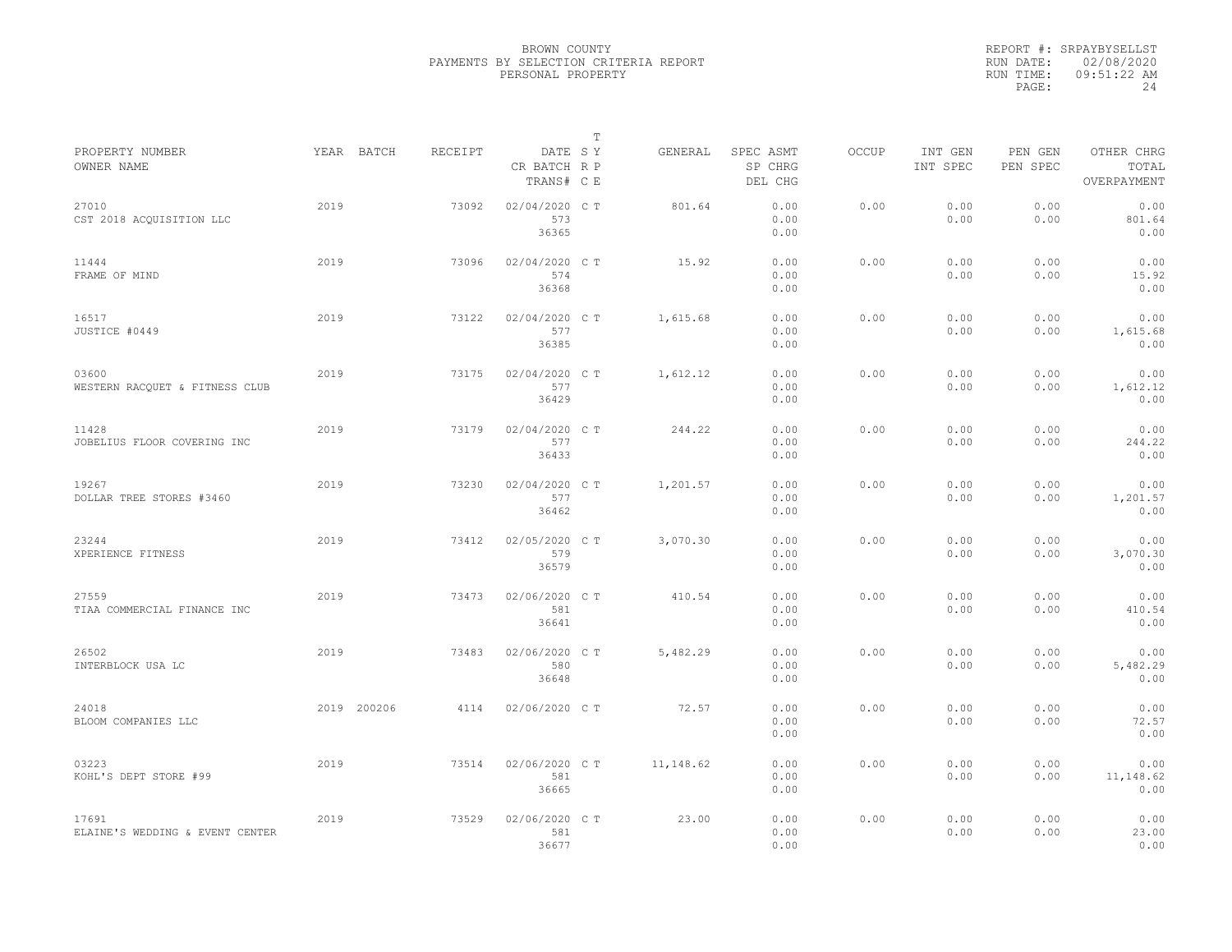|           | REPORT #: SRPAYBYSELLST |
|-----------|-------------------------|
|           | RUN DATE: 02/08/2020    |
| RUN TIME: | 09:51:22 AM             |
| PAGE:     | 25                      |

|                                          |      |       |                              |                | $\blacksquare$ |            |           |       |          |          |             |  |
|------------------------------------------|------|-------|------------------------------|----------------|----------------|------------|-----------|-------|----------|----------|-------------|--|
| PROPERTY NUMBER                          | YEAR | BATCH | RECEIPT                      | DATE SY        |                | GENERAL    | SPEC ASMT | OCCUP | INT GEN  | PEN GEN  | OTHER CHRG  |  |
| OWNER NAME                               |      |       |                              | CR BATCH R P   |                |            | SP CHRG   |       | INT SPEC | PEN SPEC | TOTAL       |  |
|                                          |      |       |                              | TRANS# C E     |                |            | DEL CHG   |       |          |          | OVERPAYMENT |  |
| 18408                                    | 2019 |       | 73531                        | 02/06/2020 C T |                | 7,892.52   | 0.00      | 0.00  | 0.00     | 0.00     | 0.00        |  |
| ENTERPRISE RENT-A-CAR LLC                |      |       |                              | 581            |                |            | 0.00      |       | 0.00     | 0.00     | 7,892.52    |  |
|                                          |      |       |                              | 36679          |                |            | 0.00      |       |          |          | 0.00        |  |
| 21460                                    | 2019 |       | 73532                        | 02/06/2020 C T |                | 224.75     | 0.00      | 0.00  | 0.00     | 0.00     | 0.00        |  |
| ENTERPRISE RENT-A-CAR LLC                |      |       |                              | 581            |                |            | 0.00      |       | 0.00     | 0.00     | 224.75      |  |
|                                          |      |       |                              | 36679          |                |            | 0.00      |       |          |          | 0.00        |  |
| 14906                                    | 2019 |       | 73566                        | 02/07/2020 C T |                | 136.26     | 0.00      | 0.00  | 0.00     | 0.00     | 0.00        |  |
| CONSOLIDATED ELECTRICAL DISTRIBUTORS INC |      |       |                              | 583            |                |            | 0.00      |       | 0.00     | 0.00     | 136.26      |  |
|                                          |      |       |                              | 36709          |                |            | 0.00      |       |          |          | 0.00        |  |
|                                          |      |       | VILLAGE OF ASHWAUBENON TOTAL |                |                | 115,662.54 | 0.00      | 0.00  | 0.00     | 0.00     | 0.00        |  |
|                                          |      |       |                              |                |                |            | 0.00      |       | 0.00     | 0.00     | 115,662.54  |  |
|                                          |      |       |                              |                |                |            | 0.00      |       |          |          | 0.00        |  |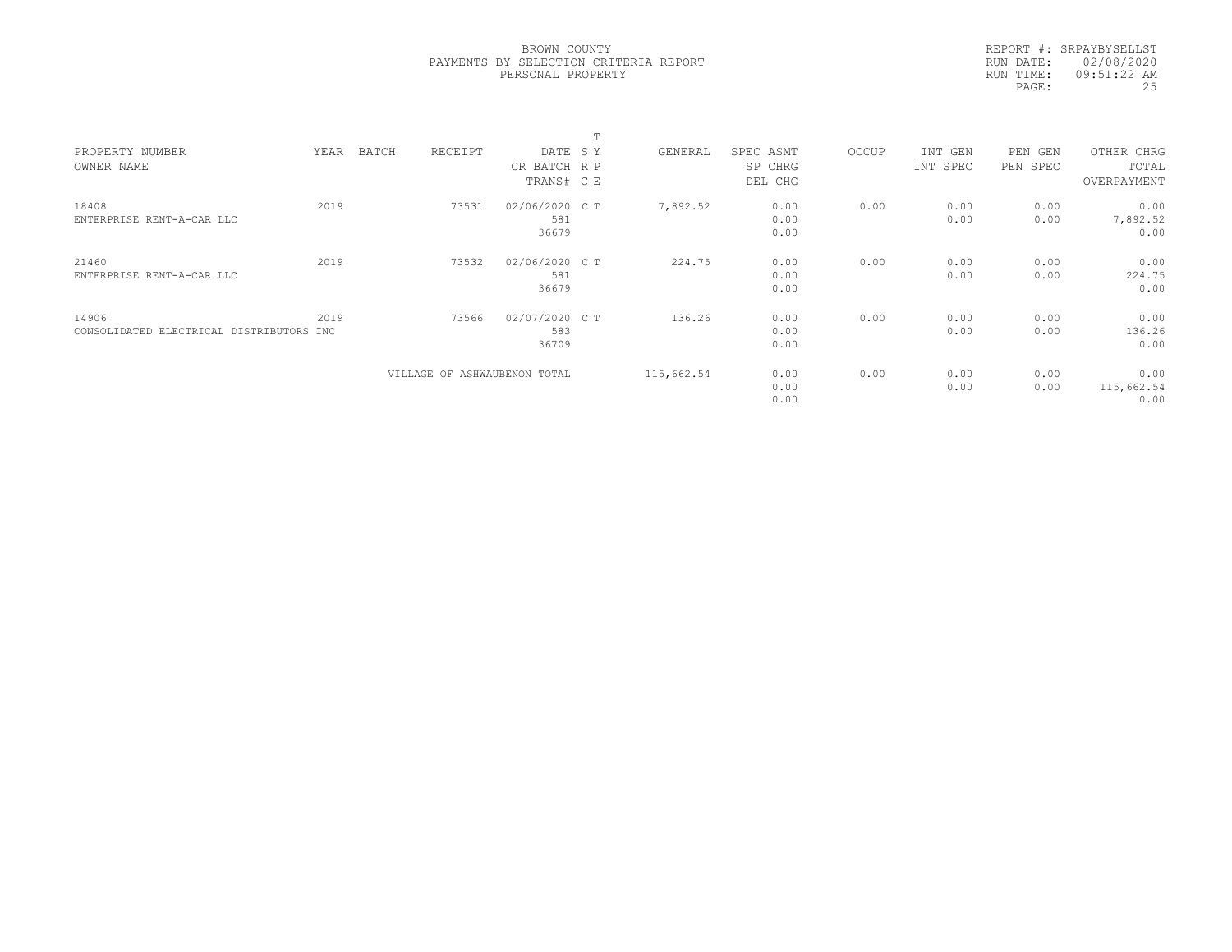|                                             |      |            |                  |                                       | T |              |                                 |              |                     |                     |                                    |
|---------------------------------------------|------|------------|------------------|---------------------------------------|---|--------------|---------------------------------|--------------|---------------------|---------------------|------------------------------------|
| PROPERTY NUMBER<br>OWNER NAME               |      | YEAR BATCH | RECEIPT          | DATE SY<br>CR BATCH R P<br>TRANS# C E |   | GENERAL      | SPEC ASMT<br>SP CHRG<br>DEL CHG | <b>OCCUP</b> | INT GEN<br>INT SPEC | PEN GEN<br>PEN SPEC | OTHER CHRG<br>TOTAL<br>OVERPAYMENT |
| 03662<br>FIRST STUDENT, INC                 | 2019 |            | 72034            | 02/03/2020 C T<br>567<br>35633        |   | 2,348.40     | 0.00<br>0.00<br>0.00            | 0.00         | 0.00<br>0.00        | 0.00<br>0.00        | 0.00<br>2,348.40<br>0.00           |
| 12630<br>FESTIVAL FOODS                     | 2019 |            | 72090            | 02/03/2020 C T<br>570<br>35678        |   | 7,407.62     | 0.00<br>0.00<br>0.00            | 0.00         | 0.00<br>0.00        | 0.00<br>0.00        | 0.00<br>7,407.62<br>0.00           |
| 25689<br>SPRING COMMUNICATIONS HOLDING, INC | 2019 |            | 72092            | 02/03/2020 C T<br>569<br>35680        |   | 287.78       | 0.00<br>0.00<br>0.00            | 0.00         | 0.00<br>0.00        | 0.00<br>0.00        | 0.00<br>287.78<br>0.00             |
| 27717<br>MOBILE MINI, INC                   | 2019 |            | 72104            | 02/03/2020 C T<br>569<br>35690        |   | 71.05        | 0.00<br>0.00<br>0.00            | 0.00         | 0.00<br>0.00        | 0.00<br>0.00        | 0.00<br>71.05<br>0.00              |
| 22990<br>WEIGHT WATCHERS NORTH AMERICA, INC | 2019 |            | 72108            | 02/03/2020 C T<br>569<br>35694        |   | 572.01       | 0.00<br>0.00<br>0.00            | 0.00         | 0.00<br>0.00        | 0.00<br>0.00        | 0.00<br>572.01<br>0.00             |
| 23087<br>AMUSEMENT DEVICES, INC             | 2019 |            | 72125            | 02/03/2020 C T<br>568<br>35709        |   | 222.06       | 0.00<br>0.00<br>0.00            | 0.00         | 0.00<br>0.00        | 0.00<br>0.00        | 0.00<br>222.06<br>0.00             |
| 25692<br>GRAYHAWK LEASING, LLC              | 2019 |            | 72129            | 02/03/2020 C T<br>569<br>35710        |   | 394.36       | 0.00<br>0.00<br>0.00            | 0.00         | 0.00<br>0.00        | 0.00<br>0.00        | 0.00<br>394.36<br>0.00             |
| 03680<br>NEVILLES INC                       | 2019 |            | 72191            | 02/03/2020 C T<br>569<br>35748        |   | 31.99        | 0.00<br>0.00<br>0.00            | 0.00         | 0.00<br>0.00        | 0.00<br>0.00        | 0.00<br>31.99<br>0.00              |
| 20657<br>GRAND CENTRAL STATION              | 2019 |            | 72210            | 02/03/2020 C T<br>571<br>35754        |   | 367.72       | 0.00<br>0.00<br>0.00            | 0.00         | 0.00<br>0.00        | 0.00<br>0.00        | 0.00<br>367.72<br>0.00             |
| 17383<br>TITLE TOWN SHELL - GCS             | 2019 |            | 72215            | 02/03/2020 C T<br>571<br>35754        |   | 666.16       | 0.00<br>0.00<br>0.00            | 0.00         | 0.00<br>0.00        | 0.00<br>0.00        | 0.00<br>666.16<br>0.00             |
| 26695<br>ARBY'S RESTAURANT #8591            | 2019 |            | 72224            | 02/03/2020 C T<br>567<br>35752        |   | 4,174.46     | 0.00<br>0.00<br>0.00            | 0.00         | 0.00<br>0.00        | 0.00<br>0.00        | 0.00<br>4,174.46<br>0.00           |
| 26695<br>ARBY'S RESTAURANT #8591            | 2019 |            | Voids #<br>72224 | 02/03/2020 CV<br>567<br>35765         |   | $-4, 174.46$ | 0.00<br>0.00<br>0.00            | 0.00         | 0.00<br>0.00        | 0.00<br>0.00        | 0.00<br>$-4, 174, 46$<br>0.00      |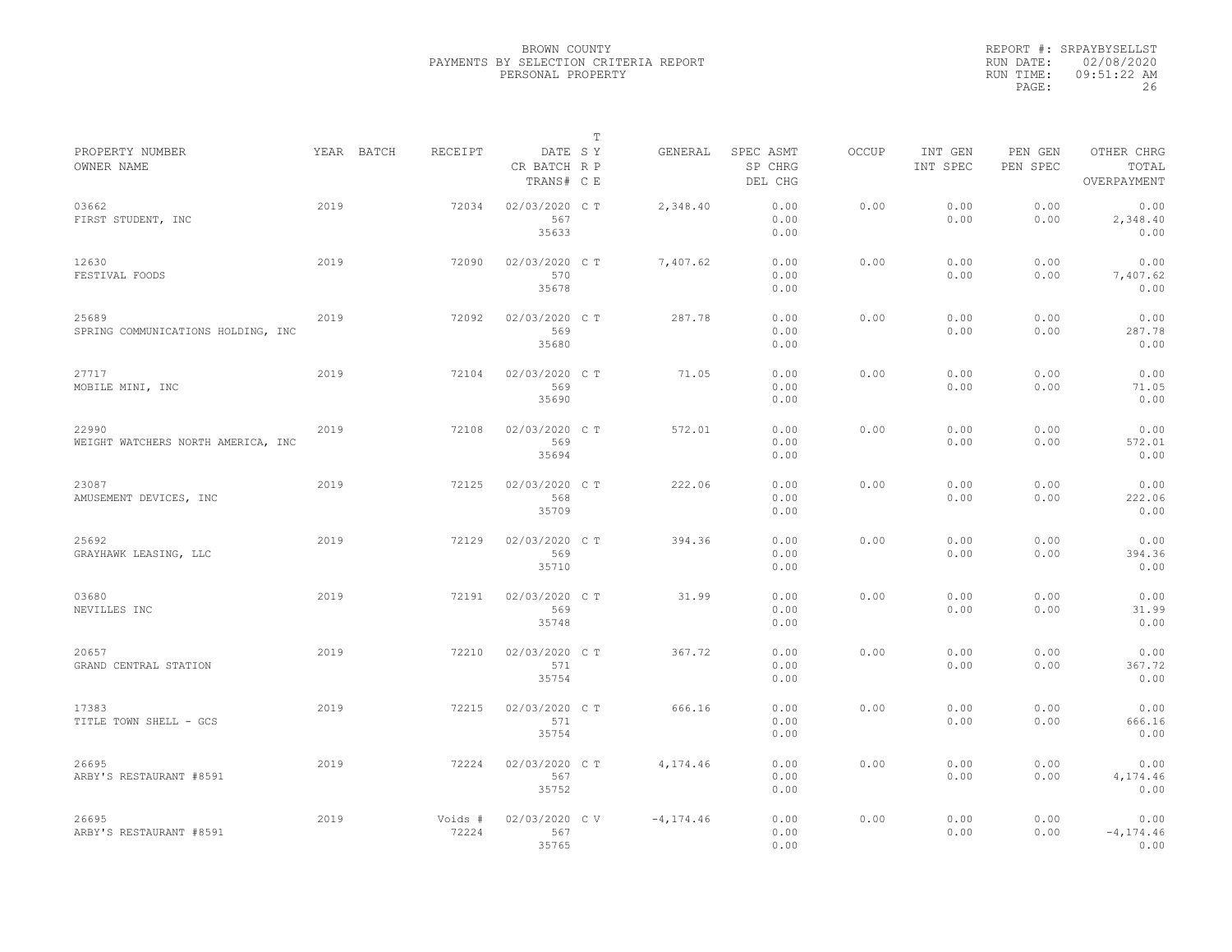|                                                    |      |            |                  |                                       | $\mathbb T$ |           |                                 |              |                     |                     |                                    |
|----------------------------------------------------|------|------------|------------------|---------------------------------------|-------------|-----------|---------------------------------|--------------|---------------------|---------------------|------------------------------------|
| PROPERTY NUMBER<br>OWNER NAME                      |      | YEAR BATCH | RECEIPT          | DATE SY<br>CR BATCH R P<br>TRANS# C E |             | GENERAL   | SPEC ASMT<br>SP CHRG<br>DEL CHG | <b>OCCUP</b> | INT GEN<br>INT SPEC | PEN GEN<br>PEN SPEC | OTHER CHRG<br>TOTAL<br>OVERPAYMENT |
| 22511<br>BIT WELDING & MACHINE                     | 2019 |            | 72246            | 02/03/2020 C T<br>569<br>35775        |             | 26.64     | 0.00<br>0.00<br>0.00            | 0.00         | 0.00<br>0.00        | 0.00<br>0.00        | 0.00<br>26.64<br>0.00              |
| 26695<br>ARBY'S RESTAURANT #8591                   | 2019 |            | 72253            | 02/03/2020 C T<br>567<br>35777        |             | 4,174.46  | 0.00<br>0.00<br>0.00            | 0.00         | 0.00<br>0.00        | 0.00<br>0.00        | 0.00<br>4,174.46<br>0.00           |
| 15082<br>SNARLS                                    | 2019 |            | 72268            | 02/03/2020 C T<br>569<br>35788        |             | 648.39    | 0.00<br>0.00<br>0.00            | 0.00         | 0.00<br>0.00        | 0.00<br>0.00        | 0.00<br>648.39<br>0.00             |
| 18507<br>KWIK TRIP #416                            | 2019 |            | 72384            | 02/03/2020 CT<br>570<br>35859         |             | 10,023.24 | 0.00<br>0.00<br>0.00            | 0.00         | 0.00<br>0.00        | 0.00<br>0.00        | 0.00<br>10,023.24<br>0.00          |
| 25984<br>WITZKE CHIROPRACTIC                       | 2019 |            | 72421            | 02/03/2020 C T<br>568<br>35879        |             | 72.84     | 0.00<br>0.00<br>0.00            | 0.00         | 0.00<br>0.00        | 0.00<br>0.00        | 0.00<br>72.84<br>0.00              |
| 24479<br>AMERIGAS PROPANE                          | 2019 |            | 72425            | 02/03/2020 C T<br>570<br>35883        |             | 40.86     | 0.00<br>0.00<br>0.00            | 0.00         | 0.00<br>0.00        | 0.00<br>0.00        | 0.00<br>40.86<br>0.00              |
| 17009<br>GV OUICK STOP, LLC                        | 2019 |            | 72456            | 02/03/2020 CT<br>567<br>35899         |             | 616.40    | 0.00<br>0.00<br>0.00            | 0.00         | 0.00<br>0.00        | 0.00<br>0.00        | 0.00<br>616.40<br>0.00             |
| 26477<br>TAX SERVICES OF AMERICA                   | 2019 |            | 72460            | 02/03/2020 C T<br>567<br>35903        |             | 51.51     | 0.00<br>0.00<br>0.00            | 0.00         | 0.00<br>0.00        | 0.00<br>0.00        | 0.00<br>51.51<br>0.00              |
| 05611<br>STATE FARM MUTUAL AUTOMOBILE INSURANCE CO | 2019 |            | 72516            | 02/03/2020 C T<br>571<br>35901        |             | 24.86     | 0.00<br>0.00<br>0.00            | 0.00         | 0.00<br>0.00        | 0.00<br>0.00        | 0.00<br>24.86<br>0.00              |
| 25088<br>STATE FARM MUTUAL AUTOMOBILE INSURANCE CO | 2019 |            | 72517            | 02/03/2020 C T<br>571<br>35901        |             | 26.64     | 0.00<br>0.00<br>0.00            | 0.00         | 0.00<br>0.00        | 0.00<br>0.00        | 0.00<br>26.64<br>0.00              |
| 18512<br>CRUM DDS, PAULA S                         | 2019 |            | 72535            | 02/03/2020 CT<br>567<br>35943         |             | 827.41    | 0.00<br>0.00<br>0.00            | 0.00         | 0.00<br>0.00        | 0.00<br>0.00        | 0.00<br>827.41<br>0.00             |
| 05611<br>STATE FARM MUTUAL AUTOMOBILE INSURANCE CO | 2019 |            | Voids #<br>72516 | 02/03/2020 CV<br>571<br>35950         |             | $-24.86$  | 0.00<br>0.00<br>0.00            | 0.00         | 0.00<br>0.00        | 0.00<br>0.00        | 0.00<br>$-24.86$<br>0.00           |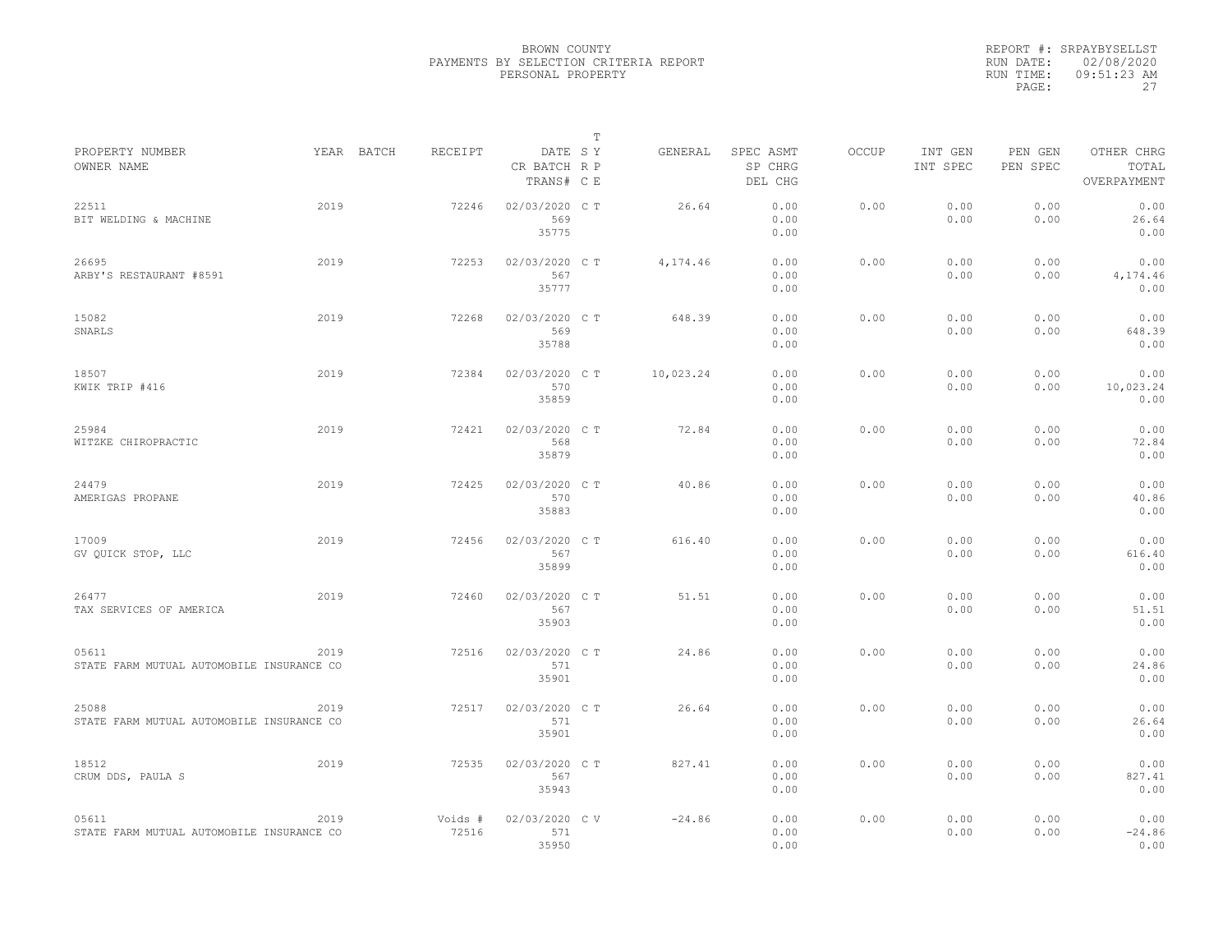|           | REPORT #: SRPAYBYSELLST |
|-----------|-------------------------|
|           | RUN DATE: 02/08/2020    |
| RUN TIME: | $09:51:23$ AM           |
| PAGE:     | 28                      |

|                                                    |      |            |                  |                                       | T |            |                                 |       |                     |                     |                                    |
|----------------------------------------------------|------|------------|------------------|---------------------------------------|---|------------|---------------------------------|-------|---------------------|---------------------|------------------------------------|
| PROPERTY NUMBER<br>OWNER NAME                      |      | YEAR BATCH | RECEIPT          | DATE SY<br>CR BATCH R P<br>TRANS# C E |   | GENERAL    | SPEC ASMT<br>SP CHRG<br>DEL CHG | OCCUP | INT GEN<br>INT SPEC | PEN GEN<br>PEN SPEC | OTHER CHRG<br>TOTAL<br>OVERPAYMENT |
| 25088<br>STATE FARM MUTUAL AUTOMOBILE INSURANCE CO | 2019 |            | Voids #<br>72517 | 02/03/2020 C V<br>571<br>35950        |   | $-26.64$   | 0.00<br>0.00<br>0.00            | 0.00  | 0.00<br>0.00        | 0.00<br>0.00        | 0.00<br>$-26.64$<br>0.00           |
| 05611<br>STATE FARM MUTUAL AUTOMOBILE INSURANCE CO | 2019 |            | 72653            | 02/03/2020 C T<br>570<br>36029        |   | 24.86      | 0.00<br>0.00<br>0.00            | 0.00  | 0.00<br>0.00        | 0.00<br>0.00        | 0.00<br>24.86<br>0.00              |
| 25088<br>STATE FARM MUTUAL AUTOMOBILE INSURANCE CO | 2019 |            | 72654            | 02/03/2020 C T<br>570<br>36029        |   | 26.64      | 0.00<br>0.00<br>0.00            | 0.00  | 0.00<br>0.00        | 0.00<br>0.00        | 0.00<br>26.64<br>0.00              |
| 26717<br>AMBIANCE MD                               | 2019 |            | 72664            | 02/03/2020 CT<br>569<br>36037         |   | 422.79     | 0.00<br>0.00<br>0.00            | 0.00  | 0.00<br>0.00        | 0.00<br>0.00        | 0.00<br>422.79<br>0.00             |
| 26463<br>FLEET AND FARM OF GREEN BAY INC           | 2019 |            | 72690            | 02/03/2020 CT<br>568<br>36057         |   | 23, 178.52 | 0.00<br>0.00<br>0.00            | 0.00  | 0.00<br>0.00        | 0.00<br>0.00        | 0.00<br>23, 178.52<br>0.00         |
| 25673<br>U BREAK I FIX                             | 2019 |            | 72784            | 02/03/2020 CT<br>570<br>36123         |   | 163.44     | 0.00<br>0.00<br>0.00            | 0.00  | 0.00<br>0.00        | 0.00<br>0.00        | 0.00<br>163.44<br>0.00             |
| 03724<br>WILCO CABINETS INC                        | 2019 |            | 72828            | 02/03/2020 C T<br>570<br>36162        |   | 1,303.89   | 0.00<br>0.00<br>0.00            | 0.00  | 0.00<br>0.00        | 0.00<br>0.00        | 0.00<br>1,303.89<br>0.00           |
| 21007<br>PITNEY BOWES GLOBAL FINANCIAL SERVICES    | 2019 |            | 72905            | 02/03/2020 C T<br>567<br>36210        |   | 156.31     | 0.00<br>0.00<br>0.00            | 0.00  | 0.00<br>0.00        | 0.00<br>0.00        | 0.00<br>156.31<br>0.00             |
| 03685<br>PERRET'S VILLAGE                          | 2019 |            | 72985            | 02/03/2020 C T<br>568<br>36268        |   | 35.53      | 0.00<br>0.00<br>0.00            | 0.00  | 0.00<br>0.00        | 0.00<br>0.00        | 0.00<br>35.53<br>0.00              |
| 27712<br>SBA STRUCTURES, INC                       | 2019 |            | 73089            | 02/04/2020 CT<br>573<br>36363         |   | 650.17     | 0.00<br>0.00<br>0.00            | 0.00  | 0.00<br>0.00        | 0.00<br>0.00        | 0.00<br>650.17<br>0.00             |
| 25674<br>HOSPICE PREFERRED CHOICE, INC             | 2019 |            | 73338            | 02/04/2020 C T<br>577<br>36542        |   | 204.28     | 0.00<br>0.00<br>0.00            | 0.00  | 0.00<br>0.00        | 0.00<br>0.00        | 0.00<br>204.28<br>0.00             |
| 27124<br>TIAA COMMERCIAL FINANCE INC               | 2019 |            | 73472            | 02/06/2020 C T<br>581<br>36641        |   | 294.88     | 0.00<br>0.00<br>0.00            | 0.00  | 0.00<br>0.00        | 0.00<br>0.00        | 0.00<br>294.88<br>0.00             |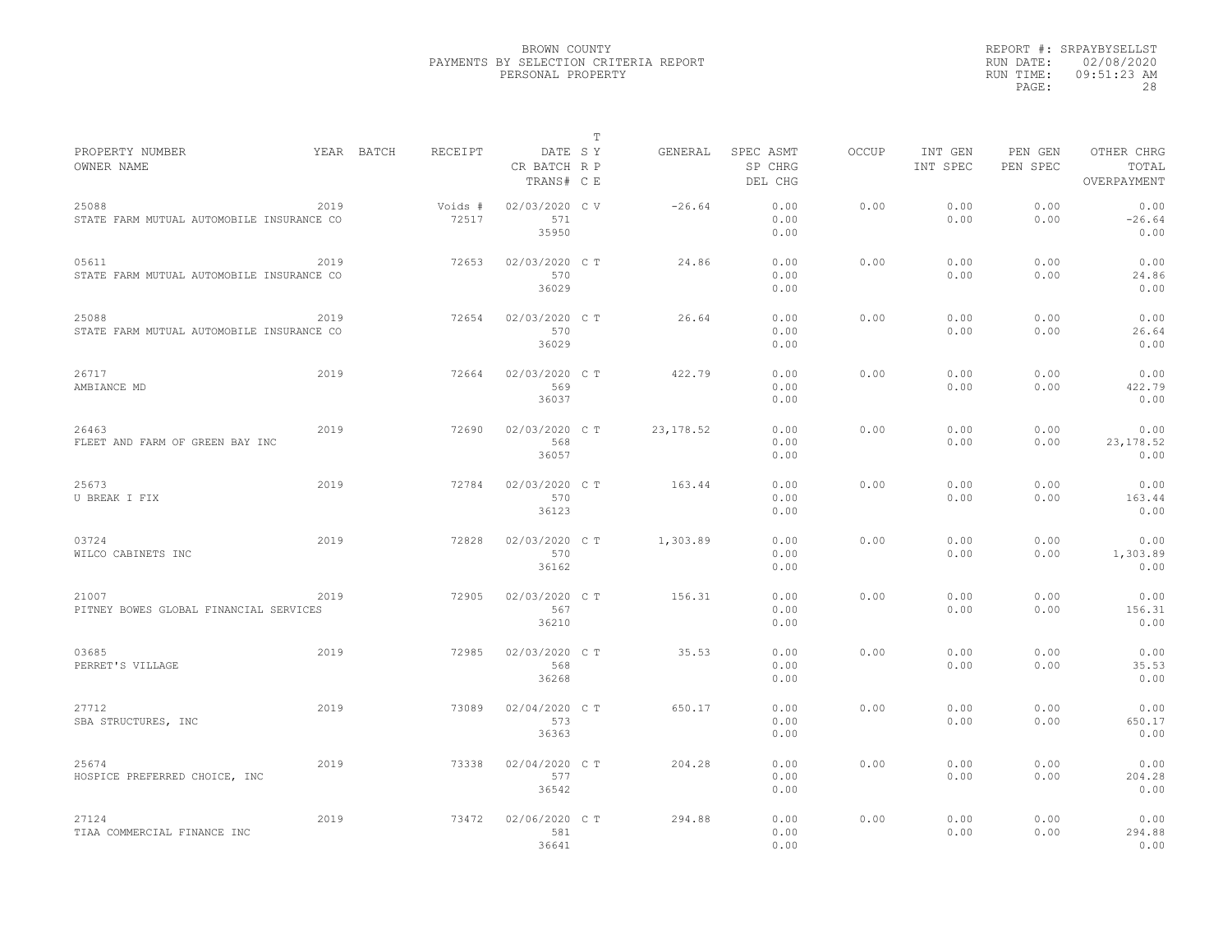REPORT #: SRPAYBYSELLST RUN DATE: 02/08/2020 RUN TIME: 09:51:23 AM PAGE: 29

| PROPERTY NUMBER | BATCH<br>YEAR | RECEIPT                   | DATE SY        | GENERAL   | SPEC ASMT | OCCUP | INT GEN  | PEN GEN  | OTHER CHRG  |  |
|-----------------|---------------|---------------------------|----------------|-----------|-----------|-------|----------|----------|-------------|--|
| OWNER NAME      |               |                           | CR BATCH R P   |           | SP CHRG   |       | INT SPEC | PEN SPEC | TOTAL       |  |
|                 |               |                           | TRANS# C E     |           | DEL CHG   |       |          |          | OVERPAYMENT |  |
| 25124           | 2019          | 73512                     | 02/06/2020 C T | 1,751.54  | 0.00      | 0.00  | 0.00     | 0.00     | 0.00        |  |
| POMPS TIRE      |               |                           | 581            |           | 0.00      |       | 0.00     | 0.00     | 1,751.54    |  |
|                 |               |                           | 36665          |           | 0.00      |       |          |          | 0.00        |  |
|                 |               | VILLAGE OF BELLEVUE TOTAL |                | 57,063.75 | 0.00      | 0.00  | 0.00     | 0.00     | 0.00        |  |
|                 |               |                           |                |           | 0.00      |       | 0.00     | 0.00     | 57,063.75   |  |
|                 |               |                           |                |           | 0.00      |       |          |          | 0.00        |  |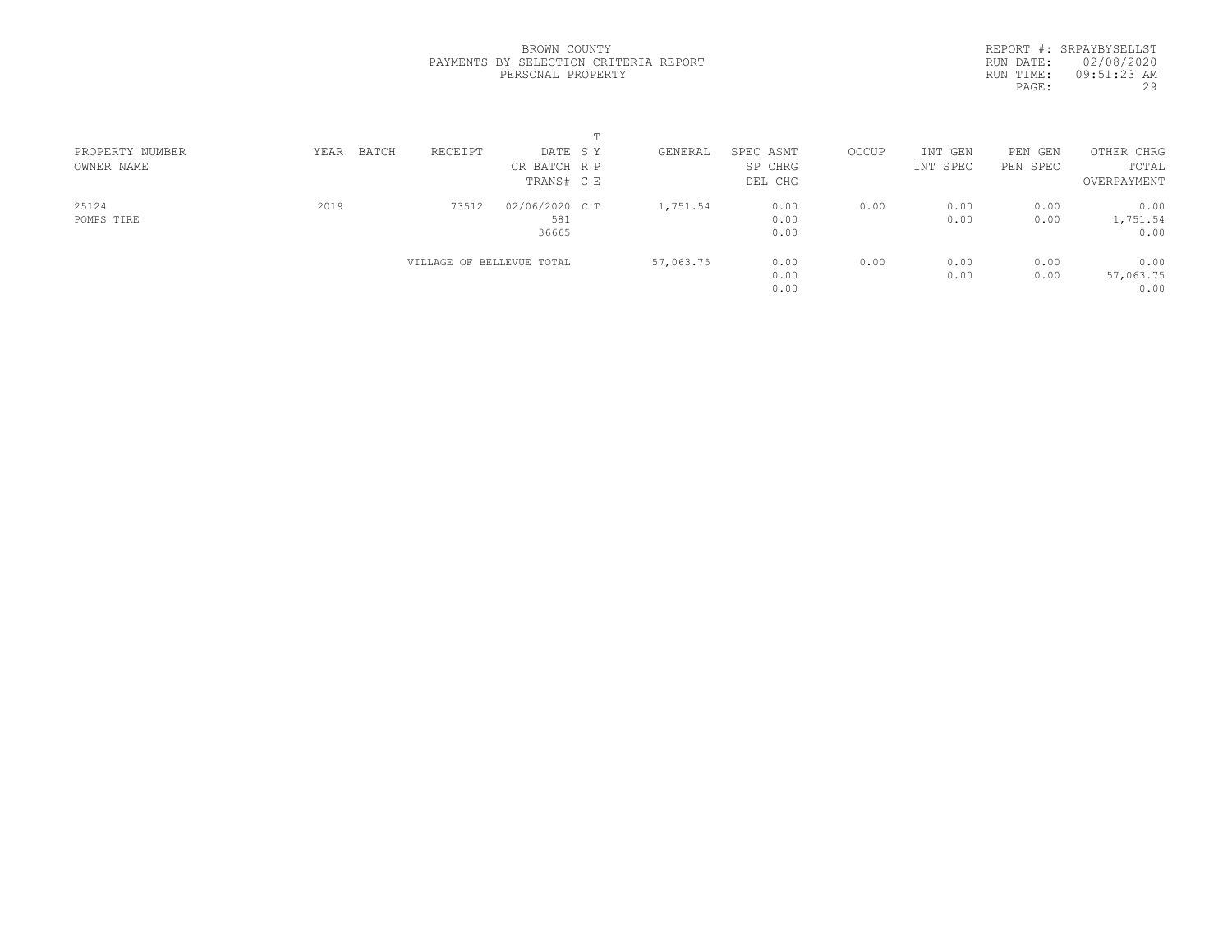|           | REPORT #: SRPAYBYSELLST |
|-----------|-------------------------|
|           | RUN DATE: 02/08/2020    |
| RUN TIME: | $09:51:24$ AM           |
| PAGE:     | 30                      |

|                                         |      |            |                |                                       | $\mathbb T$ |          |                                 |       |                     |                     |                                    |
|-----------------------------------------|------|------------|----------------|---------------------------------------|-------------|----------|---------------------------------|-------|---------------------|---------------------|------------------------------------|
| PROPERTY NUMBER<br>OWNER NAME           |      | YEAR BATCH | <b>RECEIPT</b> | DATE SY<br>CR BATCH R P<br>TRANS# C E |             | GENERAL  | SPEC ASMT<br>SP CHRG<br>DEL CHG | OCCUP | INT GEN<br>INT SPEC | PEN GEN<br>PEN SPEC | OTHER CHRG<br>TOTAL<br>OVERPAYMENT |
| 23760<br>MC DONALD WARE HOUSING         | 2019 |            | 71913          | 02/03/2020 C T<br>568<br>35555        |             | 1,056.56 | 0.00<br>0.00<br>0.00            | 0.00  | 0.00<br>0.00        | 0.00<br>0.00        | 0.00<br>1,056.56<br>0.00           |
| 19770<br>MC DONALD LUMBER CO-HANGER F1  | 2019 |            | 71914          | 02/03/2020 CT<br>568<br>35556         |             | 1,056.56 | 0.00<br>0.00<br>0.00            | 0.00  | 0.00<br>0.00        | 0.00<br>0.00        | 0.00<br>1,056.56<br>0.00           |
| 23619<br>AMERIGAS PROPANE LP            | 2019 |            | 72429          | 02/03/2020 C T<br>570<br>35883        |             | 140.44   | 0.00<br>0.00<br>0.00            | 0.00  | 0.00<br>0.00        | 0.00<br>0.00        | 0.00<br>140.44<br>0.00             |
| 15987<br>ROBERT E LEE & ASSOCIATES INC  | 2019 |            | 72871          | 02/03/2020 C T<br>570<br>36186        |             | 4,812.62 | 0.00<br>0.00<br>0.00            | 0.00  | 0.00<br>0.00        | 0.00<br>0.00        | 0.00<br>4,812.62<br>0.00           |
| 17113<br>COUSSONS, HERB-HANGER C10      | 2019 |            | 73000          | 02/03/2020 C T<br>569<br>36283        |             | 413.03   | 0.00<br>0.00<br>0.00            | 0.00  | 0.00<br>0.00        | 0.00<br>0.00        | 0.00<br>413.03<br>0.00             |
| 23622<br>LAMAR ADVERTISING OF GREEN BAY | 2019 |            | 73143          | 02/04/2020 C T<br>577<br>36405        |             | 533.35   | 0.00<br>0.00<br>0.00            | 0.00  | 0.00<br>0.00        | 0.00<br>0.00        | 0.00<br>533.35<br>0.00             |
| 7916<br>SCHWAN'S HOME SERVICE           | 2019 |            | 73309          | 02/04/2020 C T<br>573<br>36515        |             | 105.66   | 0.00<br>0.00<br>0.00            | 0.00  | 0.00<br>0.00        | 0.00<br>0.00        | 0.00<br>105.66<br>0.00             |
| 27580<br>TIAA COMMERCIAL FINANCE, INC   | 2019 |            | 73476          | 02/06/2020 C T<br>581<br>36641        |             | 42.27    | 0.00<br>0.00<br>0.00            | 0.00  | 0.00<br>0.00        | 0.00<br>0.00        | 0.00<br>42.27<br>0.00              |
|                                         |      |            |                | VILLAGE OF HOBART TOTAL               |             | 8,160.49 | 0.00<br>0.00<br>0.00            | 0.00  | 0.00<br>0.00        | 0.00<br>0.00        | 0.00<br>8,160.49<br>0.00           |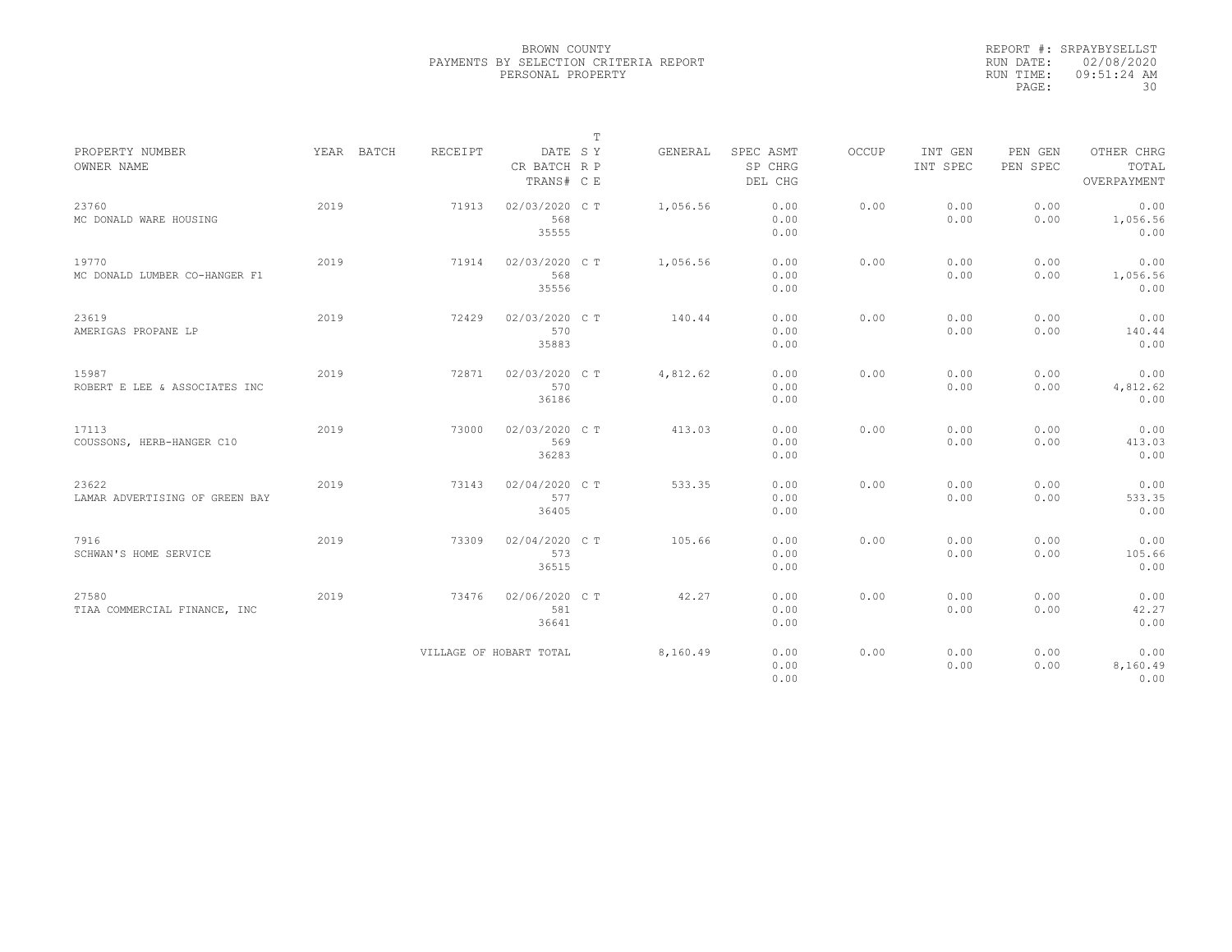|                                                 |             |         |                                       | $\mathbb T$ |                                 |              |                     |                     |                                    |
|-------------------------------------------------|-------------|---------|---------------------------------------|-------------|---------------------------------|--------------|---------------------|---------------------|------------------------------------|
| PROPERTY NUMBER<br>OWNER NAME                   | YEAR BATCH  | RECEIPT | DATE SY<br>CR BATCH R P<br>TRANS# C E | GENERAL     | SPEC ASMT<br>SP CHRG<br>DEL CHG | <b>OCCUP</b> | INT GEN<br>INT SPEC | PEN GEN<br>PEN SPEC | OTHER CHRG<br>TOTAL<br>OVERPAYMENT |
| 06652<br>HAMPTON MANOR                          | 2019 136099 | 450     | 02/03/2020 MT                         | 136.82      | 0.00<br>0.00<br>0.00            | 0.00         | 0.00<br>0.00        | 0.00<br>0.00        | 0.00<br>136.82<br>0.00             |
| 21749<br>INSPIRED TRAINING INSTITUTE IN         | 2019 136099 | 449     | 02/03/2020 MT                         | 29.68       | 0.00<br>0.00<br>0.00            | 0.00         | 0.00<br>0.00        | 0.00<br>0.00        | 0.00<br>29.68<br>0.00              |
| 05013<br>PITNEY BOWES INC                       | 2019 136098 | 448     | 02/04/2020 MT                         | 125.29      | 0.00<br>0.00<br>0.00            | 0.00         | 0.00<br>0.00        | 0.00<br>0.00        | 0.00<br>125.29<br>0.00             |
| 06622<br>OMNOVA SOLUTIONS INC                   | 2019 136098 | 454     | 02/04/2020 MT                         | 24,756.84   | 0.00<br>0.00<br>0.00            | 0.00         | 0.00<br>0.00        | 0.00<br>0.00        | 0.00<br>24,756.84<br>0.00          |
| 10099<br>FAITH TECHNOLOGIES INC                 | 2019 136098 | 455     | 02/04/2020 MT                         | 3,338.17    | 0.00<br>0.00<br>0.00            | 0.00         | 0.00<br>0.00        | 0.00<br>0.00        | 0.00<br>3,338.17<br>0.00           |
| 11233<br>PURE HEALTH SOLUTIONS, INC             | 2019 136098 | 445     | 02/04/2020 MT                         | 52.74       | 0.00<br>0.00<br>0.00            | 0.00         | 0.00<br>0.00        | 0.00<br>0.00        | 0.00<br>52.74<br>0.00              |
| 14948<br>SMOKE-OUT CLEANERS LTD                 | 2019 136098 | 460     | 02/04/2020 MT                         | 80.77       | 0.00<br>0.00<br>0.00            | 0.00         | 0.00<br>0.00        | 0.00<br>0.00        | 0.00<br>80.77<br>0.00              |
| 16345<br>FAMILY DOLLAR STORES OF WI             | 2019 136098 | 456     | 02/04/2020 MT                         | 243.98      | 0.00<br>0.00<br>0.00            | 0.00         | 0.00<br>0.00        | 0.00<br>0.00        | 0.00<br>243.98<br>0.00             |
| 17312<br>POWER PRODUCTS PLUS INC                | 2019 136098 | 452     | 02/04/2020 MT                         | 26.38       | 0.00<br>0.00<br>0.00            | 0.00         | 0.00<br>0.00        | 0.00<br>0.00        | 0.00<br>26.38<br>0.00              |
| 18333<br>STATE FARM INSURANCE                   | 2019 136098 | 458     | 02/04/2020 MT                         | 42.86       | 0.00<br>0.00<br>0.00            | 0.00         | 0.00<br>0.00        | 0.00<br>0.00        | 0.00<br>42.86<br>0.00              |
| 19648<br>PITNEY BOWES GLOBAL FINANCIAL SVCS LLC | 2019 136098 | 446     | 02/04/2020 MT                         | 328.05      | 0.00<br>0.00<br>0.00            | 0.00         | 0.00<br>0.00        | 0.00<br>0.00        | 0.00<br>328.05<br>0.00             |
| 23056<br>MEDICAL SCREENING SERVICES             | 2019 136098 | 459     | 02/04/2020 MT                         | 3.29        | 0.00<br>0.00<br>0.00            | 0.00         | 0.00<br>0.00        | 0.00<br>0.00        | 0.00<br>3.29<br>0.00               |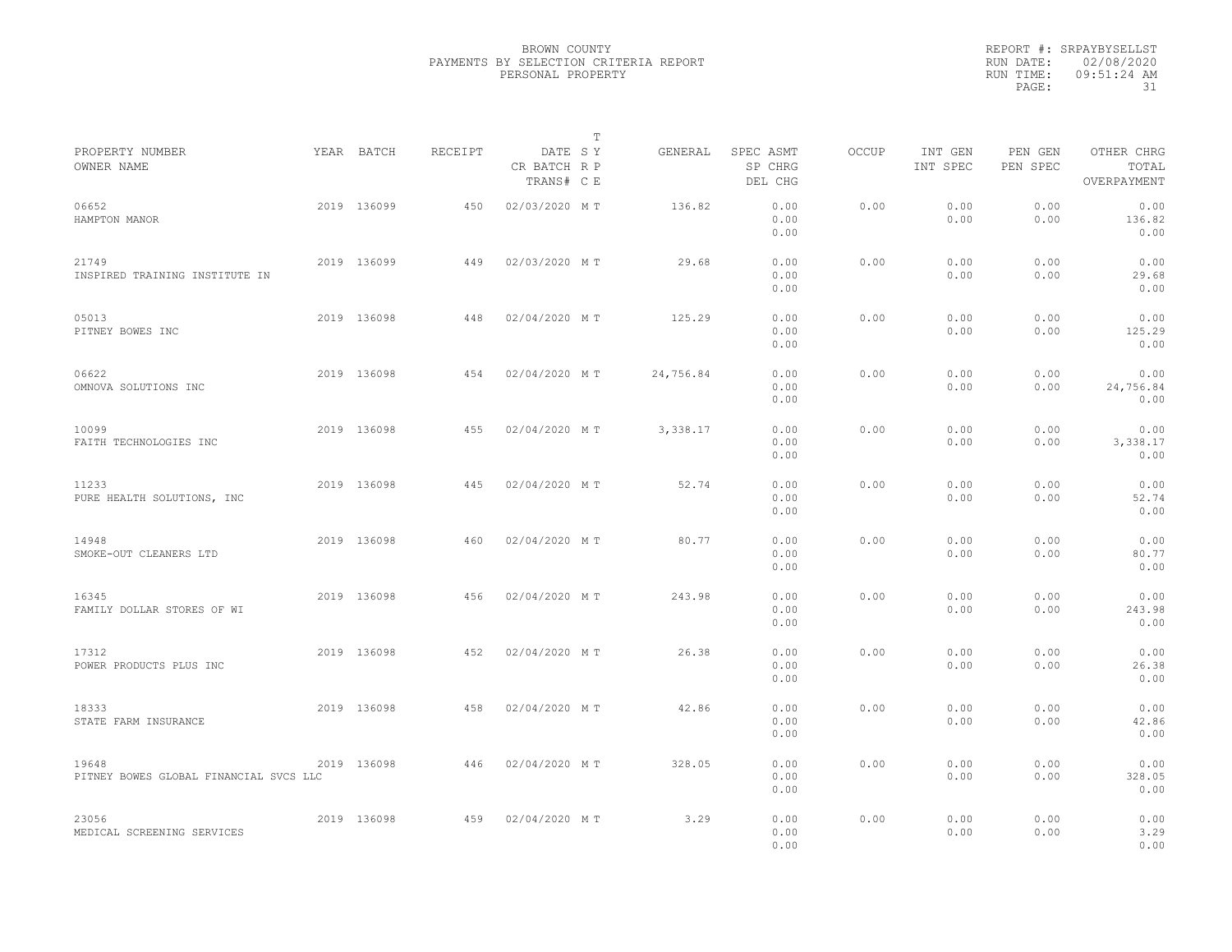|           | REPORT #: SRPAYBYSELLST |
|-----------|-------------------------|
|           | RUN DATE: 02/08/2020    |
| RUN TIME: | 09:51:24 AM             |
| PAGE:     | 32                      |

|                                    |      |             |                         |               | m |            |           |       |          |          |             |  |
|------------------------------------|------|-------------|-------------------------|---------------|---|------------|-----------|-------|----------|----------|-------------|--|
| PROPERTY NUMBER                    | YEAR | BATCH       | RECEIPT                 | DATE SY       |   | GENERAL    | SPEC ASMT | OCCUP | INT GEN  | PEN GEN  | OTHER CHRG  |  |
| OWNER NAME                         |      |             |                         | CR BATCH R P  |   |            | SP CHRG   |       | INT SPEC | PEN SPEC | TOTAL       |  |
|                                    |      |             |                         | TRANS# C E    |   |            | DEL CHG   |       |          |          | OVERPAYMENT |  |
| 25735                              |      | 2019 136098 | 447                     | 02/04/2020 MT |   | 511.03     | 0.00      | 0.00  | 0.00     | 0.00     | 0.00        |  |
| VELP GAS INC                       |      |             |                         |               |   |            | 0.00      |       | 0.00     | 0.00     | 511.03      |  |
|                                    |      |             |                         |               |   |            | 0.00      |       |          |          | 0.00        |  |
|                                    |      |             |                         |               |   |            |           |       |          |          |             |  |
| 26355                              |      | 2019 136098 | 453                     | 02/04/2020 MT |   | 176.38     | 0.00      | 0.00  | 0.00     | 0.00     | 0.00        |  |
| INDEPENTENT PRINTING               |      |             |                         |               |   |            | 0.00      |       | 0.00     | 0.00     | 176.38      |  |
|                                    |      |             |                         |               |   |            | 0.00      |       |          |          | 0.00        |  |
|                                    |      |             |                         |               |   |            |           |       |          |          |             |  |
| 26356                              |      | 2019 136098 | 457                     | 02/04/2020 MT |   | 303.32     | 0.00      | 0.00  | 0.00     | 0.00     | 0.00        |  |
| GREAT LAKES COCA-COLA DISTRIBUTION |      |             |                         |               |   |            | 0.00      |       | 0.00     | 0.00     | 303.32      |  |
|                                    |      |             |                         |               |   |            | 0.00      |       |          |          | 0.00        |  |
|                                    |      |             |                         |               |   |            |           |       |          |          |             |  |
| 27095                              |      | 2019 136098 | 451                     | 02/04/2020 MT |   | 95.62      | 0.00      | 0.00  | 0.00     | 0.00     | 0.00        |  |
| WERY'S SWEET SUMMER BLOOMERS       |      |             |                         |               |   |            | 0.00      |       | 0.00     | 0.00     | 95.62       |  |
|                                    |      |             |                         |               |   |            | 0.00      |       |          |          | 0.00        |  |
|                                    |      |             |                         |               |   |            |           |       |          |          |             |  |
|                                    |      |             | VILLAGE OF HOWARD TOTAL |               |   | 30, 251.22 | 0.00      | 0.00  | 0.00     | 0.00     | 0.00        |  |
|                                    |      |             |                         |               |   |            | 0.00      |       | 0.00     | 0.00     | 30,251.22   |  |
|                                    |      |             |                         |               |   |            | 0.00      |       |          |          | 0.00        |  |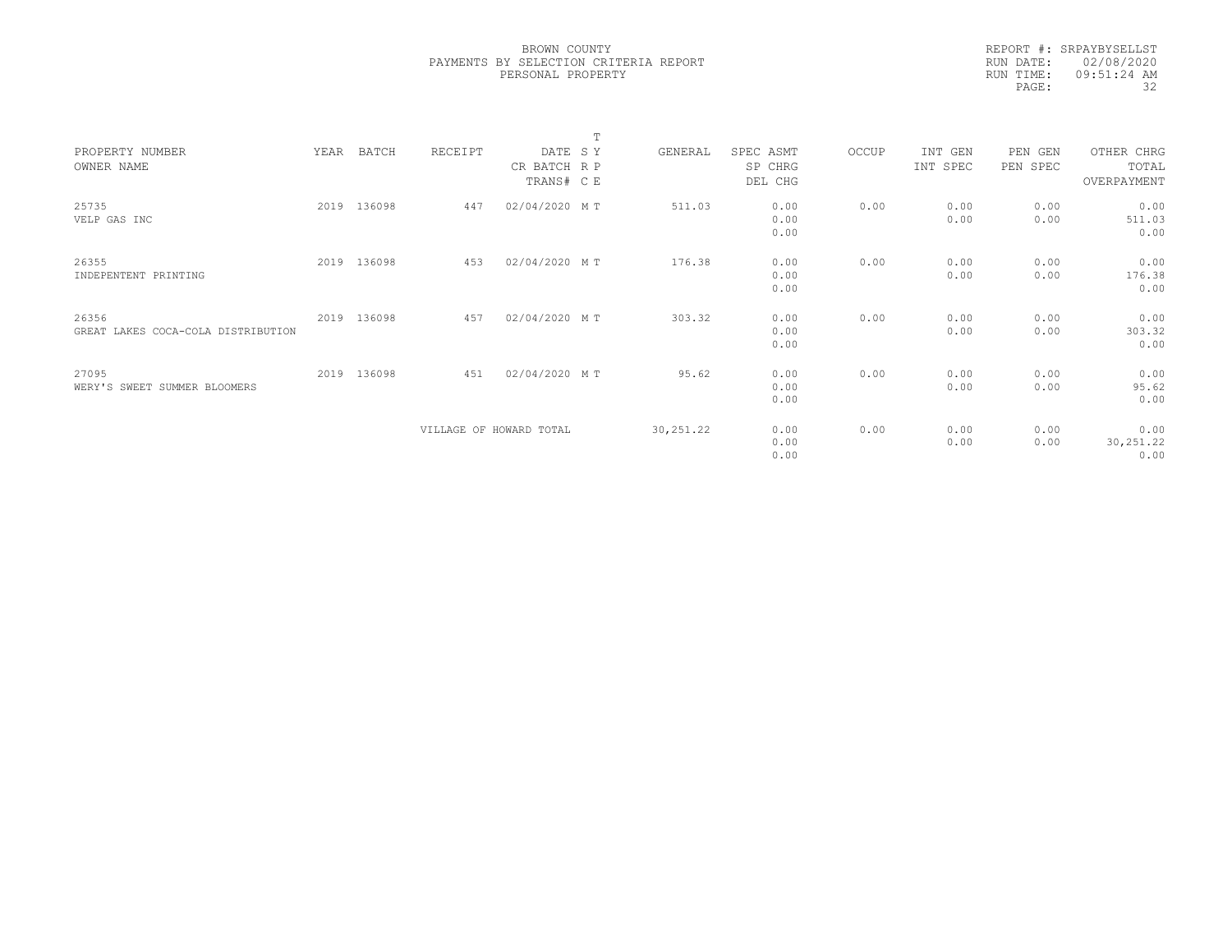|                                              |      |            |                  |                                       | $\mathbb{T}$ |          |                                 |              |                     |                     |                                    |
|----------------------------------------------|------|------------|------------------|---------------------------------------|--------------|----------|---------------------------------|--------------|---------------------|---------------------|------------------------------------|
| PROPERTY NUMBER<br>OWNER NAME                |      | YEAR BATCH | RECEIPT          | DATE SY<br>CR BATCH R P<br>TRANS# C E |              | GENERAL  | SPEC ASMT<br>SP CHRG<br>DEL CHG | <b>OCCUP</b> | INT GEN<br>INT SPEC | PEN GEN<br>PEN SPEC | OTHER CHRG<br>TOTAL<br>OVERPAYMENT |
| 25560<br>GRAYHAWK LEASING                    | 2019 |            | 72134            | 02/03/2020 C T<br>569<br>35710        |              | 181.56   | 0.00<br>0.00<br>0.00            | 0.00         | 0.00<br>0.00        | 0.00<br>0.00        | 0.00<br>181.56<br>0.00             |
| 25641<br>PULASKI HOTEL GROUP LLC             | 2019 |            | 72147            | 02/03/2020 C T<br>571<br>35721        |              | 7,232.46 | 0.00<br>0.00<br>0.00            | 0.00         | 0.00<br>0.00        | 0.00<br>0.00        | 0.00<br>7,232.46<br>0.00           |
| 17639<br>COCA COLA COMPANY                   | 2019 |            | 72181            | 02/03/2020 C T<br>570<br>35740        |              | 4.60     | 0.00<br>0.00<br>0.00            | 0.00         | 0.00<br>0.00        | 0.00<br>0.00        | 0.00<br>4.60<br>0.00               |
| 25645<br>SUN VALLEY HOMES                    | 2019 |            | 72392            | 02/03/2020 C T<br>567<br>35865        |              | 239.01   | 0.00<br>0.00<br>0.00            | 0.00         | 0.00<br>0.00        | 0.00<br>0.00        | 0.00<br>239.01<br>0.00             |
| 26680<br>SAFEMARK SYSTEMS LLP                | 2019 |            | 72448            | 02/03/2020 C T<br>567<br>35893        |              | 128.71   | 0.00<br>0.00<br>0.00            | 0.00         | 0.00<br>0.00        | 0.00<br>0.00        | 0.00<br>128.71<br>0.00             |
| 23774<br>STATE FARM MUTUAL AUTOMOBILE INS CO | 2019 |            | 72522            | 02/03/2020 C T<br>571<br>35901        |              | 22.99    | 0.00<br>0.00<br>0.00            | 0.00         | 0.00<br>0.00        | 0.00<br>0.00        | 0.00<br>22.99<br>0.00              |
| 23774<br>STATE FARM MUTUAL AUTOMOBILE INS CO | 2019 |            | Voids #<br>72522 | 02/03/2020 CV<br>571<br>35950         |              | $-22.99$ | 0.00<br>0.00<br>0.00            | 0.00         | 0.00<br>0.00        | 0.00<br>0.00        | 0.00<br>$-22.99$<br>0.00           |
| 23774<br>STATE FARM MUTUAL AUTOMOBILE INS CO | 2019 |            | 72572            | 02/03/2020 C T<br>571<br>35976        |              | 22.99    | 0.00<br>0.00<br>0.00            | 0.00         | 0.00<br>0.00        | 0.00<br>0.00        | 0.00<br>22.99<br>0.00              |
| 19556<br>ALLEN LEE INVESTMENTS LLC           | 2019 |            | 72610            | 02/03/2020 C T<br>567<br>36003        |              | 643.50   | 0.00<br>0.00<br>0.00            | 0.00         | 0.00<br>0.00        | 0.00<br>0.00        | 0.00<br>643.50<br>0.00             |
| 13342<br>ALLEN LEE INVESTMENTS, LLC          | 2019 |            | 72611            | 02/03/2020 C T<br>567<br>36003        |              | 781.39   | 0.00<br>0.00<br>0.00            | 0.00         | 0.00<br>0.00        | 0.00<br>0.00        | 0.00<br>781.39<br>0.00             |
| 4365<br>MAROUIS YACHTS LLC                   | 2019 |            | 72710            | 02/03/2020 C T<br>570<br>36073        |              | 9,105.49 | 0.00<br>0.00<br>0.00            | 0.00         | 0.00<br>0.00        | 0.00<br>0.00        | 0.00<br>9,105.49<br>0.00           |
| 17637<br>SOUNDCHECK - RADIO SHACK            | 2019 |            | 72902            | 02/03/2020 C T<br>568<br>36208        |              | 349.33   | 0.00<br>0.00<br>0.00            | 0.00         | 0.00<br>0.00        | 0.00<br>0.00        | 0.00<br>349.33<br>0.00             |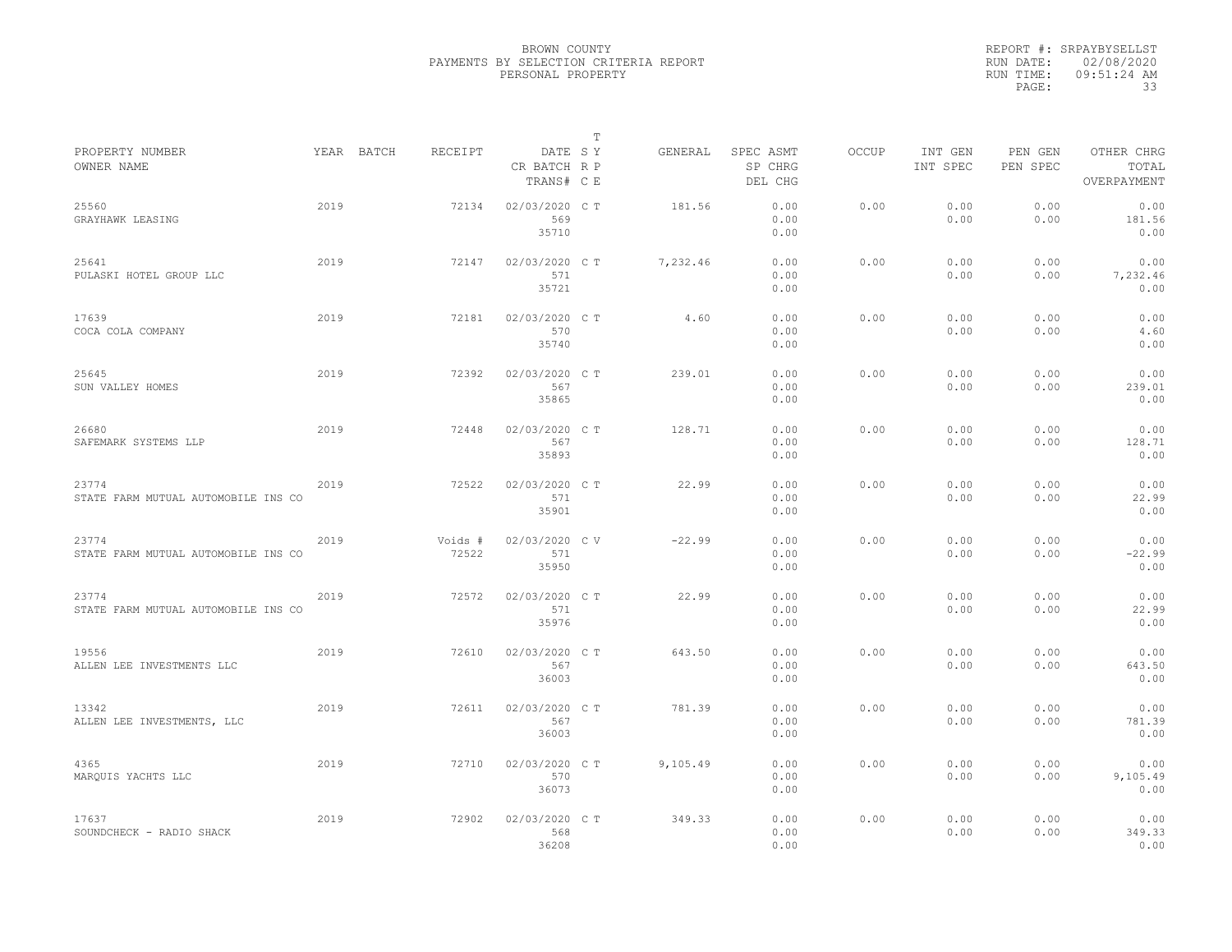|           | REPORT #: SRPAYBYSELLST |
|-----------|-------------------------|
|           | RUN DATE: 02/08/2020    |
| RUN TIME: | $09:51:25$ AM           |
| PAGE:     | 34                      |

|                                        |      |       |                          |                | m |            |           |       |          |          |             |  |
|----------------------------------------|------|-------|--------------------------|----------------|---|------------|-----------|-------|----------|----------|-------------|--|
| PROPERTY NUMBER                        | YEAR | BATCH | RECEIPT                  | DATE SY        |   | GENERAL    | SPEC ASMT | OCCUP | INT GEN  | PEN GEN  | OTHER CHRG  |  |
| OWNER NAME                             |      |       |                          | CR BATCH R P   |   |            | SP CHRG   |       | INT SPEC | PEN SPEC | TOTAL       |  |
|                                        |      |       |                          | TRANS# C E     |   |            | DEL CHG   |       |          |          | OVERPAYMENT |  |
|                                        |      |       |                          |                |   |            |           |       |          |          |             |  |
| 26386                                  | 2019 |       | 72912                    | 02/03/2020 C T |   | 59.76      | 0.00      | 0.00  | 0.00     | 0.00     | 0.00        |  |
| PITNEY BOWES GLOBAL FINANCIAL SVCS LLC |      |       |                          | 567            |   |            | 0.00      |       | 0.00     | 0.00     | 59.76       |  |
|                                        |      |       |                          | 36210          |   |            | 0.00      |       |          |          | 0.00        |  |
| 2833                                   | 2019 |       | 73185                    | 02/04/2020 CT  |   | 438.96     | 0.00      | 0.00  | 0.00     | 0.00     | 0.00        |  |
| PULASKI VETERINARY CLINIC              |      |       |                          | 577            |   |            | 0.00      |       | 0.00     | 0.00     | 438.96      |  |
|                                        |      |       |                          | 36439          |   |            | 0.00      |       |          |          | 0.00        |  |
|                                        |      |       |                          |                |   |            |           |       |          |          |             |  |
| 14141                                  | 2019 |       | 73217                    | 02/04/2020 C T |   | 1,709.87   | 0.00      | 0.00  | 0.00     | 0.00     | 0.00        |  |
| FAMILY DOLLAR #24020                   |      |       |                          | 577            |   |            | 0.00      |       | 0.00     | 0.00     | 1,709.87    |  |
|                                        |      |       |                          | 36458          |   |            | 0.00      |       |          |          | 0.00        |  |
|                                        |      |       |                          |                |   |            |           |       |          |          |             |  |
| 27509                                  | 2019 |       | 73432                    | 02/05/2020 CT  |   | 5,361.70   | 0.00      | 0.00  | 0.00     | 0.00     | 0.00        |  |
| KWIK TRIP INC                          |      |       |                          | 579            |   |            | 0.00      |       | 0.00     | 0.00     | 5,361.70    |  |
|                                        |      |       |                          | 36599          |   |            | 0.00      |       |          |          | 0.00        |  |
|                                        |      |       |                          |                |   |            |           |       |          |          |             |  |
|                                        |      |       | VILLAGE OF PULASKI TOTAL |                |   | 26, 259.33 | 0.00      | 0.00  | 0.00     | 0.00     | 0.00        |  |
|                                        |      |       |                          |                |   |            | 0.00      |       | 0.00     | 0.00     | 26,259.33   |  |
|                                        |      |       |                          |                |   |            | 0.00      |       |          |          | 0.00        |  |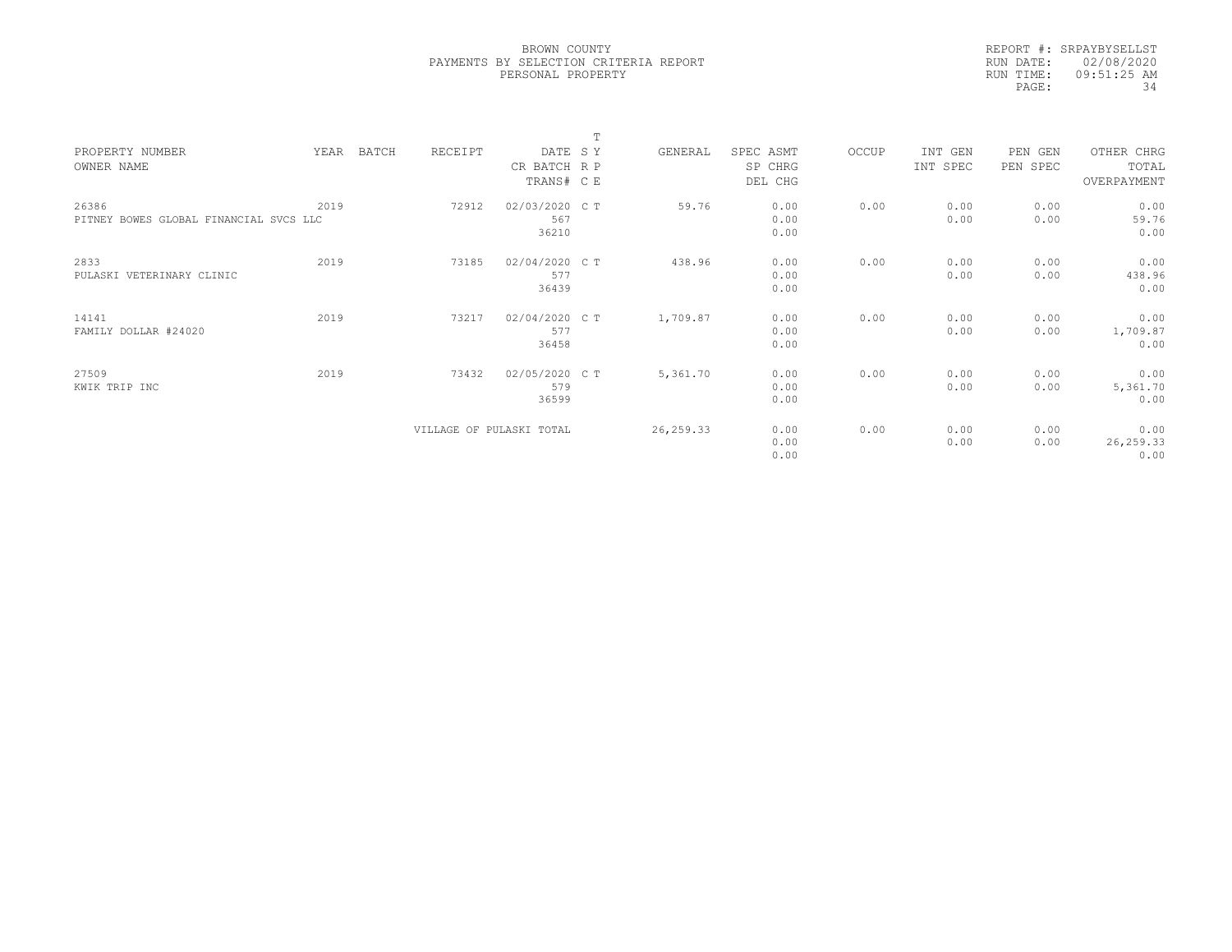|           | REPORT #: SRPAYBYSELLST |
|-----------|-------------------------|
|           | RUN DATE: 02/08/2020    |
| RUN TIME: | $09:51:25$ AM           |
| PAGE:     | 35                      |

|                                              |      |            |         |                                       | $\mathbb T$ |           |                                 |              |                     |                     |                                    |
|----------------------------------------------|------|------------|---------|---------------------------------------|-------------|-----------|---------------------------------|--------------|---------------------|---------------------|------------------------------------|
| PROPERTY NUMBER<br>OWNER NAME                |      | YEAR BATCH | RECEIPT | DATE SY<br>CR BATCH R P<br>TRANS# C E |             | GENERAL   | SPEC ASMT<br>SP CHRG<br>DEL CHG | <b>OCCUP</b> | INT GEN<br>INT SPEC | PEN GEN<br>PEN SPEC | OTHER CHRG<br>TOTAL<br>OVERPAYMENT |
| 22396<br>FESTIVAL FOODS                      | 2019 |            | 72079   | 02/03/2020 C T<br>570<br>35667        |             | 10,810.81 | 0.00<br>0.00<br>0.00            | 0.00         | 0.00<br>0.00        | 0.00<br>0.00        | 0.00<br>10,810.81<br>0.00          |
| 25324<br>GRAYHAWK LEASING LLC                | 2019 |            | 72127   | 02/03/2020 C T<br>569<br>35710        |             | 142.03    | 0.00<br>0.00<br>0.00            | 0.00         | 0.00<br>0.00        | 0.00<br>0.00        | 0.00<br>142.03<br>0.00             |
| 26384<br>NUCO2 SUPPLY LLC                    | 2019 |            | 72149   | 02/03/2020 C T<br>570<br>35722        |             | 88.02     | 0.00<br>0.00<br>0.00            | 0.00         | 0.00<br>0.00        | 0.00<br>0.00        | 0.00<br>88.02<br>0.00              |
| 15269<br>TENDERHEART LEARNING CENTER         | 2019 |            | 72271   | 02/03/2020 C T<br>567<br>35791        |             | 508.13    | 0.00<br>0.00<br>0.00            | 0.00         | 0.00<br>0.00        | 0.00<br>0.00        | 0.00<br>508.13<br>0.00             |
| 25033<br>TENDERHEART LEARNING CENTER II, LLC | 2019 |            | 72273   | 02/03/2020 CT<br>567<br>35793         |             | 274.06    | 0.00<br>0.00<br>0.00            | 0.00         | 0.00<br>0.00        | 0.00<br>0.00        | 0.00<br>274.06<br>0.00             |
| 22404<br>FAJITA REPUBLIC                     | 2019 |            | 72359   | 02/03/2020 C T<br>569<br>35838        |             | 104.03    | 0.00<br>0.00<br>0.00            | 0.00         | 0.00<br>0.00        | 0.00<br>0.00        | 0.00<br>104.03<br>0.00             |
| 18468<br>KWIK TRIP STORES                    | 2019 |            | 72385   | 02/03/2020 C T<br>570<br>35860        |             | 1,662.43  | 0.00<br>0.00<br>0.00            | 0.00         | 0.00<br>0.00        | 0.00<br>0.00        | 0.00<br>1,662.43<br>0.00           |
| 27575<br>AMERIGAS PROPANE LP                 | 2019 |            | 72433   | 02/03/2020 C T<br>570<br>35883        |             | 7.65      | 0.00<br>0.00<br>0.00            | 0.00         | 0.00<br>0.00        | 0.00<br>0.00        | 0.00<br>7.65<br>0.00               |
| 4309<br>SLUSAREK CONSTRUCTION INC            | 2019 |            | 72486   | 02/03/2020 C T<br>570<br>35905        |             | 3.99      | 0.00<br>0.00<br>0.00            | 0.00         | 0.00<br>0.00        | 0.00<br>0.00        | 0.00<br>3.99<br>0.00               |
| 26735<br>FORWARD POWERSPORTS                 | 2019 |            | 72538   | 02/03/2020 CT<br>567<br>35946         |             | 324.09    | 0.00<br>0.00<br>0.00            | 0.00         | 0.00<br>0.00        | 0.00<br>0.00        | 0.00<br>324.09<br>0.00             |
| 21187<br>HOME AGAIN CONSIGNMENT              | 2019 |            | 72564   | 02/03/2020 C T<br>569<br>35969        |             | 10.00     | 0.00<br>0.00<br>0.00            | 0.00         | 0.00<br>0.00        | 0.00<br>0.00        | 0.00<br>10.00<br>0.00              |
| 25597<br>BEYOND ABILITIES                    | 2019 |            | 72696   | 02/03/2020 CT<br>567<br>36062         |             | 36.01     | 0.00<br>0.00<br>0.00            | 0.00         | 0.00<br>0.00        | 0.00<br>0.00        | 0.00<br>36.01<br>0.00              |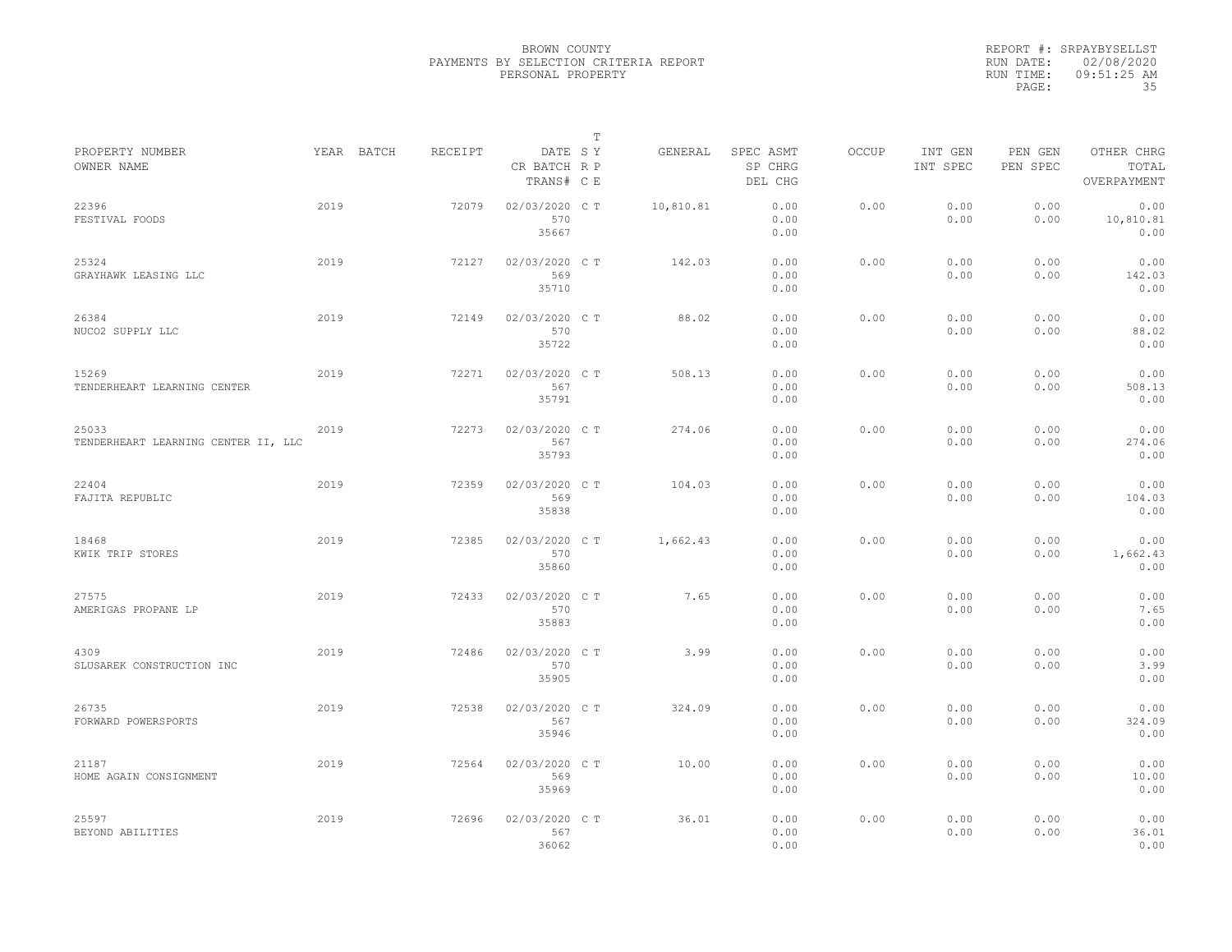|           | REPORT #: SRPAYBYSELLST |
|-----------|-------------------------|
|           | RUN DATE: 02/08/2020    |
| RUN TIME: | $09:51:25$ AM           |
| PAGE:     | 36                      |

|                                        |      |            |                          |                                | $\mathbb T$ |           |                      |       |                     |                     |                           |
|----------------------------------------|------|------------|--------------------------|--------------------------------|-------------|-----------|----------------------|-------|---------------------|---------------------|---------------------------|
| PROPERTY NUMBER<br>OWNER NAME          |      | YEAR BATCH | RECEIPT                  | DATE SY<br>CR BATCH R P        |             | GENERAL   | SPEC ASMT<br>SP CHRG | OCCUP | INT GEN<br>INT SPEC | PEN GEN<br>PEN SPEC | OTHER CHRG<br>TOTAL       |
|                                        |      |            |                          | TRANS# C E                     |             |           | DEL CHG              |       |                     |                     | OVERPAYMENT               |
| 22976<br>GUS'S GUNS                    | 2019 |            | 72835                    | 02/03/2020 C T<br>567<br>36166 |             | 24.01     | 0.00<br>0.00<br>0.00 | 0.00  | 0.00<br>0.00        | 0.00<br>0.00        | 0.00<br>24.01<br>0.00     |
| 27060<br>PRIMO WATER CORPORATION       | 2019 |            | 72933                    | 02/03/2020 C T<br>568<br>36226 |             | 14.01     | 0.00<br>0.00<br>0.00 | 0.00  | 0.00<br>0.00        | 0.00<br>0.00        | 0.00<br>14.01<br>0.00     |
| 11644<br>S&B TRAILOR                   | 2019 |            | 73064                    | 02/04/2020 C T<br>574<br>36343 |             | 288.07    | 0.00<br>0.00<br>0.00 | 0.00  | 0.00<br>0.00        | 0.00<br>0.00        | 0.00<br>288.07<br>0.00    |
| 4295<br>LAMAR ADVERTISING OF GREEN BAY | 2019 |            | 73148                    | 02/04/2020 C T<br>577<br>36410 |             | 2,990.78  | 0.00<br>0.00<br>0.00 | 0.00  | 0.00<br>0.00        | 0.00<br>0.00        | 0.00<br>2,990.78<br>0.00  |
| 23721<br>DOLLAR TREE STORES            | 2019 |            | 73228                    | 02/04/2020 C T<br>577<br>36460 |             | 476.11    | 0.00<br>0.00<br>0.00 | 0.00  | 0.00<br>0.00        | 0.00<br>0.00        | 0.00<br>476.11<br>0.00    |
| 26424<br>XPERIENCE FITNESS             | 2019 |            | 73411                    | 02/05/2020 C T<br>579<br>36578 |             | 1,732.45  | 0.00<br>0.00<br>0.00 | 0.00  | 0.00<br>0.00        | 0.00<br>0.00        | 0.00<br>1,732.45<br>0.00  |
| 27576<br>TICS HARBOR LIGHTS LLC        | 2019 |            | 73543                    | 02/07/2020 C T<br>583<br>36689 |             | 370.09    | 0.00<br>0.00<br>0.00 | 0.00  | 0.00<br>0.00        | 0.00<br>0.00        | 0.00<br>370.09<br>0.00    |
|                                        |      |            | VILLAGE OF SUAMICO TOTAL |                                |             | 19,866.77 | 0.00<br>0.00<br>0.00 | 0.00  | 0.00<br>0.00        | 0.00<br>0.00        | 0.00<br>19,866.77<br>0.00 |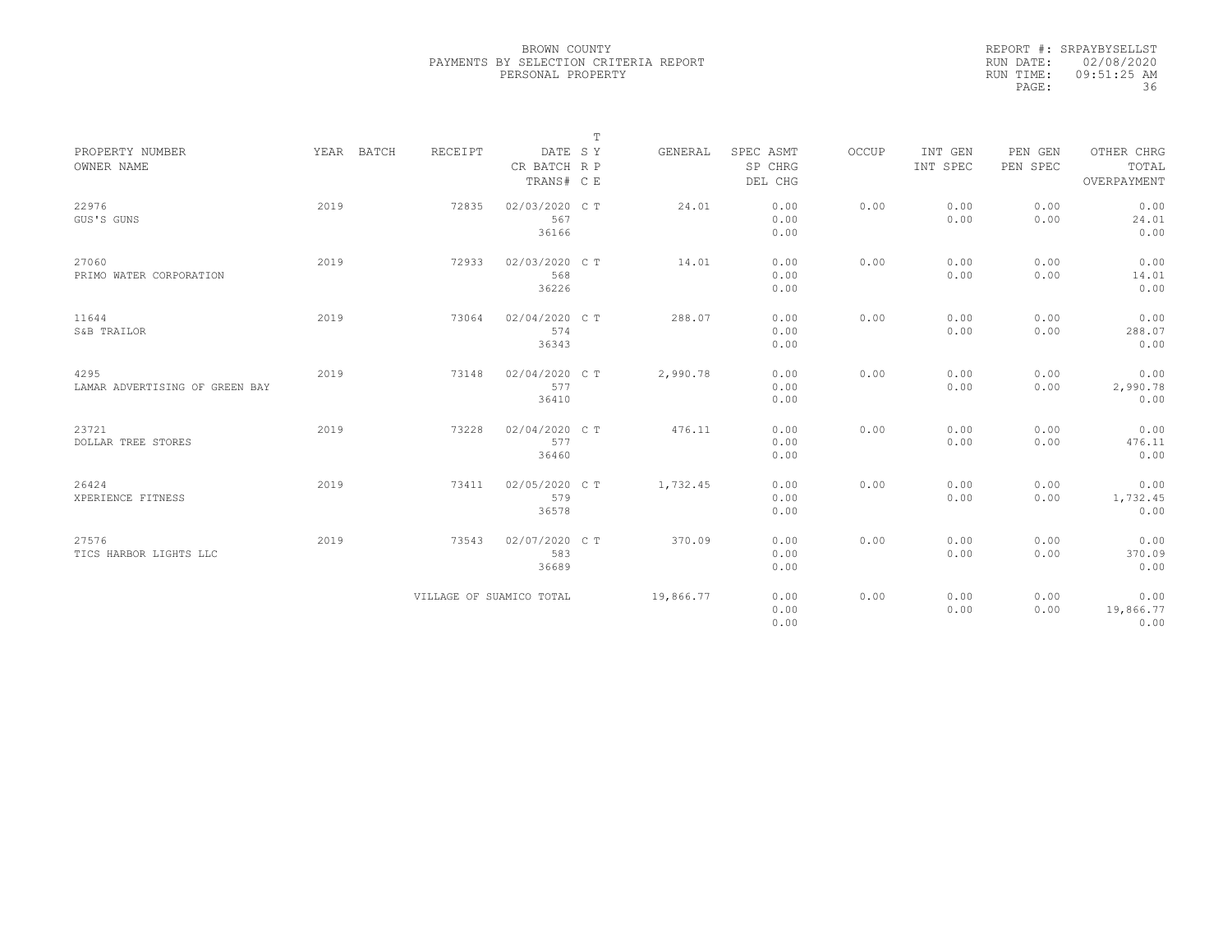|           | REPORT #: SRPAYBYSELLST |
|-----------|-------------------------|
|           | RUN DATE: 02/08/2020    |
| RUN TIME: | $09:51:25$ AM           |
| PAGE:     | 37                      |

|                    |               |                              |                | $\blacksquare$ |          |           |       |          |          |             |  |
|--------------------|---------------|------------------------------|----------------|----------------|----------|-----------|-------|----------|----------|-------------|--|
| PROPERTY NUMBER    | BATCH<br>YEAR | RECEIPT                      | DATE SY        |                | GENERAL  | SPEC ASMT | OCCUP | INT GEN  | PEN GEN  | OTHER CHRG  |  |
| OWNER NAME         |               |                              | CR BATCH R P   |                |          | SP CHRG   |       | INT SPEC | PEN SPEC | TOTAL       |  |
|                    |               |                              | TRANS# CE      |                |          | DEL CHG   |       |          |          | OVERPAYMENT |  |
| 4453               | 2019          | 72512                        | 02/03/2020 C T |                | 1,638.13 | 0.00      | 0.00  | 0.00     | 0.00     | 0.00        |  |
| DICKS FAMILY FOODS |               |                              | 567            |                |          | 0.00      |       | 0.00     | 0.00     | 1,638.13    |  |
|                    |               |                              | 35924          |                |          | 0.00      |       |          |          | 0.00        |  |
| 4449               | 2019          | 72869                        | 02/03/2020 C T |                | 15.29    | 0.00      | 0.00  | 0.00     | 0.00     | 0.00        |  |
| FOX RIVER AUTO     |               |                              | 570            |                |          | 0.00      |       | 0.00     | 0.00     | 15.29       |  |
|                    |               |                              | 36184          |                |          | 0.00      |       |          |          | 0.00        |  |
| 17355              | 2019          | 72870                        | 02/03/2020 C T |                | 65.52    | 0.00      | 0.00  | 0.00     | 0.00     | 0.00        |  |
| TIGER'S DEN        |               |                              | 567            |                |          | 0.00      |       | 0.00     | 0.00     | 65.52       |  |
|                    |               |                              | 36185          |                |          | 0.00      |       |          |          | 0.00        |  |
|                    |               | VILLAGE OF WRIGHTSTOWN TOTAL |                |                | 1,718.94 | 0.00      | 0.00  | 0.00     | 0.00     | 0.00        |  |
|                    |               |                              |                |                |          | 0.00      |       | 0.00     | 0.00     | 1,718.94    |  |
|                    |               |                              |                |                |          | 0.00      |       |          |          | 0.00        |  |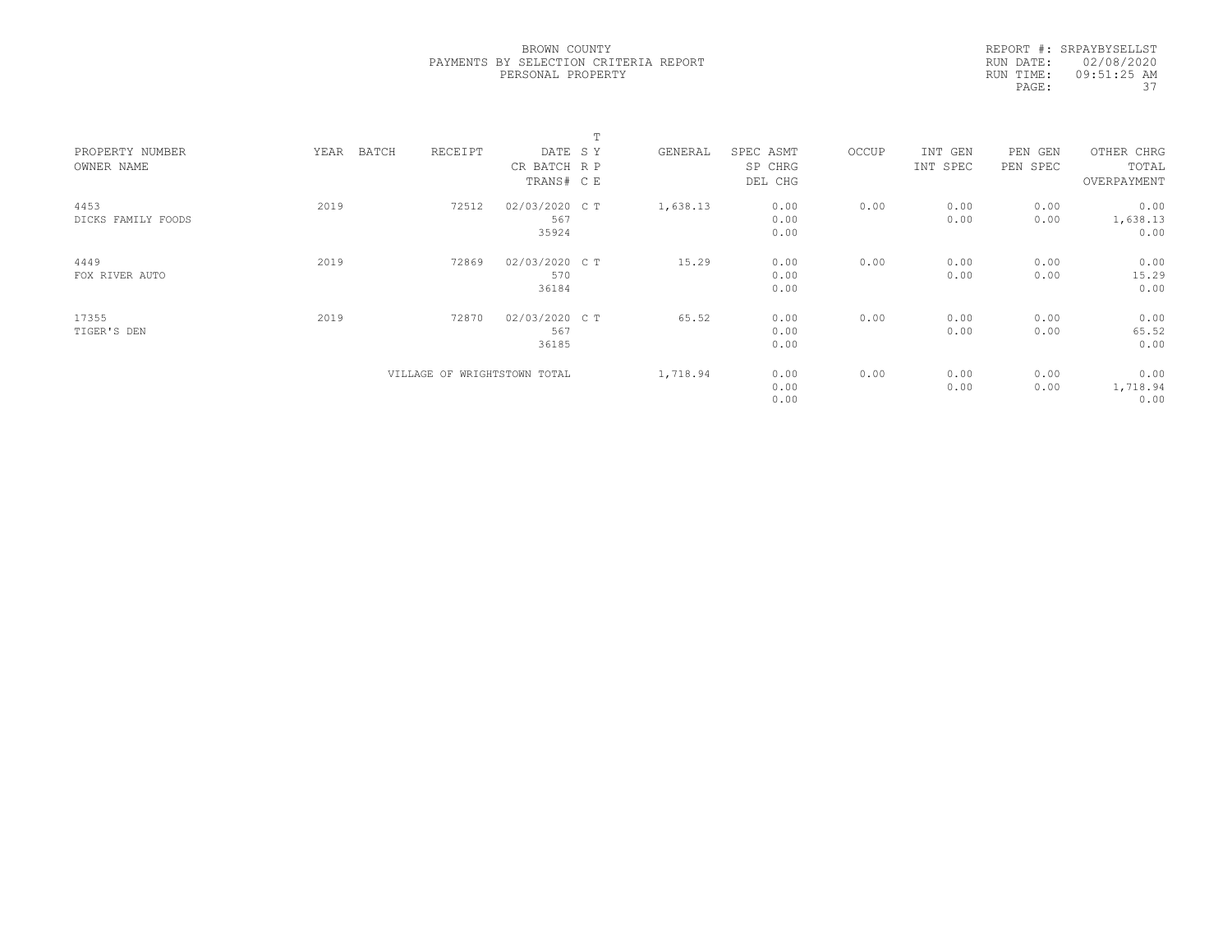|                                                  |      |            |         |                                       | $\mathbb{T}$ |           |                                 |              |                     |                     |                                    |
|--------------------------------------------------|------|------------|---------|---------------------------------------|--------------|-----------|---------------------------------|--------------|---------------------|---------------------|------------------------------------|
| PROPERTY NUMBER<br>OWNER NAME                    |      | YEAR BATCH | RECEIPT | DATE SY<br>CR BATCH R P<br>TRANS# C E |              | GENERAL   | SPEC ASMT<br>SP CHRG<br>DEL CHG | <b>OCCUP</b> | INT GEN<br>INT SPEC | PEN GEN<br>PEN SPEC | OTHER CHRG<br>TOTAL<br>OVERPAYMENT |
| 35053<br>GEORGIA-PACIFIC CONSUMER PRODUCTS, LP   | 2019 |            | 71873   | 02/03/2020 CT<br>567<br>35547         |              | 705.29    | 0.00<br>0.00<br>0.00            | 0.00         | 0.00<br>0.00        | 0.00<br>0.00        | 0.00<br>705.29<br>0.00             |
| 23163<br>KJOME, SANDY                            | 2019 |            | 72038   | 02/03/2020 C T<br>570<br>35637        |              | 23,011.96 | 0.00<br>0.00<br>0.00            | 0.00         | 0.00<br>0.00        | 0.00<br>0.00        | 0.00<br>23,011.96<br>0.00          |
| 15448<br>CALIENTE INC                            | 2019 |            | 72039   | 02/03/2020 C T<br>571<br>35638        |              | 79.84     | 0.00<br>0.00<br>0.00            | 0.00         | 0.00<br>0.00        | 0.00<br>0.00        | 0.00<br>79.84<br>0.00              |
| 08863<br>GET REEL ENTERTAINMENT LLC/GET REEL INC | 2019 |            | 72040   | 02/03/2020 C T<br>569<br>35639        |              | 122.56    | 0.00<br>0.00<br>0.00            | 0.00         | 0.00<br>0.00        | 0.00<br>0.00        | 0.00<br>122.56<br>0.00             |
| 11583<br>LEGENDS OF DE PERE                      | 2019 |            | 72043   | 02/03/2020 C T<br>571<br>35642        |              | 1,318.44  | 0.00<br>0.00<br>0.00            | 0.00         | 0.00<br>0.00        | 0.00<br>0.00        | 0.00<br>1,318.44<br>0.00           |
| 35030<br>AGILITI HEALTH, INC                     | 2019 |            | 72063   | 02/03/2020 C T<br>567<br>35655        |              | 3,076.23  | 0.00<br>0.00<br>0.00            | 0.00         | 0.00<br>0.00        | 0.00<br>0.00        | 0.00<br>3,076.23<br>0.00           |
| 26572<br>BLACK & TAN GRILLE, INC                 | 2019 |            | 72066   | 02/03/2020 C T<br>571<br>35658        |              | 139.47    | 0.00<br>0.00<br>0.00            | 0.00         | 0.00<br>0.00        | 0.00<br>0.00        | 0.00<br>139.47<br>0.00             |
| 15389<br>KJOME, SANDY                            | 2019 |            | 72100   | 02/03/2020 C T<br>570<br>35686        |              | 4,733.88  | 0.00<br>0.00<br>0.00            | 0.00         | 0.00<br>0.00        | 0.00<br>0.00        | 0.00<br>4,733.88<br>0.00           |
| 23926<br>AMERICAN GREETINGS CORPORATION          | 2019 |            | 72114   | 02/03/2020 C T<br>569<br>35699        |              | 45.82     | 0.00<br>0.00<br>0.00            | 0.00         | 0.00<br>0.00        | 0.00<br>0.00        | 0.00<br>45.82<br>0.00              |
| 35009<br>MOBILE MINI, INC                        | 2019 |            | 72118   | 02/03/2020 C T<br>569<br>35702        |              | 50.13     | 0.00<br>0.00<br>0.00            | 0.00         | 0.00<br>0.00        | 0.00<br>0.00        | 0.00<br>50.13<br>0.00              |
| 26557<br>GRAYHAWK LEASING, LLC                   | 2019 |            | 72130   | 02/03/2020 C T<br>569<br>35710        |              | 494.11    | 0.00<br>0.00<br>0.00            | 0.00         | 0.00<br>0.00        | 0.00<br>0.00        | 0.00<br>494.11<br>0.00             |
| 26540<br>GRAYHAWK LEASING, LLC                   | 2019 |            | 72131   | 02/03/2020 C T<br>569<br>35710        |              | 285.97    | 0.00<br>0.00<br>0.00            | 0.00         | 0.00<br>0.00        | 0.00<br>0.00        | 0.00<br>285.97<br>0.00             |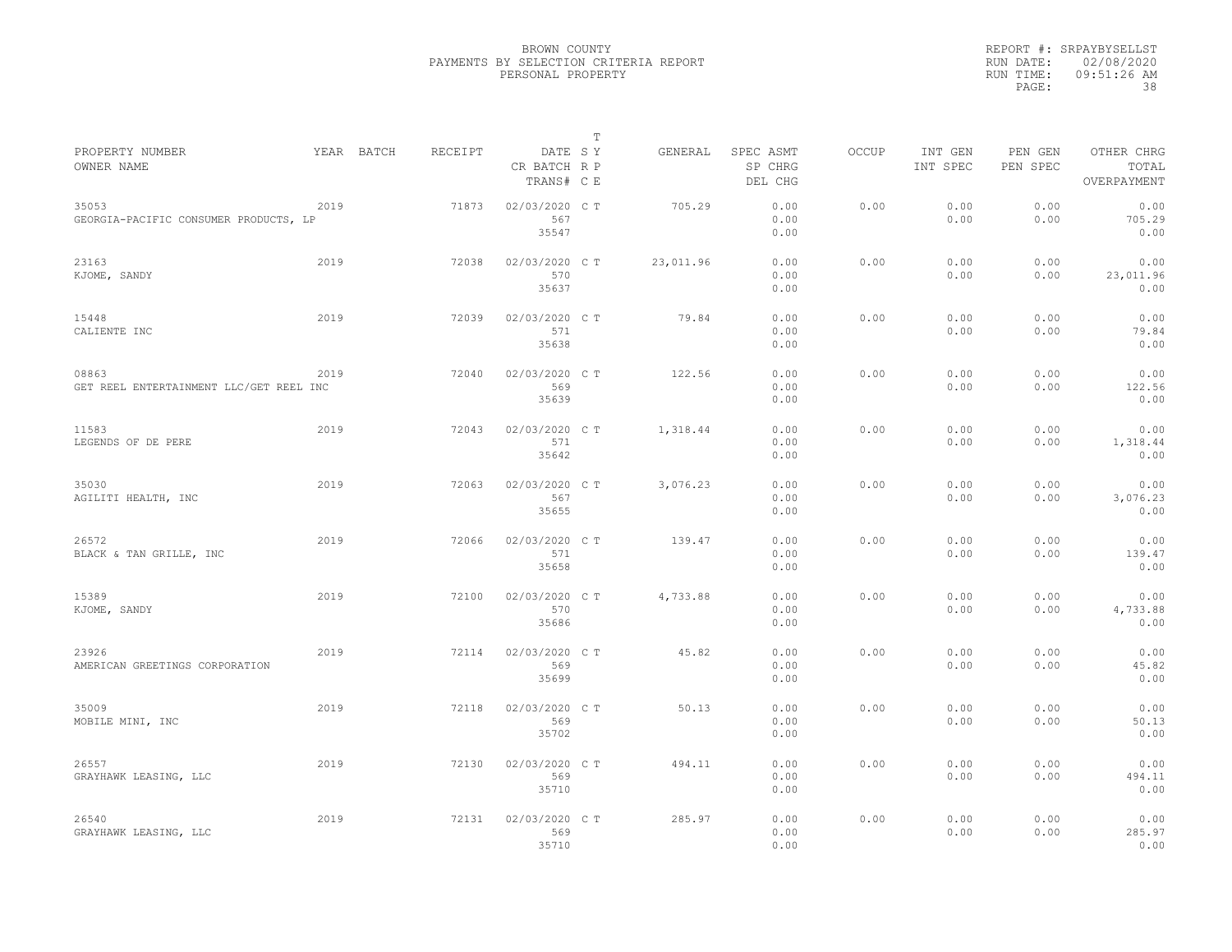|           | REPORT #: SRPAYBYSELLST |
|-----------|-------------------------|
|           | RUN DATE: 02/08/2020    |
| RUN TIME: | $09:51:26$ AM           |
| PAGE:     | 39                      |

|                                 |             |                  |                                       | $\mathbb T$ |              |                                 |       |                     |                     |                                    |
|---------------------------------|-------------|------------------|---------------------------------------|-------------|--------------|---------------------------------|-------|---------------------|---------------------|------------------------------------|
| PROPERTY NUMBER<br>OWNER NAME   | YEAR BATCH  | RECEIPT          | DATE SY<br>CR BATCH R P<br>TRANS# C E |             | GENERAL      | SPEC ASMT<br>SP CHRG<br>DEL CHG | OCCUP | INT GEN<br>INT SPEC | PEN GEN<br>PEN SPEC | OTHER CHRG<br>TOTAL<br>OVERPAYMENT |
| 23894<br>CREDO                  | 2019        | 72139            | 02/03/2020 CT<br>567<br>35714         |             | 360.62       | 0.00<br>0.00<br>0.00            | 0.00  | 0.00<br>0.00        | 0.00<br>0.00        | 0.00<br>360.62<br>0.00             |
| 11337<br>DE PERE SHELL INC      | 2019        | 72204            | 02/03/2020 CT<br>571<br>35754         |             | 227.14       | 0.00<br>0.00<br>0.00            | 0.00  | 0.00<br>0.00        | 0.00<br>0.00        | 0.00<br>227.14<br>0.00             |
| 23134<br>VOYAGEUR SHELL         | 2019        | 72205            | 02/03/2020 C T<br>571<br>35754        |             | 87.29        | 0.00<br>0.00<br>0.00            | 0.00  | 0.00<br>0.00        | 0.00<br>0.00        | 0.00<br>87.29<br>0.00              |
| 14708<br>RIVERSIDE OF DEPERE    | 2019        | 72207            | 02/03/2020 C T<br>571<br>35754        |             | 319.40       | 0.00<br>0.00<br>0.00            | 0.00  | 0.00<br>0.00        | 0.00<br>0.00        | 0.00<br>319.40<br>0.00             |
| 23915<br>GCS HOLDINGS OF DEPERE | 2019        | 72208            | 02/03/2020 C T<br>571<br>35754        |             | 123.52       | 0.00<br>0.00<br>0.00            | 0.00  | 0.00<br>0.00        | 0.00<br>0.00        | 0.00<br>123.52<br>0.00             |
| 15422<br>DRM INC- ARBY'S #7164  | 2019        | 72222            | 02/03/2020 CT<br>567<br>35752         |             | 1,354.82     | 0.00<br>0.00<br>0.00            | 0.00  | 0.00<br>0.00        | 0.00<br>0.00        | 0.00<br>1,354.82<br>0.00           |
| 15422<br>DRM INC- ARBY'S #7164  | 2019        | Voids #<br>72222 | 02/03/2020 CV<br>567<br>35765         |             | $-1, 354.82$ | 0.00<br>0.00<br>0.00            | 0.00  | 0.00<br>0.00        | 0.00<br>0.00        | 0.00<br>$-1, 354.82$<br>0.00       |
| 15422<br>DRM INC- ARBY'S #7164  | 2019        | 72254            | 02/03/2020 C T<br>567<br>35777        |             | 1,354.82     | 0.00<br>0.00<br>0.00            | 0.00  | 0.00<br>0.00        | 0.00<br>0.00        | 0.00<br>1,354.82<br>0.00           |
| 23864<br>HEADWAY, LLC           | 2019 200203 | 4076             | 02/03/2020 CT                         |             | 90.99        | 0.00<br>0.00<br>0.00            | 0.00  | 0.00<br>0.00        | 0.00<br>0.00        | 0.00<br>90.99<br>0.00              |
| 17221<br>CHEP USA               | 2019        | 72354            | 02/03/2020 CT<br>570<br>35836         |             | 322.76       | 0.00<br>0.00<br>0.00            | 0.00  | 0.00<br>0.00        | 0.00<br>0.00        | 0.00<br>322.76<br>0.00             |
| 21355<br>CHEP USA               | 2019        | 72355            | 02/03/2020 C T<br>570<br>35836        |             | 426.37       | 0.00<br>0.00<br>0.00            | 0.00  | 0.00<br>0.00        | 0.00<br>0.00        | 0.00<br>426.37<br>0.00             |
| 21945<br>CHEP USA               | 2019        | 72356            | 02/03/2020 CT<br>570<br>35836         |             | 319.40       | 0.00<br>0.00<br>0.00            | 0.00  | 0.00<br>0.00        | 0.00<br>0.00        | 0.00<br>319.40<br>0.00             |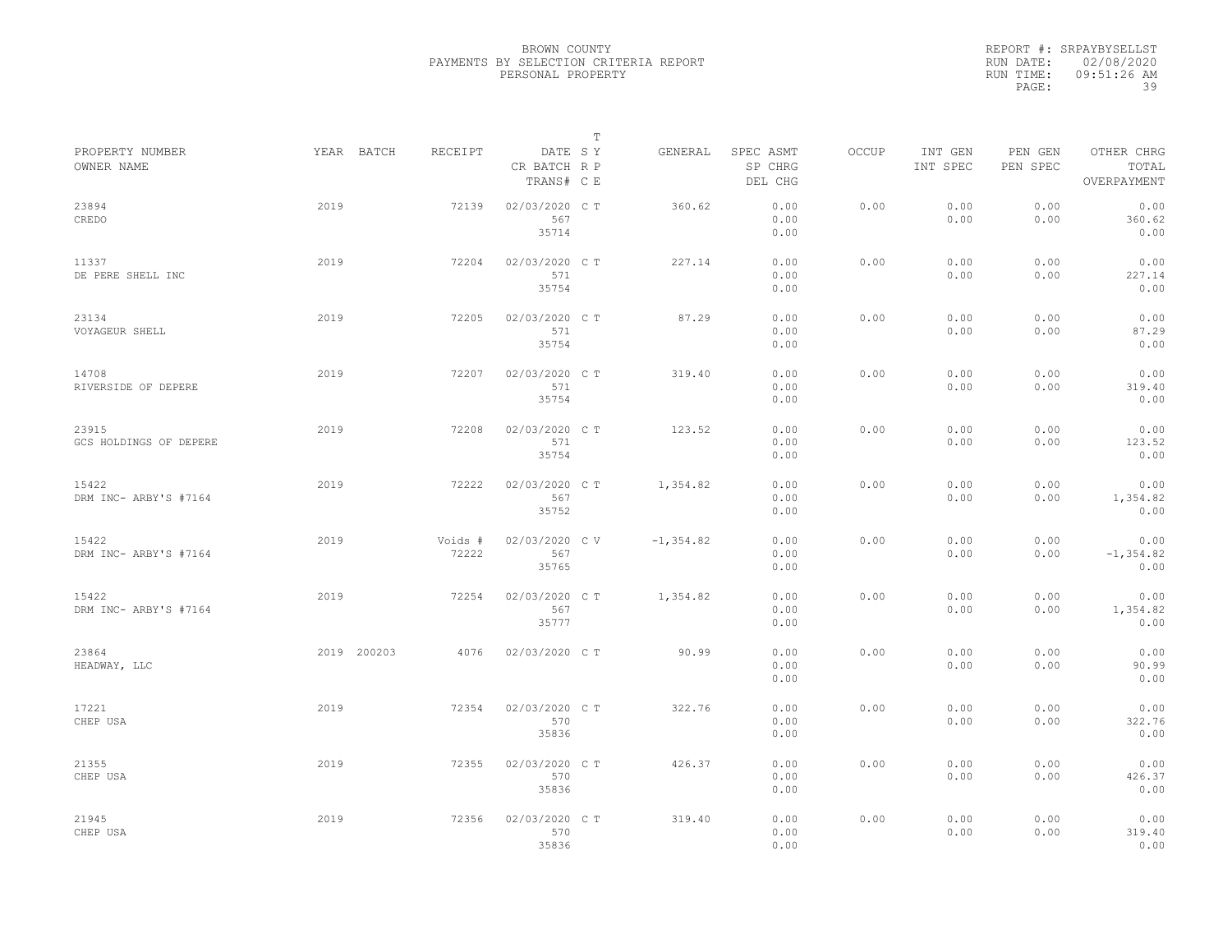|           | REPORT #: SRPAYBYSELLST |
|-----------|-------------------------|
|           | RUN DATE: 02/08/2020    |
| RUN TIME: | $09:51:26$ AM           |
| PAGE:     | 40                      |

|                                          |      |            |         |                                       | т |           |                                 |       |                     |                     |                                    |  |
|------------------------------------------|------|------------|---------|---------------------------------------|---|-----------|---------------------------------|-------|---------------------|---------------------|------------------------------------|--|
| PROPERTY NUMBER<br>OWNER NAME            |      | YEAR BATCH | RECEIPT | DATE SY<br>CR BATCH R P<br>TRANS# C E |   | GENERAL   | SPEC ASMT<br>SP CHRG<br>DEL CHG | OCCUP | INT GEN<br>INT SPEC | PEN GEN<br>PEN SPEC | OTHER CHRG<br>TOTAL<br>OVERPAYMENT |  |
| 35065<br>CHEP USA                        | 2019 |            | 72357   | 02/03/2020 C T<br>570<br>35836        |   | 13,026.17 | 0.00<br>0.00<br>0.00            | 0.00  | 0.00<br>0.00        | 0.00<br>0.00        | 0.00<br>13,026.17<br>0.00          |  |
| 14718<br>KWIK TRIP, INC                  | 2019 |            | 72386   | 02/03/2020 C T<br>570<br>35861        |   | 91.66     | 0.00<br>0.00<br>0.00            | 0.00  | 0.00<br>0.00        | 0.00<br>0.00        | 0.00<br>91.66<br>0.00              |  |
| 19678<br>LIGHTHOUSE LUBES, LLC           | 2019 |            | 72397   | 02/03/2020 C T<br>570<br>35867        |   | 11.13     | 0.00<br>0.00<br>0.00            | 0.00  | 0.00<br>0.00        | 0.00<br>0.00        | 0.00<br>11.13<br>0.00              |  |
| 12487<br>LIGHTHOUSE LUBE, LLC            | 2019 |            | 72398   | 02/03/2020 C T<br>570<br>35867        |   | 25.90     | 0.00<br>0.00<br>0.00            | 0.00  | 0.00<br>0.00        | 0.00<br>0.00        | 0.00<br>25.90<br>0.00              |  |
| 15395<br>NORTHEN BAY PIZZA, #1655        | 2019 |            | 72400   | 02/03/2020 C T<br>570<br>35869        |   | 717.26    | 0.00<br>0.00<br>0.00            | 0.00  | 0.00<br>0.00        | 0.00<br>0.00        | 0.00<br>717.26<br>0.00             |  |
| 15575<br>AMERIGAS PROPANE LP             | 2019 |            | 72426   | 02/03/2020 C T<br>570<br>35883        |   | 9.96      | 0.00<br>0.00<br>0.00            | 0.00  | 0.00<br>0.00        | 0.00<br>0.00        | 0.00<br>9.96<br>0.00               |  |
| 18113<br>AMERIGAS PROPANE LP             | 2019 |            | 72427   | 02/03/2020 C T<br>570<br>35883        |   | 3.71      | 0.00<br>0.00<br>0.00            | 0.00  | 0.00<br>0.00        | 0.00<br>0.00        | 0.00<br>3.71<br>0.00               |  |
| 09064<br>DE PERE GREENHOUSE & FLORAL LLC | 2019 |            | 72548   | 02/03/2020 C T<br>568<br>35954        |   | 306.83    | 0.00<br>0.00<br>0.00            | 0.00  | 0.00<br>0.00        | 0.00<br>0.00        | 0.00<br>306.83<br>0.00             |  |
| 9118<br>THERMO-FAB PLASTICS INC          | 2019 |            | 72566   | 02/03/2020 C T<br>570<br>35971        |   | 22.28     | 0.00<br>0.00<br>0.00            | 0.00  | 0.00<br>0.00        | 0.00<br>0.00        | 0.00<br>22.28<br>0.00              |  |
| 9110<br>ROMO INC                         | 2019 |            | 72628   | 02/03/2020 C T<br>567<br>36015        |   | 12,220.63 | 0.00<br>0.00<br>0.00            | 0.00  | 0.00<br>0.00        | 0.00<br>0.00        | 0.00<br>12,220.63<br>0.00          |  |
| 25171<br>HOME INTERIORS, INC             | 2019 |            | 72755   | 02/03/2020 C T<br>567<br>36106        |   | 23.90     | 0.00<br>0.00<br>0.00            | 0.00  | 0.00<br>0.00        | 0.00<br>0.00        | 0.00<br>23.90<br>0.00              |  |
| 21963<br>TOTAL ENERGY SYSTEMS, LLC       | 2019 |            | 72771   | 02/03/2020 C T<br>569<br>36113        |   | 1,287.07  | 0.00<br>0.00<br>0.00            | 0.00  | 0.00<br>0.00        | 0.00<br>0.00        | 0.00<br>1,287.07<br>0.00           |  |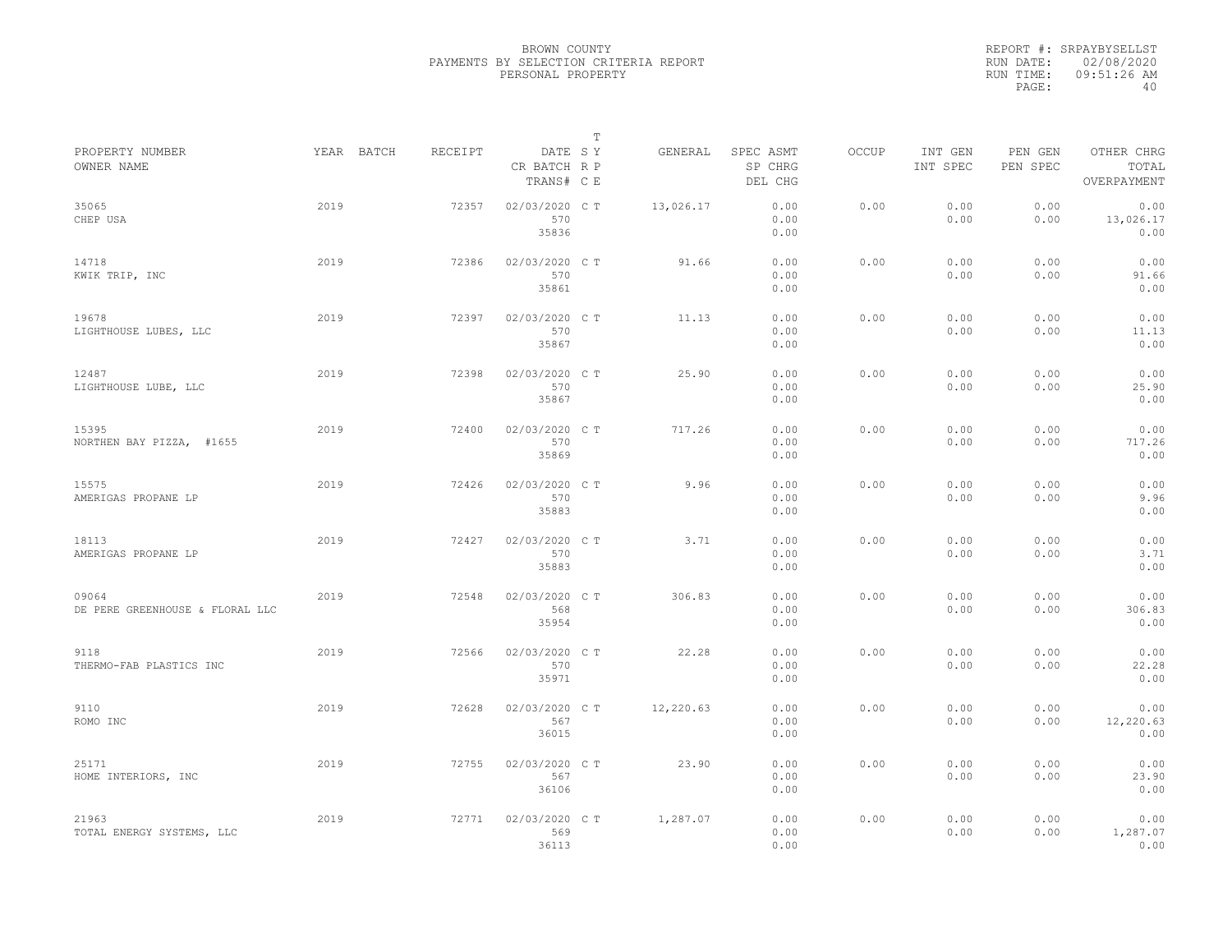|           | REPORT #: SRPAYBYSELLST |
|-----------|-------------------------|
|           | RUN DATE: 02/08/2020    |
| RUN TIME: | $09:51:27$ AM           |
| PAGE:     | 41                      |

|                                                 |      |            |         |                                       | т |           |                                 |       |                     |                     |                                    |  |
|-------------------------------------------------|------|------------|---------|---------------------------------------|---|-----------|---------------------------------|-------|---------------------|---------------------|------------------------------------|--|
| PROPERTY NUMBER<br>OWNER NAME                   |      | YEAR BATCH | RECEIPT | DATE SY<br>CR BATCH R P<br>TRANS# C E |   | GENERAL   | SPEC ASMT<br>SP CHRG<br>DEL CHG | OCCUP | INT GEN<br>INT SPEC | PEN GEN<br>PEN SPEC | OTHER CHRG<br>TOTAL<br>OVERPAYMENT |  |
| 35000<br>AL'S UPHOLSTERY COMPANY, LLC           | 2019 |            | 72788   | 02/03/2020 C T<br>570<br>36127        |   | 16.71     | 0.00<br>0.00<br>0.00            | 0.00  | 0.00<br>0.00        | 0.00<br>0.00        | 0.00<br>16.71<br>0.00              |  |
| 21319<br>DE PERE SUPERSTORE, LLC                | 2019 |            | 72821   | 02/03/2020 C T<br>569<br>36158        |   | 1,637.73  | 0.00<br>0.00<br>0.00            | 0.00  | 0.00<br>0.00        | 0.00<br>0.00        | 0.00<br>1,637.73<br>0.00           |  |
| 35024<br>IA REAL ESTATE, LLC                    | 2019 |            | 72859   | 02/03/2020 C T<br>569<br>36181        |   | 930.45    | 0.00<br>0.00<br>0.00            | 0.00  | 0.00<br>0.00        | 0.00<br>0.00        | 0.00<br>930.45<br>0.00             |  |
| 35044<br>ALDI                                   | 2019 |            | 72896   | 02/03/2020 CT<br>569<br>36202         |   | 9,682.95  | 0.00<br>0.00<br>0.00            | 0.00  | 0.00<br>0.00        | 0.00<br>0.00        | 0.00<br>9,682.95<br>0.00           |  |
| 11309<br>PITNEY BOWES GLOBAL FINANCIAL SVCS LLC | 2019 |            | 72907   | 02/03/2020 C T<br>567<br>36210        |   | 181.99    | 0.00<br>0.00<br>0.00            | 0.00  | 0.00<br>0.00        | 0.00<br>0.00        | 0.00<br>181.99<br>0.00             |  |
| 20514<br>PITNEY BOWES GLOBAL FINANCIAL SVCS LLC | 2019 |            | 72910   | 02/03/2020 C T<br>567<br>36210        |   | 83.68     | 0.00<br>0.00<br>0.00            | 0.00  | 0.00<br>0.00        | 0.00<br>0.00        | 0.00<br>83.68<br>0.00              |  |
| 23860<br>XO FITNESS                             | 2019 |            | 73024   | 02/04/2020 C T<br>573<br>36305        |   | 16.71     | 0.00<br>0.00<br>0.00            | 0.00  | 0.00<br>0.00        | 0.00<br>0.00        | 0.00<br>16.71<br>0.00              |  |
| 35069<br>MIDLAND PLASTICS INC                   | 2019 |            | 73028   | 02/04/2020 C T<br>574<br>36309        |   | 6, 130.55 | 0.00<br>0.00<br>0.00            | 0.00  | 0.00<br>0.00        | 0.00<br>0.00        | 0.00<br>6,130.55<br>0.00           |  |
| 09060<br>DE PERE Y-MART, LLC                    | 2019 |            | 73039   | 02/04/2020 C T<br>573<br>36318        |   | 19.93     | 0.00<br>0.00<br>0.00            | 0.00  | 0.00<br>0.00        | 0.00<br>0.00        | 0.00<br>19.93<br>0.00              |  |
| 35032<br>LAMAR ADVERTISING OF GREEN BAY         | 2019 |            | 73150   | 02/04/2020 C T<br>577<br>36412        |   | 8,963.71  | 0.00<br>0.00<br>0.00            | 0.00  | 0.00<br>0.00        | 0.00<br>0.00        | 0.00<br>8,963.71<br>0.00           |  |
| 23875<br>AZURE BOUTIOUE                         | 2019 |            | 73172   | 02/04/2020 C T<br>574<br>36426        |   | 85.43     | 0.00<br>0.00<br>0.00            | 0.00  | 0.00<br>0.00        | 0.00<br>0.00        | 0.00<br>85.43<br>0.00              |  |
| 23861<br>CHATEAU DE PERE                        | 2019 |            | 73211   | 02/04/2020 C T<br>577<br>36453        |   | 2,005.52  | 0.00<br>0.00<br>0.00            | 0.00  | 0.00<br>0.00        | 0.00<br>0.00        | 0.00<br>2,005.52<br>0.00           |  |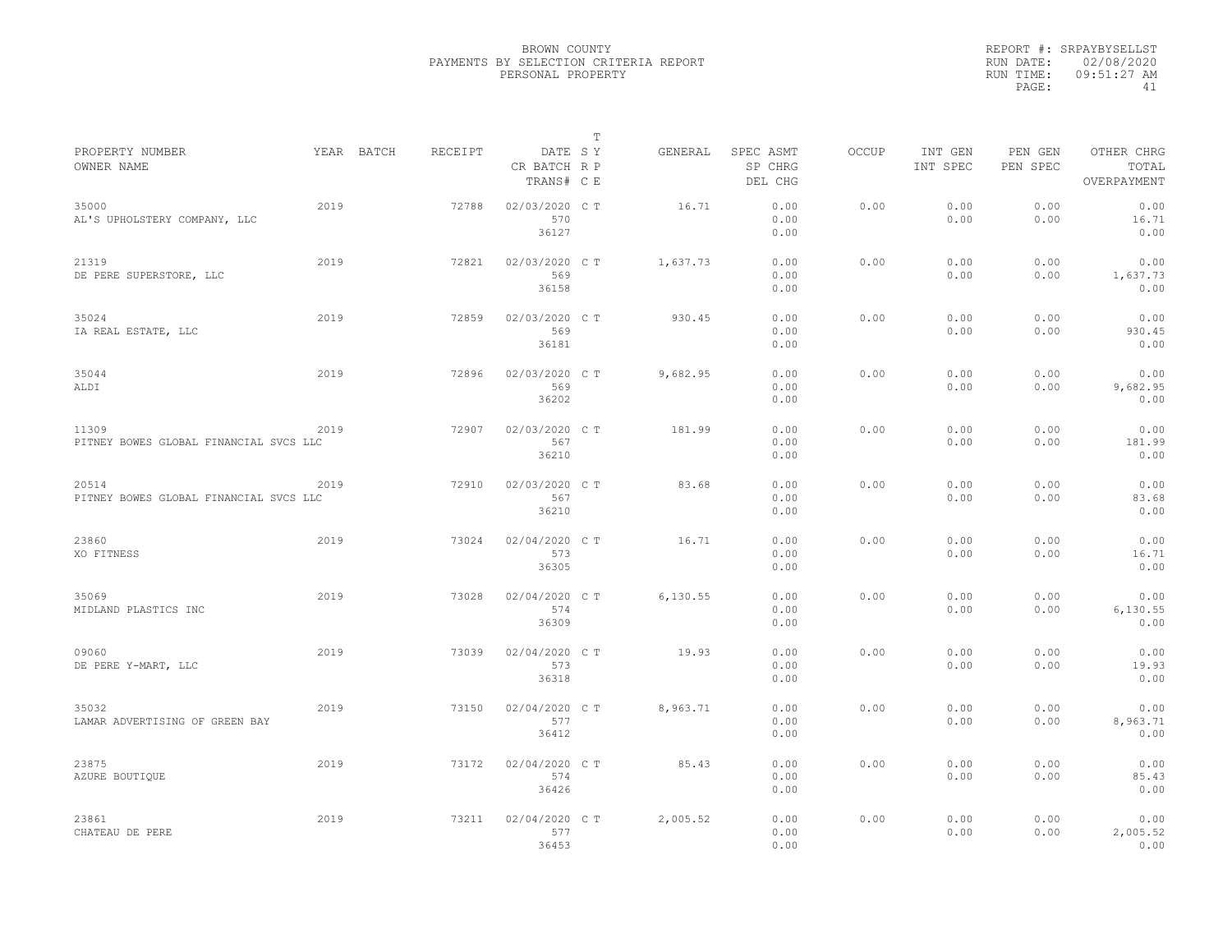|                                                         |            |         |                                       | $\mathbb T$ |          |                                 |              |                     |                     |                                    |
|---------------------------------------------------------|------------|---------|---------------------------------------|-------------|----------|---------------------------------|--------------|---------------------|---------------------|------------------------------------|
| PROPERTY NUMBER<br>OWNER NAME                           | YEAR BATCH | RECEIPT | DATE SY<br>CR BATCH R P<br>TRANS# C E |             | GENERAL  | SPEC ASMT<br>SP CHRG<br>DEL CHG | <b>OCCUP</b> | INT GEN<br>INT SPEC | PEN GEN<br>PEN SPEC | OTHER CHRG<br>TOTAL<br>OVERPAYMENT |
| 26522<br>CAFE CHANSON                                   | 2019       | 73212   | 02/04/2020 C T<br>577<br>36453        |             | 185.70   | 0.00<br>0.00<br>0.00            | 0.00         | 0.00<br>0.00        | 0.00<br>0.00        | 0.00<br>185.70<br>0.00             |
| 24562<br>DOLLAR TREE STORES, INC                        | 2019       | 73229   | 02/04/2020 C T<br>577<br>36461        |             | 892.59   | 0.00<br>0.00<br>0.00            | 0.00         | 0.00<br>0.00        | 0.00<br>0.00        | 0.00<br>892.59<br>0.00             |
| 19700<br>CONSTELLATION ENERGY SERVICES, INC             | 2019       | 73252   | 02/04/2020 C T<br>575<br>36479        |             | 5,801.81 | 0.00<br>0.00<br>0.00            | 0.00         | 0.00<br>0.00        | 0.00<br>0.00        | 0.00<br>5,801.81<br>0.00           |
| 35019<br>SBA TOWER VI, LLC                              | 2019       | 73254   | 02/04/2020 C T<br>574<br>36481        |             | 535.96   | 0.00<br>0.00<br>0.00            | 0.00         | 0.00<br>0.00        | 0.00<br>0.00        | 0.00<br>535.96<br>0.00             |
| 24534<br>STATE FARM MUTUAL AUTOMOBILE INSURANCE COMPANY | 2019       | 73262   | 02/04/2020 C T<br>574<br>36486        |             | 14.86    | 0.00<br>0.00<br>0.00            | 0.00         | 0.00<br>0.00        | 0.00<br>0.00        | 0.00<br>14.86<br>0.00              |
| 11340<br>STATE FARM MUTUAL AUTO INS CO                  | 2019       | 73263   | 02/04/2020 C T<br>574<br>36486        |             | 3.98     | 0.00<br>0.00<br>0.00            | 0.00         | 0.00<br>0.00        | 0.00<br>0.00        | 0.00<br>3.98<br>0.00               |
| 18121<br>STATE FARM MUTUAL AUTO INS CO                  | 2019       | 73264   | 02/04/2020 C T<br>574<br>36486        |             | 16.71    | 0.00<br>0.00<br>0.00            | 0.00         | 0.00<br>0.00        | 0.00<br>0.00        | 0.00<br>16.71<br>0.00              |
| 08969<br>THE ABBEY BAR                                  | 2019       | 73319   | 02/04/2020 C T<br>574<br>36523        |             | 97.63    | 0.00<br>0.00<br>0.00            | 0.00         | 0.00<br>0.00        | 0.00<br>0.00        | 0.00<br>97.63<br>0.00              |
| 08960<br>KWIK TRIP, INC                                 | 2019       | 73433   | 02/05/2020 C T<br>579<br>36600        |             | 1,261.18 | 0.00<br>0.00<br>0.00            | 0.00         | 0.00<br>0.00        | 0.00<br>0.00        | 0.00<br>1,261.18<br>0.00           |
| 35062<br>MILESTONES BEHAVIORAL PEDIATRICS, INC          | 2019       | 73447   | 02/05/2020 C T<br>578<br>36614        |             | 35.86    | 0.00<br>0.00<br>0.00            | 0.00         | 0.00<br>0.00        | 0.00<br>0.00        | 0.00<br>35.86<br>0.00              |
| 09919<br>POMP'S TIRE SERVICE INC                        | 2019       | 73513   | 02/06/2020 C T<br>581<br>36665        |             | 95.64    | 0.00<br>0.00<br>0.00            | 0.00         | 0.00<br>0.00        | 0.00<br>0.00        | 0.00<br>95.64<br>0.00              |
| 25163<br>HERB COUSSONS                                  | 2019       | 73565   | 02/07/2020 C T<br>583<br>36708        |             | 209.20   | 0.00<br>0.00<br>0.00            | 0.00         | 0.00<br>0.00        | 0.00<br>0.00        | 0.00<br>209.20<br>0.00             |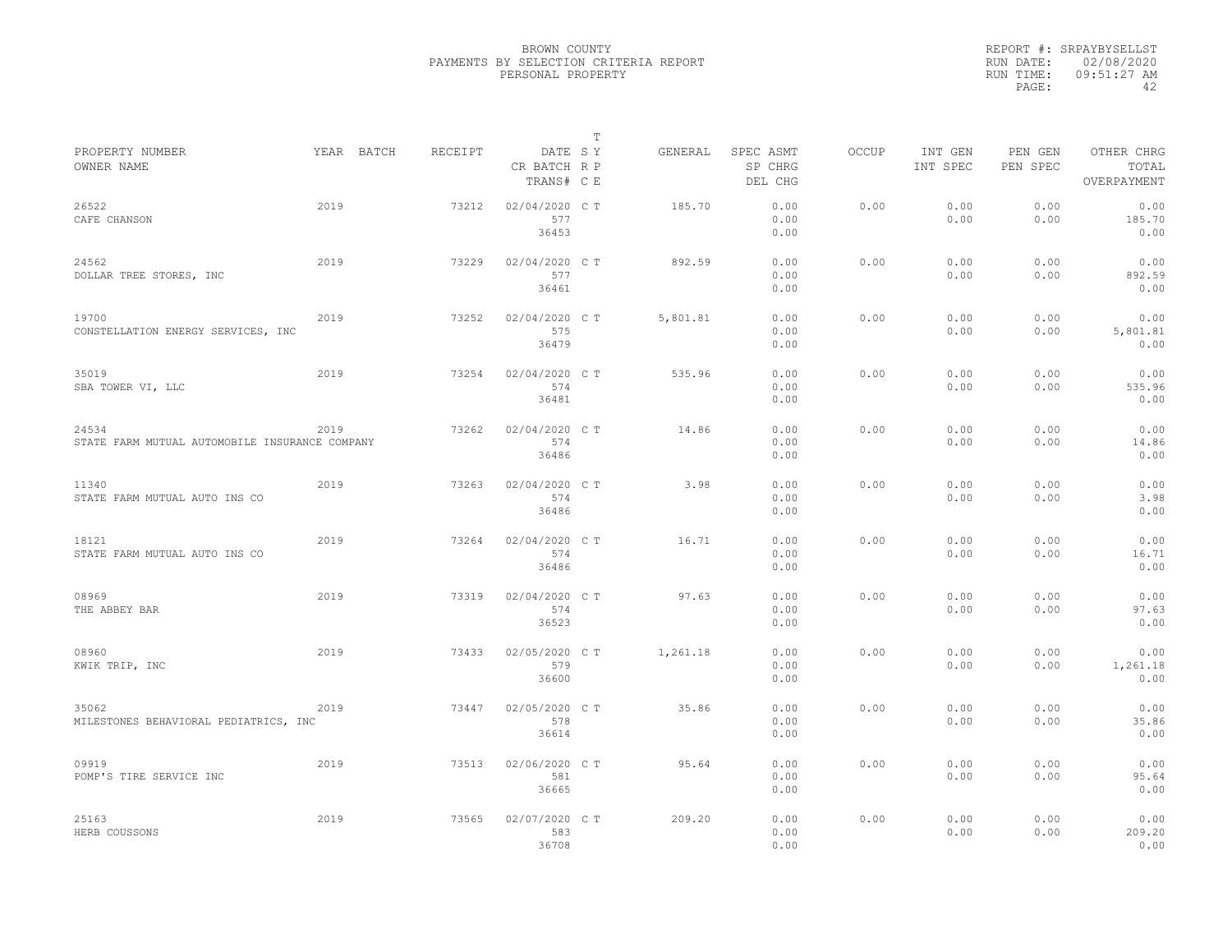|           | REPORT #: SRPAYBYSELLST |
|-----------|-------------------------|
|           | RUN DATE: 02/08/2020    |
| RUN TIME: | 09:51:27 AM             |
| PAGE:     | 43                      |

| PROPERTY NUMBER | BATCH<br>YEAR | RECEIPT<br>DATE SY    | GENERAL    | SPEC ASMT | OCCUP | INT GEN  | PEN GEN  | OTHER CHRG  |  |
|-----------------|---------------|-----------------------|------------|-----------|-------|----------|----------|-------------|--|
| OWNER NAME      |               | CR BATCH R P          |            | SP CHRG   |       | INT SPEC | PEN SPEC | TOTAL       |  |
|                 |               | TRANS# C E            |            | DEL CHG   |       |          |          | OVERPAYMENT |  |
|                 |               | CITY OF DE PERE TOTAL | 104,348.99 | 0.00      | 0.00  | 0.00     | 0.00     | 0.00        |  |
|                 |               |                       |            | 0.00      |       | 0.00     | 0.00     | 104,348.99  |  |
|                 |               |                       |            | 0.00      |       |          |          | 0.00        |  |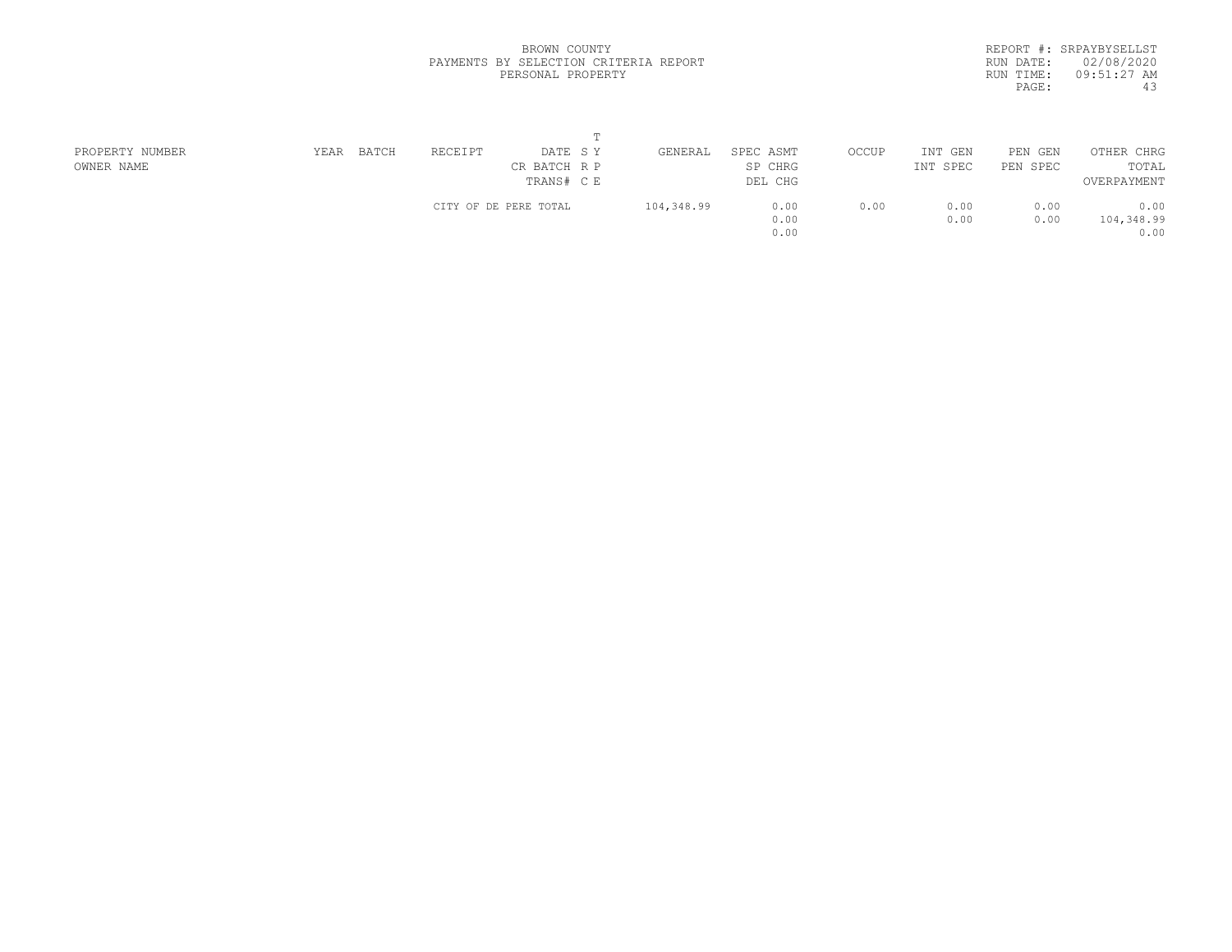|           | REPORT #: SRPAYBYSELLST |
|-----------|-------------------------|
| RUN DATE: | 02/08/2020              |
| RUN TIME: | 09:51:27 AM             |
| PAGE:     | 44                      |
|           |                         |

| PROPERTY NUMBER | YEAR | BATCH | RECEIPT | DATE SY      | GENERAL    | SPEC ASMT | OCCUP | INT GEN  | PEN GEN  | OTHER CHRG  |  |
|-----------------|------|-------|---------|--------------|------------|-----------|-------|----------|----------|-------------|--|
| OWNER NAME      |      |       |         | CR BATCH R P |            | SP CHRG   |       | INT SPEC | PEN SPEC | TOTAL       |  |
|                 |      |       |         | TRANS# C E   |            | DEL CHG   |       |          |          | OVERPAYMENT |  |
|                 |      |       |         | GRAND TOTAL  | 400,366.18 | 0.00      | 0.00  | 0.00     | 0.00     | 0.00        |  |
|                 |      |       |         |              |            | 0.00      |       | 0.00     | 0.00     | 400,366.18  |  |
|                 |      |       |         |              |            | 0.00      |       |          |          | 0.00        |  |